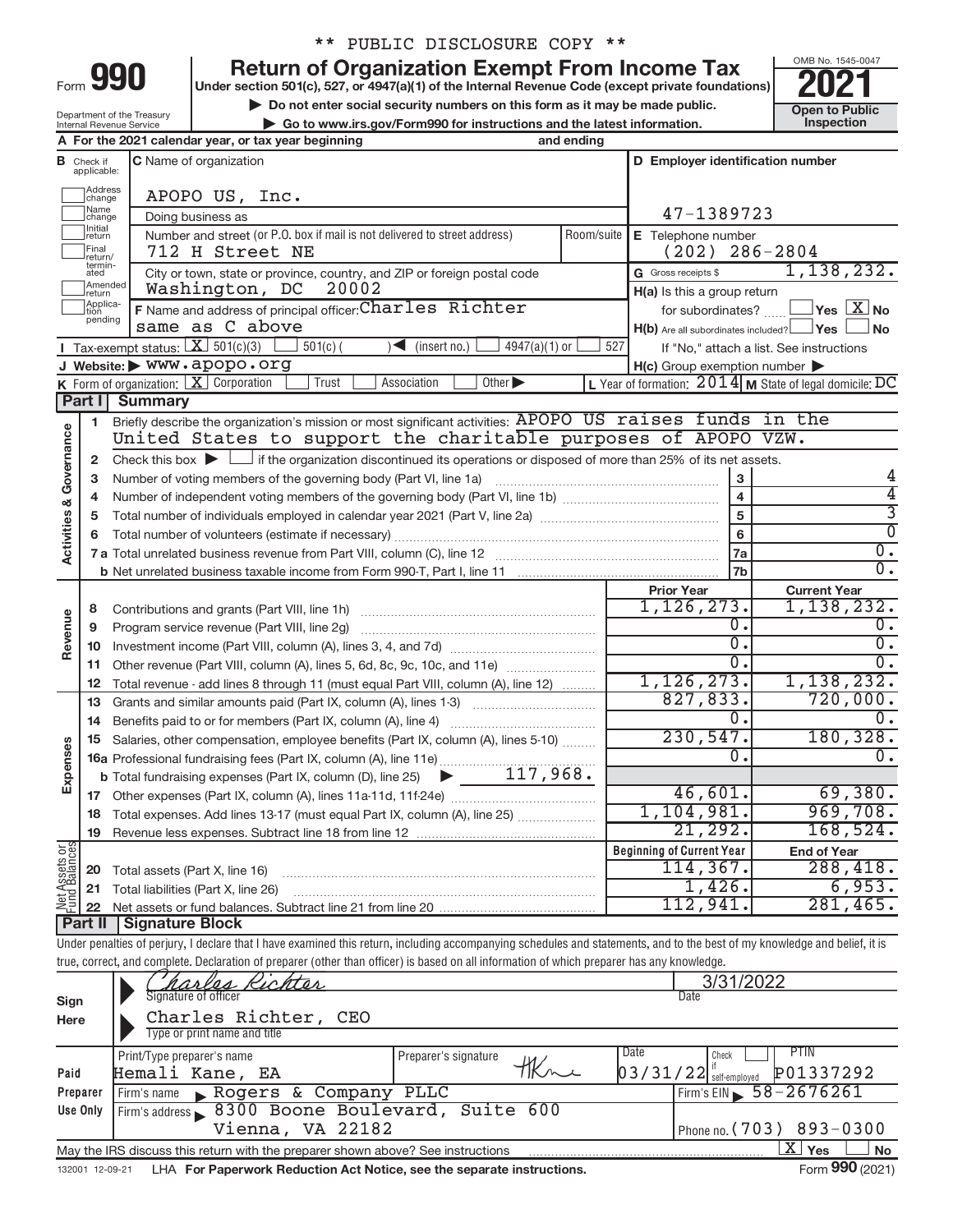|              | APOPO US, Inc.<br>Form 990 (2021)                                                                                                            | 47-1389723<br>Page 2                    |
|--------------|----------------------------------------------------------------------------------------------------------------------------------------------|-----------------------------------------|
|              | <b>Part III   Statement of Program Service Accomplishments</b>                                                                               |                                         |
|              |                                                                                                                                              | $\boxed{\text{X}}$                      |
| 1            | Briefly describe the organization's mission:<br>APOPO US raises funds in the United States to, among other things,                           |                                         |
|              | support the charitable and humanitarian purposes of APOPO VZW. APOPO                                                                         |                                         |
|              | VZW is a Belgium-based social enterprise whose mission is to develop                                                                         |                                         |
|              | and implement detect ion rats technology to provide solutions.                                                                               |                                         |
| $\mathbf{2}$ | Did the organization undertake any significant program services during the year which were not listed on the<br>prior Form 990 or 990-EZ?    | $\Box$ Yes $[\overline{\mathrm{X}}]$ No |
|              | If "Yes," describe these new services on Schedule O.                                                                                         |                                         |
| 3            | Did the organization cease conducting, or make significant changes in how it conducts, any program services?                                 | $\Box$ Yes $[\overline{\mathrm{X}}]$ No |
|              | If "Yes," describe these changes on Schedule O.                                                                                              |                                         |
| 4            | Describe the organization's program service accomplishments for each of its three largest program services, as measured by expenses.         |                                         |
|              | Section 501(c)(3) and 501(c)(4) organizations are required to report the amount of grants and allocations to others, the total expenses, and |                                         |
| 4a           | revenue, if any, for each program service reported.<br>793,956. including grants of \$720,000.) (Revenue \$<br>$(Ex)$ (Expenses \$           |                                         |
|              | (Code:<br>APOPO US works to support the tuberculosis (TB) program, mine action                                                               |                                         |
|              | program and research department of APOPO's global operations                                                                                 |                                         |
|              | headquartered in Tanzania. APOPO US is also working to increase                                                                              |                                         |
|              | knowledge of the landmine and TB issue among the US public, and has                                                                          |                                         |
|              | demonstration detection rat partnerships with the San Diego,                                                                                 |                                         |
|              | Indianapolis and Point Defiance Zoo in Tacoma, Washington.                                                                                   |                                         |
|              |                                                                                                                                              |                                         |
|              |                                                                                                                                              |                                         |
|              |                                                                                                                                              |                                         |
|              |                                                                                                                                              |                                         |
|              |                                                                                                                                              |                                         |
|              |                                                                                                                                              |                                         |
| 4b           |                                                                                                                                              |                                         |
|              |                                                                                                                                              |                                         |
|              |                                                                                                                                              |                                         |
|              |                                                                                                                                              |                                         |
|              |                                                                                                                                              |                                         |
|              |                                                                                                                                              |                                         |
|              |                                                                                                                                              |                                         |
|              |                                                                                                                                              |                                         |
|              |                                                                                                                                              |                                         |
|              |                                                                                                                                              |                                         |
|              |                                                                                                                                              |                                         |
|              |                                                                                                                                              |                                         |
| 4c           | $\text{(Code:}$ $\qquad \qquad \text{)}$ (Expenses \$<br>including grants of \$                                                              | $($ Revenue \$                          |
|              |                                                                                                                                              |                                         |
|              |                                                                                                                                              |                                         |
|              |                                                                                                                                              |                                         |
|              |                                                                                                                                              |                                         |
|              |                                                                                                                                              |                                         |
|              |                                                                                                                                              |                                         |
|              |                                                                                                                                              |                                         |
|              |                                                                                                                                              |                                         |
|              |                                                                                                                                              |                                         |
|              |                                                                                                                                              |                                         |
|              |                                                                                                                                              |                                         |
|              |                                                                                                                                              |                                         |
| 4d           | Other program services (Describe on Schedule O.)<br>(Expenses \$<br>Revenue \$                                                               |                                         |
| 4e           | including grants of \$<br>793, 956.<br>Total program service expenses                                                                        |                                         |
|              |                                                                                                                                              | Form 990 (2021)                         |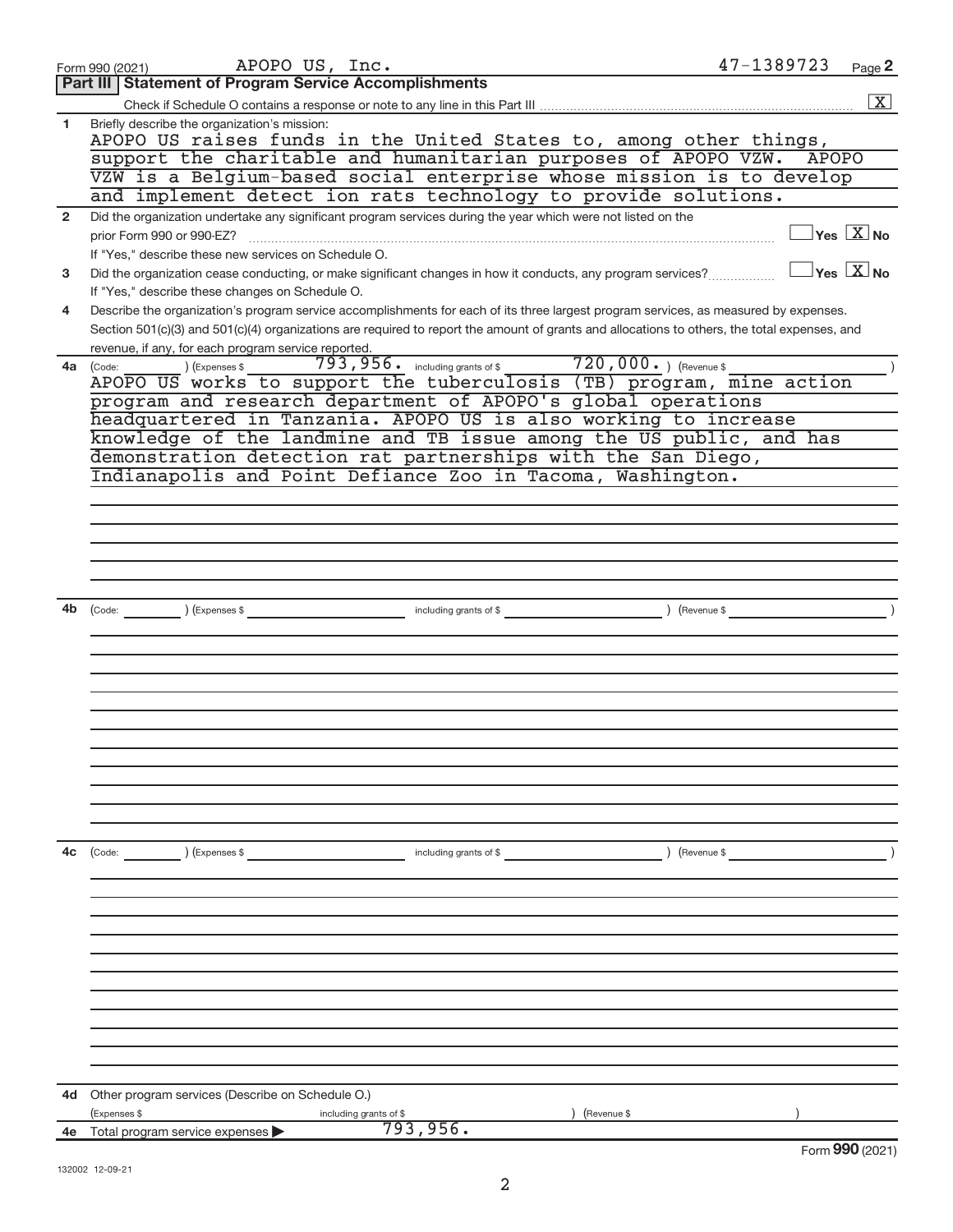|  | Form 990 (2021) |  |
|--|-----------------|--|

APOPO US, Inc. 47-1389723

**Part IV Checklist of Required Schedules**

|    |                                                                                                                                       |                 | Yes                     | No                      |
|----|---------------------------------------------------------------------------------------------------------------------------------------|-----------------|-------------------------|-------------------------|
| 1. | Is the organization described in section 501(c)(3) or 4947(a)(1) (other than a private foundation)?                                   |                 |                         |                         |
|    | If "Yes," complete Schedule A                                                                                                         | 1               | х                       |                         |
| 2  |                                                                                                                                       | $\overline{2}$  | $\overline{\textbf{X}}$ |                         |
| 3  | Did the organization engage in direct or indirect political campaign activities on behalf of or in opposition to candidates for       |                 |                         |                         |
|    | public office? If "Yes," complete Schedule C, Part I                                                                                  | з               |                         | X.                      |
| 4  | Section 501(c)(3) organizations. Did the organization engage in lobbying activities, or have a section 501(h) election in effect      |                 |                         |                         |
|    |                                                                                                                                       | 4               |                         | X.                      |
| 5  | Is the organization a section 501(c)(4), 501(c)(5), or 501(c)(6) organization that receives membership dues, assessments, or          |                 |                         |                         |
|    |                                                                                                                                       | 5               |                         | X                       |
| 6  | Did the organization maintain any donor advised funds or any similar funds or accounts for which donors have the right to             |                 |                         |                         |
|    | provide advice on the distribution or investment of amounts in such funds or accounts? If "Yes," complete Schedule D, Part I          | 6               |                         | X                       |
| 7  | Did the organization receive or hold a conservation easement, including easements to preserve open space,                             |                 |                         |                         |
|    | the environment, historic land areas, or historic structures? If "Yes," complete Schedule D, Part II                                  | $\overline{7}$  |                         | X.                      |
| 8  | Did the organization maintain collections of works of art, historical treasures, or other similar assets? If "Yes," complete          |                 |                         |                         |
|    |                                                                                                                                       | 8               |                         | X.                      |
| 9  | Did the organization report an amount in Part X, line 21, for escrow or custodial account liability, serve as a custodian for         |                 |                         |                         |
|    | amounts not listed in Part X; or provide credit counseling, debt management, credit repair, or debt negotiation services?             |                 |                         |                         |
|    |                                                                                                                                       | 9               |                         | X.                      |
| 10 | Did the organization, directly or through a related organization, hold assets in donor-restricted endowments                          |                 |                         |                         |
|    |                                                                                                                                       | 10              |                         | X.                      |
| 11 | If the organization's answer to any of the following questions is "Yes," then complete Schedule D, Parts VI, VII, VIII, IX, or X,     |                 |                         |                         |
|    | as applicable.                                                                                                                        |                 |                         |                         |
|    | a Did the organization report an amount for land, buildings, and equipment in Part X, line 10? If "Yes," complete Schedule D,         |                 |                         | X.                      |
|    | Part VI                                                                                                                               | 11a             |                         |                         |
|    | <b>b</b> Did the organization report an amount for investments - other securities in Part X, line 12, that is 5% or more of its total |                 |                         | X                       |
|    |                                                                                                                                       | 11b             |                         |                         |
|    | c Did the organization report an amount for investments - program related in Part X, line 13, that is 5% or more of its total         | 11c             |                         | x                       |
|    | d Did the organization report an amount for other assets in Part X, line 15, that is 5% or more of its total assets reported in       |                 |                         |                         |
|    |                                                                                                                                       | 11d             |                         | x                       |
|    |                                                                                                                                       | 11e             |                         | X                       |
| f  | Did the organization's separate or consolidated financial statements for the tax year include a footnote that addresses               |                 |                         |                         |
|    | the organization's liability for uncertain tax positions under FIN 48 (ASC 740)? If "Yes," complete Schedule D, Part X                | 11f             | х                       |                         |
|    | 12a Did the organization obtain separate, independent audited financial statements for the tax year? If "Yes," complete               |                 |                         |                         |
|    | Schedule D, Parts XI and XII                                                                                                          | 12a             | х                       |                         |
|    | b Was the organization included in consolidated, independent audited financial statements for the tax year?                           |                 |                         |                         |
|    | If "Yes," and if the organization answered "No" to line 12a, then completing Schedule D, Parts XI and XII is optional                 | 12 <sub>b</sub> |                         | ∡⊾                      |
| 13 | Is the organization a school described in section $170(b)(1)(A)(ii)$ ? If "Yes," complete Schedule E                                  | 13              |                         | $\overline{\textbf{X}}$ |
|    | 14a Did the organization maintain an office, employees, or agents outside of the United States?                                       | 14a             |                         | х                       |
|    | <b>b</b> Did the organization have aggregate revenues or expenses of more than \$10,000 from grantmaking, fundraising, business,      |                 |                         |                         |
|    | investment, and program service activities outside the United States, or aggregate foreign investments valued at \$100,000            |                 |                         |                         |
|    |                                                                                                                                       | 14b             | х                       |                         |
| 15 | Did the organization report on Part IX, column (A), line 3, more than \$5,000 of grants or other assistance to or for any             |                 |                         |                         |
|    | foreign organization? If "Yes," complete Schedule F, Parts II and IV                                                                  | 15              | х                       |                         |
| 16 | Did the organization report on Part IX, column (A), line 3, more than \$5,000 of aggregate grants or other assistance to              |                 |                         |                         |
|    |                                                                                                                                       | 16              |                         | x                       |
| 17 | Did the organization report a total of more than \$15,000 of expenses for professional fundraising services on Part IX,               |                 |                         |                         |
|    |                                                                                                                                       | 17              |                         | х                       |
| 18 | Did the organization report more than \$15,000 total of fundraising event gross income and contributions on Part VIII, lines          |                 |                         |                         |
|    |                                                                                                                                       | 18              |                         | x                       |
| 19 | Did the organization report more than \$15,000 of gross income from gaming activities on Part VIII, line 9a? If "Yes,"                |                 |                         |                         |
|    |                                                                                                                                       | 19              |                         | x                       |
|    |                                                                                                                                       | 20a             |                         | Χ                       |
|    |                                                                                                                                       | 20 <sub>b</sub> |                         |                         |
| 21 | Did the organization report more than \$5,000 of grants or other assistance to any domestic organization or                           |                 |                         |                         |
|    |                                                                                                                                       | 21              |                         | X                       |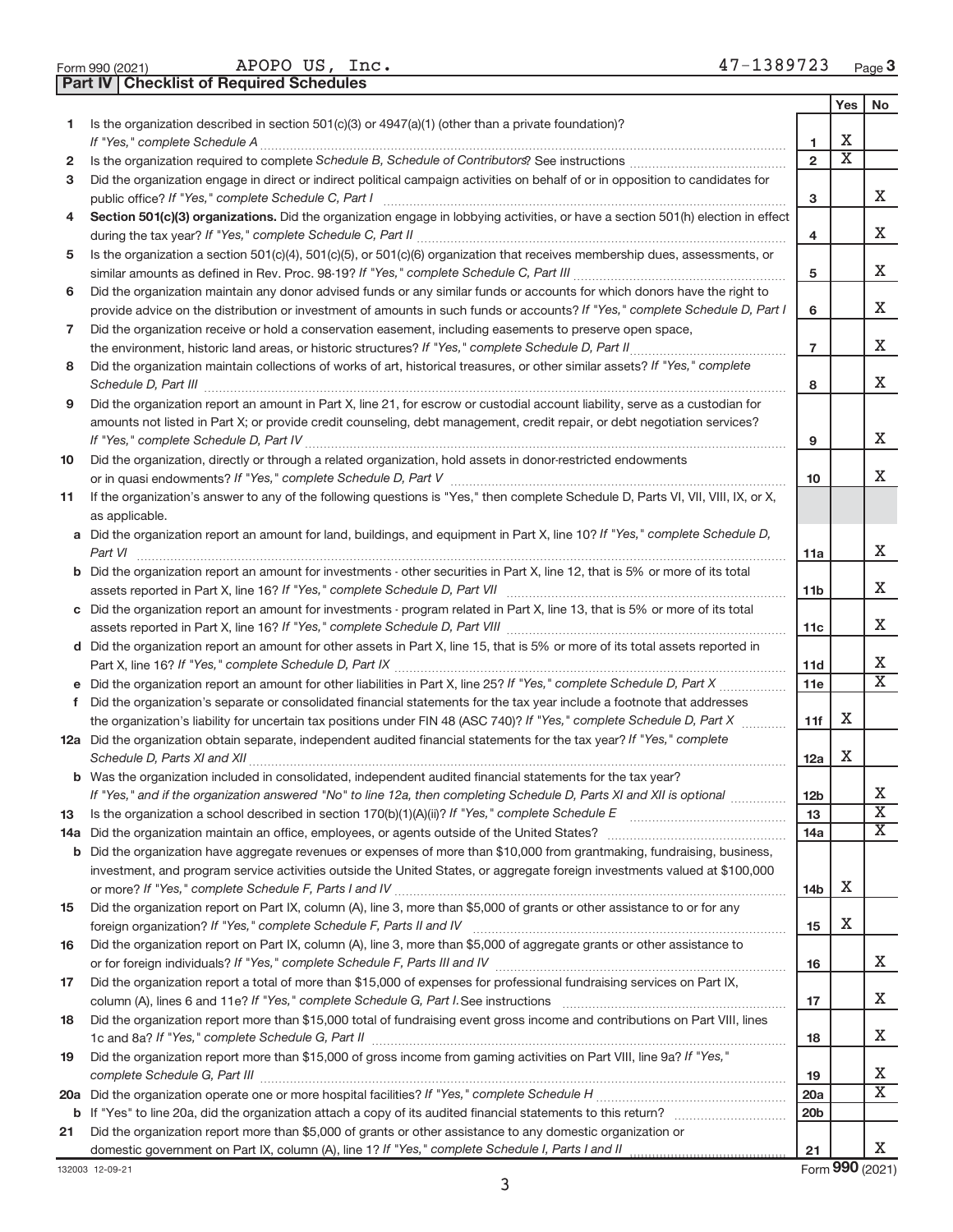|  | Form 990 (2021) |
|--|-----------------|
|  |                 |

APOPO US, Inc. 47-1389723

**Part IV Checklist of Required Schedules**

*(continued)*

|    |                                                                                                                                                                                                             |                        | Yes | <b>No</b>                        |
|----|-------------------------------------------------------------------------------------------------------------------------------------------------------------------------------------------------------------|------------------------|-----|----------------------------------|
| 22 | Did the organization report more than \$5,000 of grants or other assistance to or for domestic individuals on                                                                                               |                        |     |                                  |
|    |                                                                                                                                                                                                             | 22                     |     | Χ                                |
| 23 | Did the organization answer "Yes" to Part VII, Section A, line 3, 4, or 5, about compensation of the organization's current                                                                                 |                        |     |                                  |
|    | and former officers, directors, trustees, key employees, and highest compensated employees? If "Yes," complete                                                                                              |                        |     |                                  |
|    | Schedule J <b>Production Construction Construction Construction Construction Construction</b>                                                                                                               | 23                     |     | X                                |
|    | 24a Did the organization have a tax-exempt bond issue with an outstanding principal amount of more than \$100,000 as of the                                                                                 |                        |     |                                  |
|    | last day of the year, that was issued after December 31, 2002? If "Yes," answer lines 24b through 24d and complete                                                                                          |                        |     | X                                |
|    |                                                                                                                                                                                                             | 24a<br>24 <sub>b</sub> |     |                                  |
|    | c Did the organization maintain an escrow account other than a refunding escrow at any time during the year to defease                                                                                      |                        |     |                                  |
|    |                                                                                                                                                                                                             | 24c                    |     |                                  |
|    |                                                                                                                                                                                                             | 24d                    |     |                                  |
|    | 25a Section 501(c)(3), 501(c)(4), and 501(c)(29) organizations. Did the organization engage in an excess benefit                                                                                            |                        |     |                                  |
|    |                                                                                                                                                                                                             | 25a                    |     | x                                |
|    | b Is the organization aware that it engaged in an excess benefit transaction with a disqualified person in a prior year, and                                                                                |                        |     |                                  |
|    | that the transaction has not been reported on any of the organization's prior Forms 990 or 990-EZ? If "Yes," complete                                                                                       |                        |     |                                  |
|    | Schedule L. Part I                                                                                                                                                                                          | 25b                    |     | Χ                                |
| 26 | Did the organization report any amount on Part X, line 5 or 22, for receivables from or payables to any current                                                                                             |                        |     |                                  |
|    | or former officer, director, trustee, key employee, creator or founder, substantial contributor, or 35%                                                                                                     |                        |     |                                  |
|    |                                                                                                                                                                                                             | 26                     |     | х                                |
| 27 | Did the organization provide a grant or other assistance to any current or former officer, director, trustee, key employee,                                                                                 |                        |     |                                  |
|    | creator or founder, substantial contributor or employee thereof, a grant selection committee member, or to a 35% controlled                                                                                 |                        |     |                                  |
|    | entity (including an employee thereof) or family member of any of these persons? If "Yes," complete Schedule L, Part III                                                                                    | 27                     |     | х                                |
| 28 | Was the organization a party to a business transaction with one of the following parties (see the Schedule L, Part IV,                                                                                      |                        |     |                                  |
|    | instructions for applicable filing thresholds, conditions, and exceptions):                                                                                                                                 |                        |     |                                  |
|    | a A current or former officer, director, trustee, key employee, creator or founder, or substantial contributor? If                                                                                          |                        |     |                                  |
|    |                                                                                                                                                                                                             | 28a                    |     | Х                                |
|    |                                                                                                                                                                                                             | 28 <sub>b</sub>        |     | $\overline{\textbf{x}}$          |
|    | c A 35% controlled entity of one or more individuals and/or organizations described in line 28a or 28b?/f                                                                                                   |                        |     |                                  |
|    |                                                                                                                                                                                                             | 28 <sub>c</sub>        |     | Х                                |
| 29 |                                                                                                                                                                                                             | 29                     |     | $\overline{\textnormal{x}}$      |
| 30 | Did the organization receive contributions of art, historical treasures, or other similar assets, or qualified conservation                                                                                 |                        |     |                                  |
|    |                                                                                                                                                                                                             | 30                     |     | Х<br>$\overline{\textnormal{x}}$ |
| 31 | Did the organization liquidate, terminate, or dissolve and cease operations? If "Yes," complete Schedule N, Part I                                                                                          | 31                     |     |                                  |
| 32 | Did the organization sell, exchange, dispose of, or transfer more than 25% of its net assets? If "Yes," complete                                                                                            |                        |     | Χ                                |
|    |                                                                                                                                                                                                             | 32                     |     |                                  |
| 33 | Did the organization own 100% of an entity disregarded as separate from the organization under Regulations                                                                                                  | 33                     |     | Х                                |
| 34 | Was the organization related to any tax-exempt or taxable entity? If "Yes," complete Schedule R, Part II, III, or IV, and                                                                                   |                        |     |                                  |
|    | Part V, line 1                                                                                                                                                                                              | 34                     |     | Х                                |
|    | 35a Did the organization have a controlled entity within the meaning of section 512(b)(13)?                                                                                                                 | <b>35a</b>             |     | $\overline{\mathbf{X}}$          |
|    | b If "Yes" to line 35a, did the organization receive any payment from or engage in any transaction with a controlled entity                                                                                 |                        |     |                                  |
|    |                                                                                                                                                                                                             | 35b                    |     |                                  |
| 36 | Section 501(c)(3) organizations. Did the organization make any transfers to an exempt non-charitable related organization?                                                                                  |                        |     |                                  |
|    |                                                                                                                                                                                                             | 36                     |     | Χ                                |
| 37 | Did the organization conduct more than 5% of its activities through an entity that is not a related organization                                                                                            |                        |     |                                  |
|    |                                                                                                                                                                                                             | 37                     |     | х                                |
| 38 | Did the organization complete Schedule O and provide explanations on Schedule O for Part VI, lines 11b and 19?                                                                                              |                        |     |                                  |
|    |                                                                                                                                                                                                             | 38                     | X   |                                  |
|    | <b>Statements Regarding Other IRS Filings and Tax Compliance</b><br><b>Part V</b>                                                                                                                           |                        |     |                                  |
|    |                                                                                                                                                                                                             |                        |     |                                  |
|    |                                                                                                                                                                                                             |                        | Yes | No                               |
|    | 1a                                                                                                                                                                                                          |                        |     |                                  |
| b  | Enter the number of Forms W-2G included on line 1a. Enter -0- if not applicable<br>1b<br>Did the organization comply with backup withholding rules for reportable payments to vendors and reportable gaming |                        |     |                                  |
| С  |                                                                                                                                                                                                             | 1c                     | х   |                                  |
|    |                                                                                                                                                                                                             |                        |     |                                  |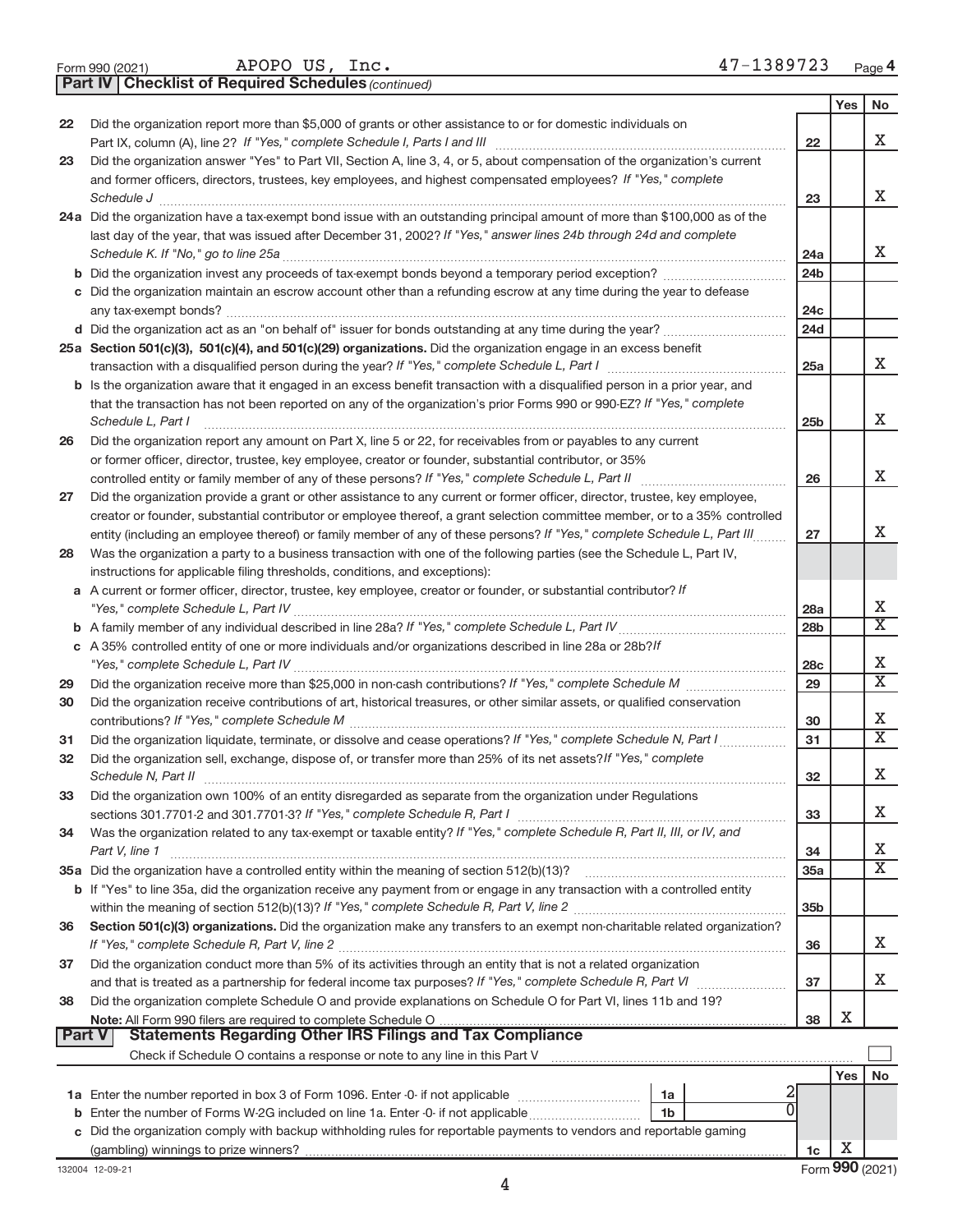|         | 47-1389723<br>APOPO US, Inc.<br>Form 990 (2021)                                                                                                                                         |                 |            | Page 5                  |
|---------|-----------------------------------------------------------------------------------------------------------------------------------------------------------------------------------------|-----------------|------------|-------------------------|
| Part V  | Statements Regarding Other IRS Filings and Tax Compliance (continued)                                                                                                                   |                 |            |                         |
|         |                                                                                                                                                                                         |                 | <b>Yes</b> | No                      |
|         | 2a Enter the number of employees reported on Form W-3, Transmittal of Wage and Tax Statements,                                                                                          |                 |            |                         |
|         | filed for the calendar year ending with or within the year covered by this return<br>2a                                                                                                 |                 |            |                         |
|         |                                                                                                                                                                                         | 2 <sub>b</sub>  | X          |                         |
|         |                                                                                                                                                                                         |                 |            |                         |
|         | 3a Did the organization have unrelated business gross income of \$1,000 or more during the year?                                                                                        | 3a              |            | х                       |
|         |                                                                                                                                                                                         | 3 <sub>b</sub>  |            |                         |
|         | 4a At any time during the calendar year, did the organization have an interest in, or a signature or other authority over, a                                                            |                 |            |                         |
|         | financial account in a foreign country (such as a bank account, securities account, or other financial account)?                                                                        | 4a              |            | Х                       |
|         | <b>b</b> If "Yes," enter the name of the foreign country $\triangleright$                                                                                                               |                 |            |                         |
|         | See instructions for filing requirements for FinCEN Form 114, Report of Foreign Bank and Financial Accounts (FBAR).                                                                     |                 |            |                         |
|         |                                                                                                                                                                                         | 5a              |            | х                       |
| b       |                                                                                                                                                                                         | 5 <sub>b</sub>  |            | $\overline{\textbf{x}}$ |
| С       |                                                                                                                                                                                         | 5c              |            |                         |
|         | 6a Does the organization have annual gross receipts that are normally greater than \$100,000, and did the organization solicit                                                          |                 |            |                         |
|         | any contributions that were not tax deductible as charitable contributions?                                                                                                             | 6a              |            | X                       |
|         | b If "Yes," did the organization include with every solicitation an express statement that such contributions or gifts                                                                  |                 |            |                         |
|         |                                                                                                                                                                                         | 6b              |            |                         |
| 7       | Organizations that may receive deductible contributions under section 170(c).                                                                                                           |                 |            |                         |
| a       | Did the organization receive a payment in excess of \$75 made partly as a contribution and partly for goods and services provided to the payor?                                         | 7a              |            | х                       |
| b       |                                                                                                                                                                                         | 7b              |            |                         |
|         | c Did the organization sell, exchange, or otherwise dispose of tangible personal property for which it was required                                                                     |                 |            |                         |
|         | to file Form 8282?                                                                                                                                                                      | 7c              |            | x                       |
|         | 7d                                                                                                                                                                                      |                 |            |                         |
| е       |                                                                                                                                                                                         | 7e              |            | Х<br>$\overline{X}$     |
| Ť.      | Did the organization, during the year, pay premiums, directly or indirectly, on a personal benefit contract?                                                                            | 7f              |            |                         |
| g       | If the organization received a contribution of qualified intellectual property, did the organization file Form 8899 as required?                                                        | 7g              |            |                         |
| h       | If the organization received a contribution of cars, boats, airplanes, or other vehicles, did the organization file a Form 1098-C?                                                      | 7h              |            |                         |
| 8       | Sponsoring organizations maintaining donor advised funds. Did a donor advised fund maintained by the                                                                                    |                 |            |                         |
|         | sponsoring organization have excess business holdings at any time during the year?                                                                                                      | 8               |            |                         |
| 9       | Sponsoring organizations maintaining donor advised funds.                                                                                                                               |                 |            |                         |
| a       | Did the sponsoring organization make any taxable distributions under section 4966?<br>Did the sponsoring organization make a distribution to a donor, donor advisor, or related person? | <b>9a</b><br>9b |            |                         |
| b<br>10 | Section 501(c)(7) organizations. Enter:                                                                                                                                                 |                 |            |                         |
|         | Initiation fees and capital contributions included on Part VIII, line 12 <i>macronomina controller</i><br>10a                                                                           |                 |            |                         |
| а<br>b  | Gross receipts, included on Form 990, Part VIII, line 12, for public use of club facilities<br>10 <sub>b</sub>                                                                          |                 |            |                         |
| 11      | Section 501(c)(12) organizations. Enter:                                                                                                                                                |                 |            |                         |
| а       | 11a                                                                                                                                                                                     |                 |            |                         |
| b       | Gross income from other sources. (Do not net amounts due or paid to other sources against                                                                                               |                 |            |                         |
|         | 11 <sub>b</sub>                                                                                                                                                                         |                 |            |                         |
|         | 12a Section 4947(a)(1) non-exempt charitable trusts. Is the organization filing Form 990 in lieu of Form 1041?                                                                          | 12a             |            |                         |
|         | <b>b</b> If "Yes," enter the amount of tax-exempt interest received or accrued during the year<br><b>12b</b>                                                                            |                 |            |                         |
| 13      | Section 501(c)(29) qualified nonprofit health insurance issuers.                                                                                                                        |                 |            |                         |
|         |                                                                                                                                                                                         | 13a             |            |                         |
|         | Note: See the instructions for additional information the organization must report on Schedule O.                                                                                       |                 |            |                         |
|         | <b>b</b> Enter the amount of reserves the organization is required to maintain by the states in which the                                                                               |                 |            |                         |
|         | 13 <sub>b</sub>                                                                                                                                                                         |                 |            |                         |
| с       | 13с                                                                                                                                                                                     |                 |            |                         |
| 14a     | Did the organization receive any payments for indoor tanning services during the tax year?                                                                                              | 14a             |            | Χ                       |
|         | b If "Yes," has it filed a Form 720 to report these payments? If "No," provide an explanation on Schedule O                                                                             | 14 <sub>b</sub> |            |                         |
| 15      | Is the organization subject to the section 4960 tax on payment(s) of more than \$1,000,000 in remuneration or                                                                           |                 |            |                         |
|         |                                                                                                                                                                                         | 15              |            | Х                       |
|         | If "Yes," see the instructions and file Form 4720, Schedule N.                                                                                                                          |                 |            |                         |
| 16      | Is the organization an educational institution subject to the section 4968 excise tax on net investment income?                                                                         | 16              |            | х                       |
|         | If "Yes," complete Form 4720, Schedule O.                                                                                                                                               |                 |            |                         |
| 17      | Section 501(c)(21) organizations. Did the trust, any disqualified person, or mine operator engage in any                                                                                |                 |            |                         |
|         |                                                                                                                                                                                         | 17              |            |                         |
|         | If "Yes," complete Form 6069.                                                                                                                                                           |                 |            |                         |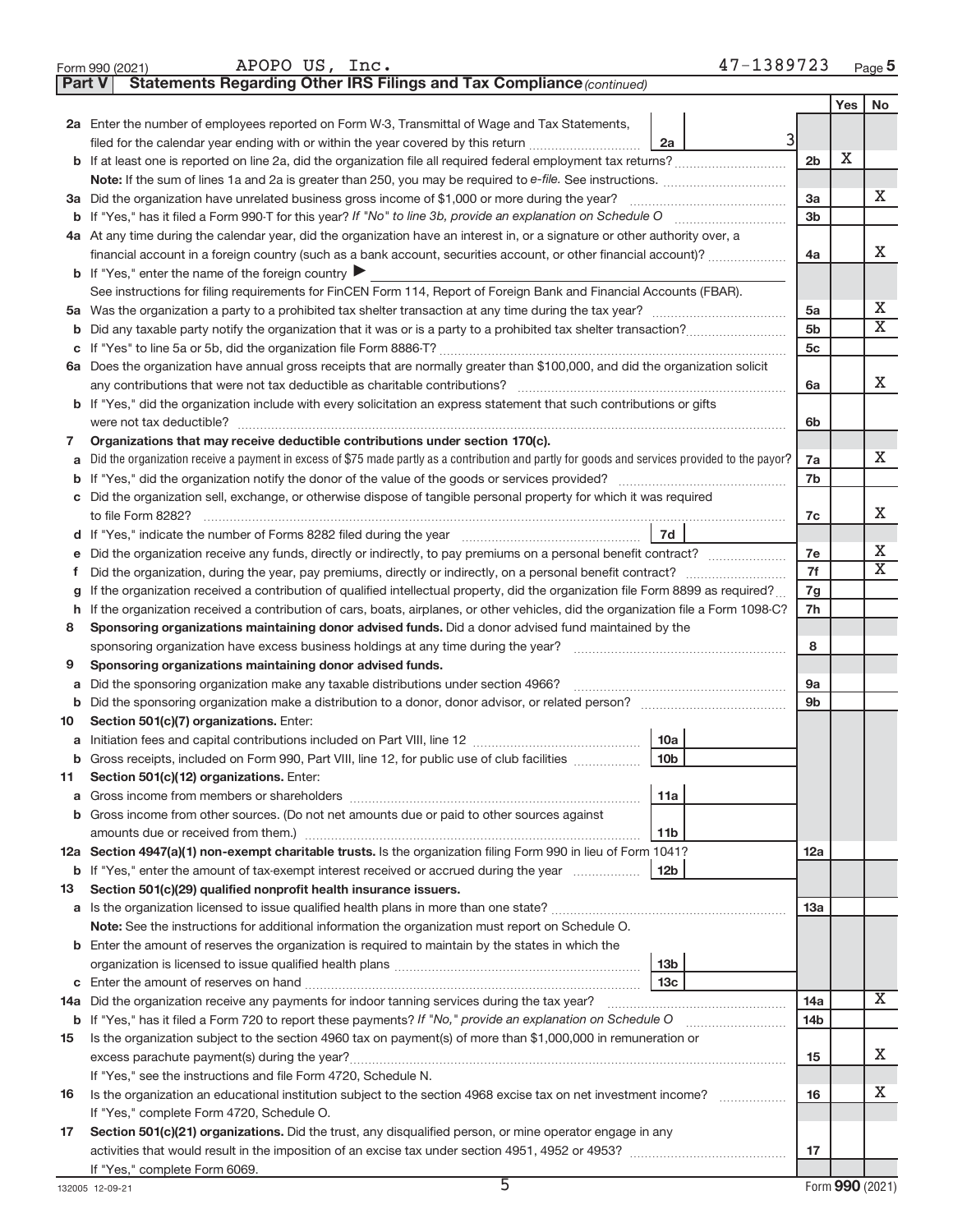|              | APOPO US, Inc.<br>Form 990 (2021)                                                                                                                                                         |    | 47-1389723 |                         |                              | Page $6$                    |
|--------------|-------------------------------------------------------------------------------------------------------------------------------------------------------------------------------------------|----|------------|-------------------------|------------------------------|-----------------------------|
|              | Governance, Management, and Disclosure. For each "Yes" response to lines 2 through 7b below, and for a "No" response<br><b>Part VI</b>                                                    |    |            |                         |                              |                             |
|              | to line 8a, 8b, or 10b below, describe the circumstances, processes, or changes on Schedule O. See instructions.                                                                          |    |            |                         |                              |                             |
|              |                                                                                                                                                                                           |    |            |                         |                              | $\boxed{\text{X}}$          |
|              | <b>Section A. Governing Body and Management</b>                                                                                                                                           |    |            |                         |                              |                             |
|              |                                                                                                                                                                                           |    |            |                         | <b>Yes</b>                   | No                          |
|              | 1a Enter the number of voting members of the governing body at the end of the tax year                                                                                                    | 1a |            |                         |                              |                             |
|              | If there are material differences in voting rights among members of the governing body, or if the governing                                                                               |    |            |                         |                              |                             |
|              | body delegated broad authority to an executive committee or similar committee, explain on Schedule O.                                                                                     |    |            |                         |                              |                             |
|              |                                                                                                                                                                                           | 1b |            |                         |                              |                             |
| $\mathbf{2}$ | Did any officer, director, trustee, or key employee have a family relationship or a business relationship with any other                                                                  |    |            |                         |                              |                             |
|              |                                                                                                                                                                                           |    |            | $\mathbf{2}$            |                              | X                           |
| 3            | Did the organization delegate control over management duties customarily performed by or under the direct supervision                                                                     |    |            |                         |                              |                             |
|              |                                                                                                                                                                                           |    |            | 3                       |                              | х<br>$\overline{\text{x}}$  |
| 4            | Did the organization make any significant changes to its governing documents since the prior Form 990 was filed?                                                                          |    |            | $\overline{\mathbf{4}}$ |                              | $\overline{\textbf{x}}$     |
| 5            |                                                                                                                                                                                           |    |            | 5                       |                              | $\overline{\textbf{x}}$     |
| 6            |                                                                                                                                                                                           |    |            | 6                       |                              |                             |
|              | 7a Did the organization have members, stockholders, or other persons who had the power to elect or appoint one or                                                                         |    |            |                         |                              | x                           |
|              | <b>b</b> Are any governance decisions of the organization reserved to (or subject to approval by) members, stockholders, or                                                               |    |            | 7a                      |                              |                             |
|              | persons other than the governing body?                                                                                                                                                    |    |            | 7b                      |                              | X                           |
| 8            | Did the organization contemporaneously document the meetings held or written actions undertaken during the year by the following:                                                         |    |            |                         |                              |                             |
|              |                                                                                                                                                                                           |    |            | 8a                      | х                            |                             |
|              | <b>b</b> Each committee with authority to act on behalf of the governing body?                                                                                                            |    |            | 8b                      | $\overline{\mathbf{X}}$      |                             |
| 9            | Is there any officer, director, trustee, or key employee listed in Part VII, Section A, who cannot be reached at the                                                                      |    |            |                         |                              |                             |
|              |                                                                                                                                                                                           |    |            | 9                       |                              | X                           |
|              | Section B. Policies (This Section B requests information about policies not required by the Internal Revenue Code.)                                                                       |    |            |                         |                              |                             |
|              |                                                                                                                                                                                           |    |            |                         | Yes                          | No                          |
|              |                                                                                                                                                                                           |    |            | 10a                     |                              | X                           |
|              | b If "Yes," did the organization have written policies and procedures governing the activities of such chapters, affiliates,                                                              |    |            |                         |                              |                             |
|              | and branches to ensure their operations are consistent with the organization's exempt purposes?                                                                                           |    |            | 10 <sub>b</sub>         |                              |                             |
|              | 11a Has the organization provided a complete copy of this Form 990 to all members of its governing body before filing the form?                                                           |    |            | 11a                     |                              | $\overline{\text{X}}$       |
|              | <b>b</b> Describe on Schedule O the process, if any, used by the organization to review this Form 990.                                                                                    |    |            |                         |                              |                             |
|              |                                                                                                                                                                                           |    |            | 12a                     | х<br>$\overline{\textbf{x}}$ |                             |
|              | <b>b</b> Were officers, directors, or trustees, and key employees required to disclose annually interests that could give rise to conflicts?                                              |    |            | 12 <sub>b</sub>         |                              |                             |
|              | c Did the organization regularly and consistently monitor and enforce compliance with the policy? If "Yes," describe                                                                      |    |            | 12c                     | х                            |                             |
| 13           | Did the organization have a written whistleblower policy?                                                                                                                                 |    |            | 13                      | $\overline{\textbf{x}}$      |                             |
| 14           |                                                                                                                                                                                           |    |            | 14                      | х                            |                             |
| 15           | Did the process for determining compensation of the following persons include a review and approval by independent                                                                        |    |            |                         |                              |                             |
|              | persons, comparability data, and contemporaneous substantiation of the deliberation and decision?                                                                                         |    |            |                         |                              |                             |
|              |                                                                                                                                                                                           |    |            | 15a                     |                              | х                           |
|              |                                                                                                                                                                                           |    |            | 15 <sub>b</sub>         |                              | $\overline{\textnormal{x}}$ |
|              | If "Yes" to line 15a or 15b, describe the process on Schedule O. See instructions.                                                                                                        |    |            |                         |                              |                             |
|              | 16a Did the organization invest in, contribute assets to, or participate in a joint venture or similar arrangement with a                                                                 |    |            |                         |                              |                             |
|              | taxable entity during the year?                                                                                                                                                           |    |            | 16a                     |                              | х                           |
|              | b If "Yes," did the organization follow a written policy or procedure requiring the organization to evaluate its participation                                                            |    |            |                         |                              |                             |
|              | in joint venture arrangements under applicable federal tax law, and take steps to safeguard the organization's                                                                            |    |            |                         |                              |                             |
|              | exempt status with respect to such arrangements?                                                                                                                                          |    |            | 16b                     |                              |                             |
|              | <b>Section C. Disclosure</b>                                                                                                                                                              |    |            |                         |                              |                             |
| 17           | None<br>List the states with which a copy of this Form 990 is required to be filed $\blacktriangleright$                                                                                  |    |            |                         |                              |                             |
| 18           | Section 6104 requires an organization to make its Forms 1023 (1024 or 1024-A, if applicable), 990, and 990-T (section 501(c)(3)s only) available                                          |    |            |                         |                              |                             |
|              | for public inspection. Indicate how you made these available. Check all that apply.<br>$\lfloor x \rfloor$ Upon request<br>Another's website                                              |    |            |                         |                              |                             |
|              | Other (explain on Schedule O)<br>Own website<br>Describe on Schedule O whether (and if so, how) the organization made its governing documents, conflict of interest policy, and financial |    |            |                         |                              |                             |
| 19           | statements available to the public during the tax year.                                                                                                                                   |    |            |                         |                              |                             |
| 20           | State the name, address, and telephone number of the person who possesses the organization's books and records                                                                            |    |            |                         |                              |                             |
|              | Charles Richter - $202-286-2804$                                                                                                                                                          |    |            |                         |                              |                             |
|              | 20002<br>712 H Street NE, Washington, DC                                                                                                                                                  |    |            |                         |                              |                             |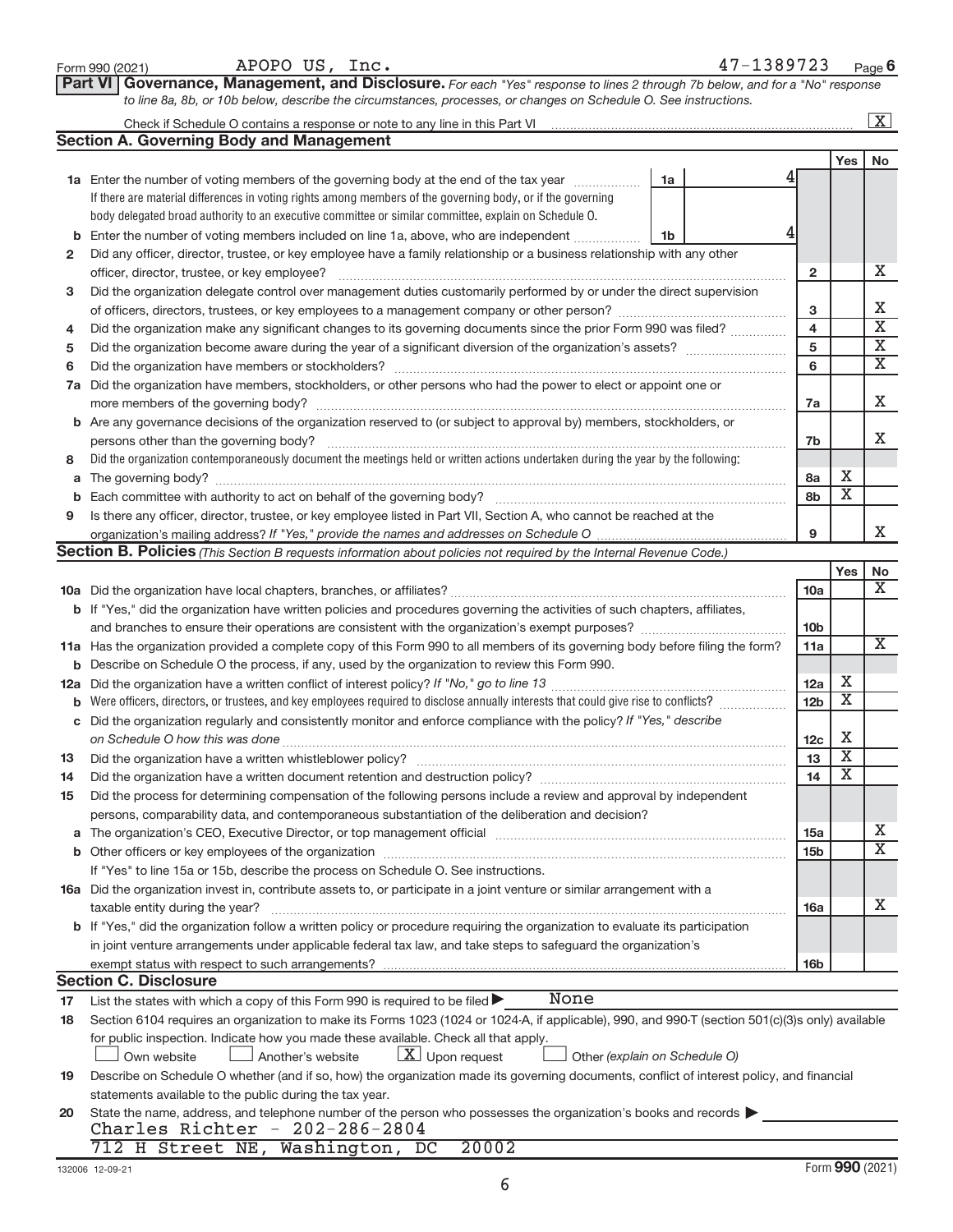| Section A.                                    | Officers, Directors, Trustees, Key Employees, and Highest Compensated Employees            |            |        |  |  |  |  |
|-----------------------------------------------|--------------------------------------------------------------------------------------------|------------|--------|--|--|--|--|
|                                               | Check if Schedule O contains a response or note to any line in this Part VII               |            |        |  |  |  |  |
| <b>Employees, and Independent Contractors</b> |                                                                                            |            |        |  |  |  |  |
|                                               | Part VII Compensation of Officers, Directors, Trustees, Key Employees, Highest Compensated |            |        |  |  |  |  |
| Form 990 (2021)                               | APOPO US, Inc.                                                                             | 47-1389723 | Page 7 |  |  |  |  |

**1a**  Complete this table for all persons required to be listed. Report compensation for the calendar year ending with or within the organization's tax year.  $\bullet$  List all of the organization's current officers, directors, trustees (whether individuals or organizations), regardless of amount of compensation.

Enter -0- in columns (D), (E), and (F) if no compensation was paid.

**•** List all of the organization's **current** key employees, if any. See the instructions for definition of "key employee."

**Examber 1** List the organization's five *current* highest compensated employees (other than an officer, director, trustee, or key employee) who received reportable compensation (box 5 of Form W-2, Form 1099-MISC, and/or box 1 of Form 1099-NEC) of more than \$100,000 from the organization and any related organizations.

 $\bullet$  List all of the organization's former officers, key employees, and highest compensated employees who received more than \$100,000 of reportable compensation from the organization and any related organizations.

**•** List all of the organization's former directors or trustees that received, in the capacity as a former director or trustee of the organization, more than \$10,000 of reportable compensation from the organization and any related organizations.

See the instructions for the order in which to list the persons above.

Check this box if neither the organization nor any related organization compensated any current officer, director, or trustee.  $\overline{\phantom{a}}$ 

| (A)                  | (B)           |                                |                       |             | (C)          |                                   |        | (D)             | (E)             | (F)           |
|----------------------|---------------|--------------------------------|-----------------------|-------------|--------------|-----------------------------------|--------|-----------------|-----------------|---------------|
| Name and title       | Average       |                                |                       | Position    |              | (do not check more than one       |        | Reportable      | Reportable      | Estimated     |
|                      | hours per     |                                |                       |             |              | box, unless person is both an     |        | compensation    | compensation    | amount of     |
|                      | week          |                                |                       |             |              | officer and a director/trustee)   |        | from            | from related    | other         |
|                      | (list any     |                                |                       |             |              |                                   |        | the             | organizations   | compensation  |
|                      | hours for     |                                |                       |             |              |                                   |        | organization    | (W-2/1099-MISC/ | from the      |
|                      | related       |                                |                       |             |              |                                   |        | (W-2/1099-MISC/ | 1099-NEC)       | organization  |
|                      | organizations |                                |                       |             |              |                                   |        | 1099-NEC)       |                 | and related   |
|                      | below         | Individual trustee or director | Institutional trustee |             | Key employee |                                   | Former |                 |                 | organizations |
|                      | line)         |                                |                       | Officer     |              | Highest compensated<br>  employee |        |                 |                 |               |
| (1) Charles Richter  | 40.00         |                                |                       |             |              |                                   |        |                 |                 |               |
| CEO                  |               |                                |                       | $\mathbf X$ |              |                                   |        | 85,894.         | 0.              | $0$ .         |
| (2) Kristen Davis    | 1.00          |                                |                       |             |              |                                   |        |                 |                 |               |
| Chairwoman           |               | $\mathbf X$                    |                       | $\mathbf X$ |              |                                   |        | 0.              | 0.              | $\mathbf 0$ . |
| (3) Beverly Schwartz | 1.00          |                                |                       |             |              |                                   |        |                 |                 |               |
| Secretary            |               | $\mathbf X$                    |                       | $\mathbf X$ |              |                                   |        | 0.              | 0.              | $\mathbf 0$ . |
| (4) Bart Weetjens    | 1.00          |                                |                       |             |              |                                   |        |                 |                 |               |
| Board Member         |               | $\mathbf X$                    |                       |             |              |                                   |        | 0.              | $0$ .           | $0$ .         |
| (5) Piet Van Hove    | 1.00          |                                |                       |             |              |                                   |        |                 |                 |               |
| Board Member         |               | X                              |                       |             |              |                                   |        | 0.              | 0.              | $\mathbf 0$ . |
|                      |               |                                |                       |             |              |                                   |        |                 |                 |               |
|                      |               |                                |                       |             |              |                                   |        |                 |                 |               |
|                      |               |                                |                       |             |              |                                   |        |                 |                 |               |
|                      |               |                                |                       |             |              |                                   |        |                 |                 |               |
|                      |               |                                |                       |             |              |                                   |        |                 |                 |               |
|                      |               |                                |                       |             |              |                                   |        |                 |                 |               |
|                      |               |                                |                       |             |              |                                   |        |                 |                 |               |
|                      |               |                                |                       |             |              |                                   |        |                 |                 |               |
|                      |               |                                |                       |             |              |                                   |        |                 |                 |               |
|                      |               |                                |                       |             |              |                                   |        |                 |                 |               |
|                      |               |                                |                       |             |              |                                   |        |                 |                 |               |
|                      |               |                                |                       |             |              |                                   |        |                 |                 |               |
|                      |               |                                |                       |             |              |                                   |        |                 |                 |               |
|                      |               |                                |                       |             |              |                                   |        |                 |                 |               |
|                      |               |                                |                       |             |              |                                   |        |                 |                 |               |
|                      |               |                                |                       |             |              |                                   |        |                 |                 |               |
|                      |               |                                |                       |             |              |                                   |        |                 |                 |               |
|                      |               |                                |                       |             |              |                                   |        |                 |                 |               |
|                      |               |                                |                       |             |              |                                   |        |                 |                 |               |
|                      |               |                                |                       |             |              |                                   |        |                 |                 |               |
|                      |               |                                |                       |             |              |                                   |        |                 |                 |               |
|                      |               |                                |                       |             |              |                                   |        |                 |                 |               |
|                      |               |                                |                       |             |              |                                   |        |                 |                 |               |
|                      |               |                                |                       |             |              |                                   |        |                 |                 |               |

Form (2021) **990**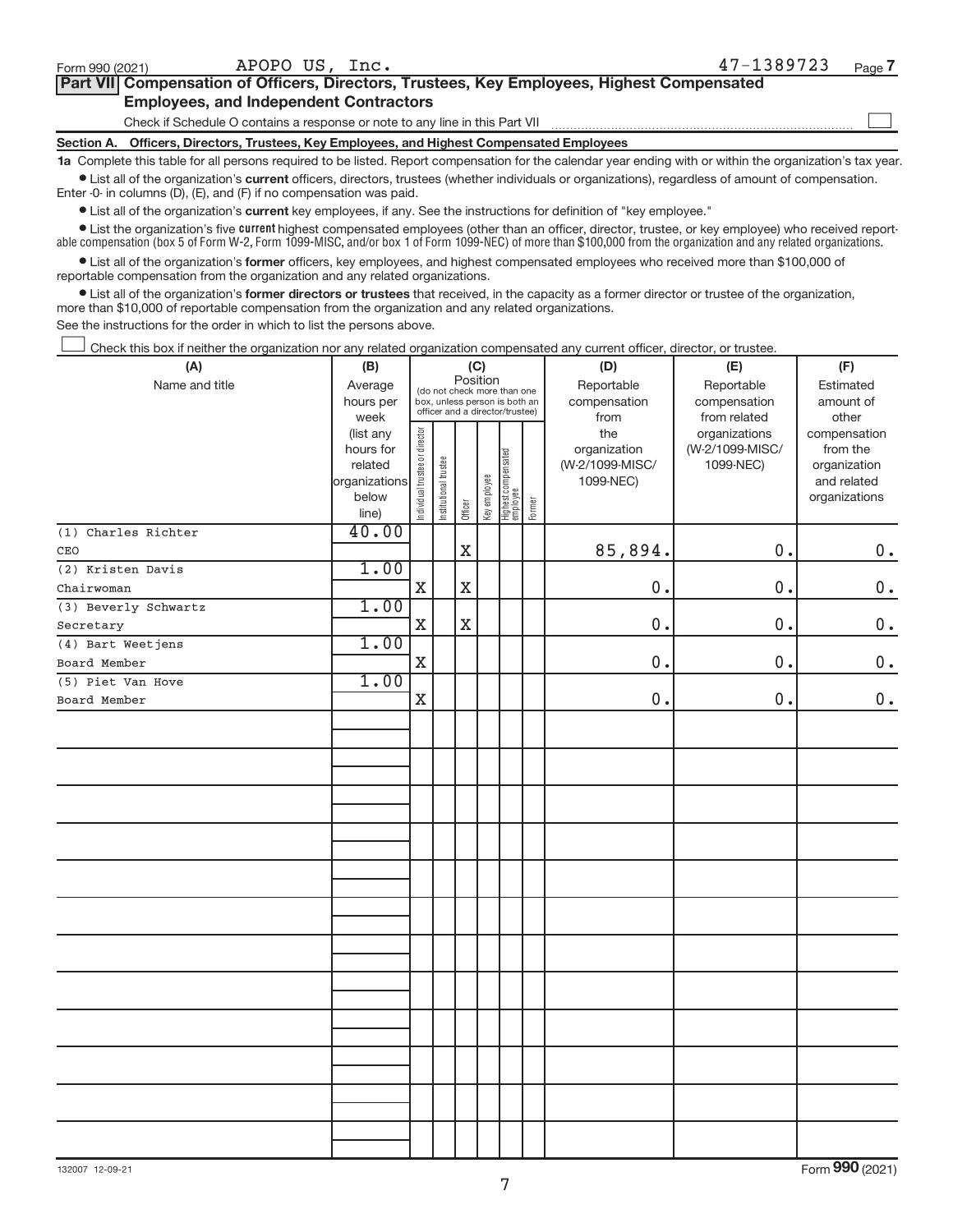|    | APOPO US, Inc.<br>Form 990 (2021)                                                                                                                                                                                              |                   |                                |                       |          |              |                                                                  |        |                         | 47-1389723                       |              |                          | Page 8           |
|----|--------------------------------------------------------------------------------------------------------------------------------------------------------------------------------------------------------------------------------|-------------------|--------------------------------|-----------------------|----------|--------------|------------------------------------------------------------------|--------|-------------------------|----------------------------------|--------------|--------------------------|------------------|
|    | <b>Part VII</b><br>Section A. Officers, Directors, Trustees, Key Employees, and Highest Compensated Employees (continued)                                                                                                      |                   |                                |                       |          |              |                                                                  |        |                         |                                  |              |                          |                  |
|    | (A)                                                                                                                                                                                                                            | (B)               |                                |                       | (C)      |              |                                                                  |        | (D)                     | (E)                              |              | (F)                      |                  |
|    | Name and title                                                                                                                                                                                                                 | Average           |                                |                       | Position |              | (do not check more than one                                      |        | Reportable              | Reportable                       |              | Estimated                |                  |
|    |                                                                                                                                                                                                                                | hours per         |                                |                       |          |              | box, unless person is both an<br>officer and a director/trustee) |        | compensation            | compensation                     |              | amount of                |                  |
|    |                                                                                                                                                                                                                                | week<br>(list any |                                |                       |          |              |                                                                  |        | from<br>the             | from related                     |              | other                    |                  |
|    |                                                                                                                                                                                                                                | hours for         | Individual trustee or director |                       |          |              |                                                                  |        | organization            | organizations<br>(W-2/1099-MISC/ |              | compensation<br>from the |                  |
|    |                                                                                                                                                                                                                                | related           |                                |                       |          |              |                                                                  |        | (W-2/1099-MISC/         | 1099-NEC)                        |              | organization             |                  |
|    |                                                                                                                                                                                                                                | organizations     |                                |                       |          |              |                                                                  |        | 1099-NEC)               |                                  |              | and related              |                  |
|    |                                                                                                                                                                                                                                | below             |                                | Institutional trustee |          | Key employee | Highest compensated<br>  employee                                | Former |                         |                                  |              | organizations            |                  |
|    |                                                                                                                                                                                                                                | line)             |                                |                       | Officer  |              |                                                                  |        |                         |                                  |              |                          |                  |
|    |                                                                                                                                                                                                                                |                   |                                |                       |          |              |                                                                  |        |                         |                                  |              |                          |                  |
|    |                                                                                                                                                                                                                                |                   |                                |                       |          |              |                                                                  |        |                         |                                  |              |                          |                  |
|    |                                                                                                                                                                                                                                |                   |                                |                       |          |              |                                                                  |        |                         |                                  |              |                          |                  |
|    |                                                                                                                                                                                                                                |                   |                                |                       |          |              |                                                                  |        |                         |                                  |              |                          |                  |
|    |                                                                                                                                                                                                                                |                   |                                |                       |          |              |                                                                  |        |                         |                                  |              |                          |                  |
|    |                                                                                                                                                                                                                                |                   |                                |                       |          |              |                                                                  |        |                         |                                  |              |                          |                  |
|    |                                                                                                                                                                                                                                |                   |                                |                       |          |              |                                                                  |        |                         |                                  |              |                          |                  |
|    |                                                                                                                                                                                                                                |                   |                                |                       |          |              |                                                                  |        |                         |                                  |              |                          |                  |
|    |                                                                                                                                                                                                                                |                   |                                |                       |          |              |                                                                  |        |                         |                                  |              |                          |                  |
|    |                                                                                                                                                                                                                                |                   |                                |                       |          |              |                                                                  |        |                         |                                  |              |                          |                  |
|    |                                                                                                                                                                                                                                |                   |                                |                       |          |              |                                                                  |        |                         |                                  |              |                          |                  |
|    |                                                                                                                                                                                                                                |                   |                                |                       |          |              |                                                                  |        |                         |                                  |              |                          |                  |
|    |                                                                                                                                                                                                                                |                   |                                |                       |          |              |                                                                  |        |                         |                                  |              |                          |                  |
|    |                                                                                                                                                                                                                                |                   |                                |                       |          |              |                                                                  |        |                         |                                  |              |                          |                  |
|    |                                                                                                                                                                                                                                |                   |                                |                       |          |              |                                                                  |        |                         |                                  |              |                          |                  |
|    |                                                                                                                                                                                                                                |                   |                                |                       |          |              |                                                                  |        |                         |                                  |              |                          |                  |
|    |                                                                                                                                                                                                                                |                   |                                |                       |          |              |                                                                  |        |                         |                                  |              |                          |                  |
|    | 1b Subtotal                                                                                                                                                                                                                    |                   |                                |                       |          |              |                                                                  |        | 85,894.                 | $\overline{0}$ .                 |              |                          | $\overline{0}$ . |
|    | c Total from continuation sheets to Part VII, Section A [11, 11, 11, 11]                                                                                                                                                       |                   |                                |                       |          |              |                                                                  |        | $\overline{0}$ .        | $0$ .                            |              |                          | $\overline{0}$ . |
|    |                                                                                                                                                                                                                                |                   |                                |                       |          |              |                                                                  |        | 85,894.                 | $\overline{0}$ .                 |              |                          | $\overline{0}$ . |
| 2  | Total number of individuals (including but not limited to those listed above) who received more than \$100,000 of reportable                                                                                                   |                   |                                |                       |          |              |                                                                  |        |                         |                                  |              |                          |                  |
|    | compensation from the organization $\blacktriangleright$                                                                                                                                                                       |                   |                                |                       |          |              |                                                                  |        |                         |                                  |              |                          | $\mathbf 0$      |
|    |                                                                                                                                                                                                                                |                   |                                |                       |          |              |                                                                  |        |                         |                                  |              | Yes                      | No               |
| 3  | Did the organization list any former officer, director, trustee, key employee, or highest compensated employee on                                                                                                              |                   |                                |                       |          |              |                                                                  |        |                         |                                  |              |                          |                  |
|    | line 1a? If "Yes," complete Schedule J for such individual manufacture content to the set of the set of the such that the set of the set of the set of the set of the set of the set of the set of the set of the set of the s |                   |                                |                       |          |              |                                                                  |        |                         |                                  | 3            |                          | X                |
|    | For any individual listed on line 1a, is the sum of reportable compensation and other compensation from the organization                                                                                                       |                   |                                |                       |          |              |                                                                  |        |                         |                                  |              |                          |                  |
|    | and related organizations greater than \$150,000? If "Yes," complete Schedule J for such individual                                                                                                                            |                   |                                |                       |          |              |                                                                  |        |                         |                                  | 4            |                          | х                |
| 5  | Did any person listed on line 1a receive or accrue compensation from any unrelated organization or individual for services                                                                                                     |                   |                                |                       |          |              |                                                                  |        |                         |                                  |              |                          |                  |
|    |                                                                                                                                                                                                                                |                   |                                |                       |          |              |                                                                  |        |                         |                                  | 5            |                          | x                |
|    | <b>Section B. Independent Contractors</b>                                                                                                                                                                                      |                   |                                |                       |          |              |                                                                  |        |                         |                                  |              |                          |                  |
| 1. | Complete this table for your five highest compensated independent contractors that received more than \$100,000 of compensation from                                                                                           |                   |                                |                       |          |              |                                                                  |        |                         |                                  |              |                          |                  |
|    | the organization. Report compensation for the calendar year ending with or within the organization's tax year.                                                                                                                 |                   |                                |                       |          |              |                                                                  |        | (B)                     |                                  | (C)          |                          |                  |
|    | (A)<br>Name and business address                                                                                                                                                                                               |                   |                                | <b>NONE</b>           |          |              |                                                                  |        | Description of services |                                  | Compensation |                          |                  |
|    |                                                                                                                                                                                                                                |                   |                                |                       |          |              |                                                                  |        |                         |                                  |              |                          |                  |
|    |                                                                                                                                                                                                                                |                   |                                |                       |          |              |                                                                  |        |                         |                                  |              |                          |                  |
|    |                                                                                                                                                                                                                                |                   |                                |                       |          |              |                                                                  |        |                         |                                  |              |                          |                  |
|    |                                                                                                                                                                                                                                |                   |                                |                       |          |              |                                                                  |        |                         |                                  |              |                          |                  |
|    |                                                                                                                                                                                                                                |                   |                                |                       |          |              |                                                                  |        |                         |                                  |              |                          |                  |
|    |                                                                                                                                                                                                                                |                   |                                |                       |          |              |                                                                  |        |                         |                                  |              |                          |                  |
|    |                                                                                                                                                                                                                                |                   |                                |                       |          |              |                                                                  |        |                         |                                  |              |                          |                  |
|    |                                                                                                                                                                                                                                |                   |                                |                       |          |              |                                                                  |        |                         |                                  |              |                          |                  |
|    |                                                                                                                                                                                                                                |                   |                                |                       |          |              |                                                                  |        |                         |                                  |              |                          |                  |
|    |                                                                                                                                                                                                                                |                   |                                |                       |          |              |                                                                  |        |                         |                                  |              |                          |                  |
| 2  | Total number of independent contractors (including but not limited to those listed above) who received more than                                                                                                               |                   |                                |                       |          |              |                                                                  |        |                         |                                  |              |                          |                  |
|    | \$100,000 of compensation from the organization                                                                                                                                                                                |                   |                                |                       |          |              | 0                                                                |        |                         |                                  |              |                          |                  |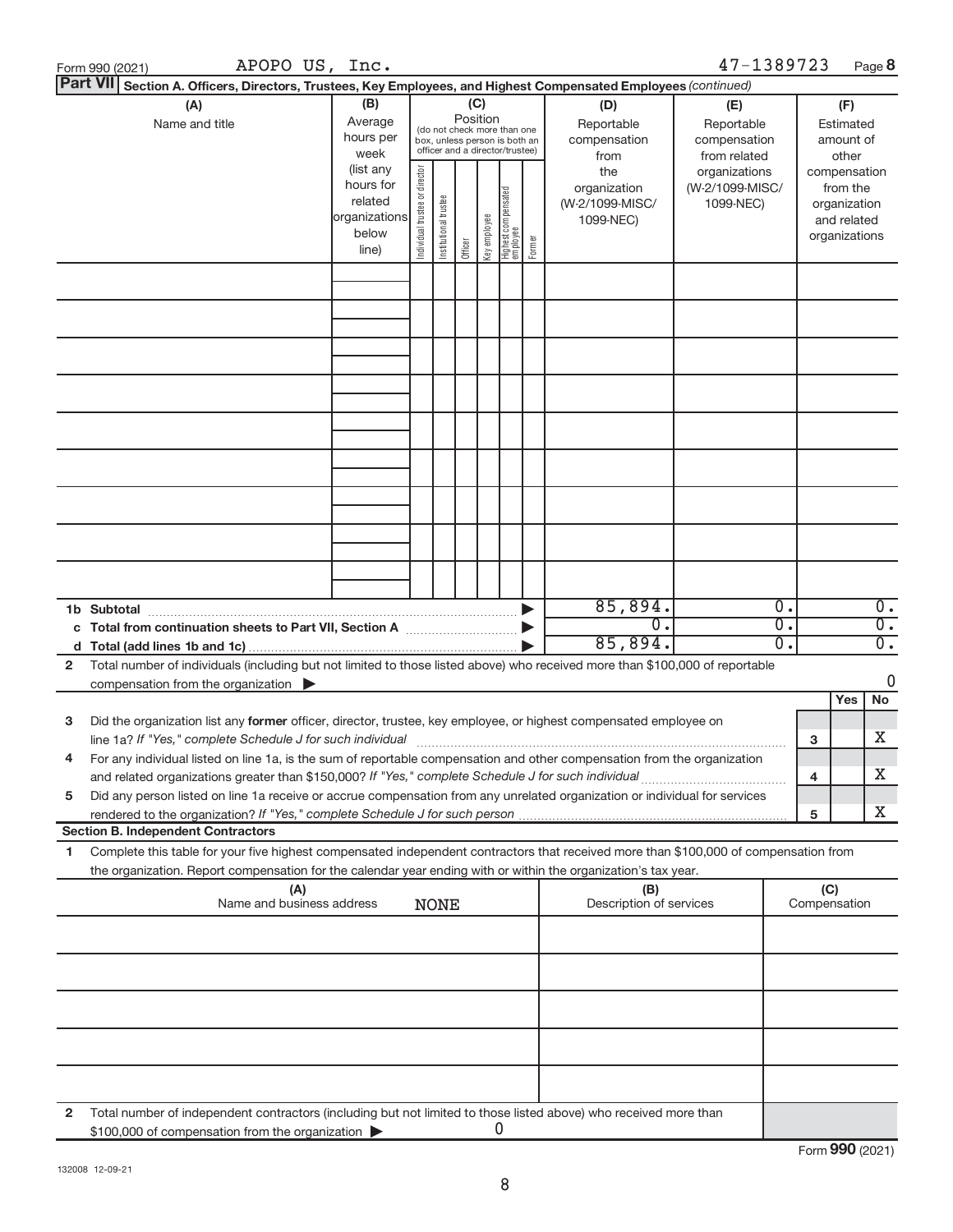|                                                           | Form 990 (2021)  |                                                                                                                      | APOPO US, Inc. |                 |                      |                                  |                                                               | 47-1389723                  | Page 9                                                          |
|-----------------------------------------------------------|------------------|----------------------------------------------------------------------------------------------------------------------|----------------|-----------------|----------------------|----------------------------------|---------------------------------------------------------------|-----------------------------|-----------------------------------------------------------------|
|                                                           | <b>Part VIII</b> | <b>Statement of Revenue</b>                                                                                          |                |                 |                      |                                  |                                                               |                             |                                                                 |
|                                                           |                  |                                                                                                                      |                |                 |                      |                                  |                                                               |                             |                                                                 |
|                                                           |                  |                                                                                                                      |                |                 |                      | (A)<br>Total revenue             | (B)<br>Related or exempt<br>function revenue business revenue | $\overline{C}$<br>Unrelated | (D)<br>Revenue excluded<br>from tax under<br>sections 512 - 514 |
|                                                           |                  | 1 a Federated campaigns                                                                                              |                | 1a              |                      |                                  |                                                               |                             |                                                                 |
| Contributions, Gifts, Grants<br>and Other Similar Amounts |                  | <b>b</b> Membership dues                                                                                             |                | 1 <sub>b</sub>  |                      |                                  |                                                               |                             |                                                                 |
|                                                           |                  | c Fundraising events                                                                                                 |                | 1 <sub>c</sub>  |                      |                                  |                                                               |                             |                                                                 |
|                                                           |                  | d Related organizations                                                                                              |                | 1 <sub>d</sub>  |                      |                                  |                                                               |                             |                                                                 |
|                                                           | е                | Government grants (contributions)                                                                                    |                | 1e              |                      |                                  |                                                               |                             |                                                                 |
|                                                           |                  | f All other contributions, gifts, grants, and                                                                        |                |                 |                      |                                  |                                                               |                             |                                                                 |
|                                                           |                  | similar amounts not included above                                                                                   |                | 1f              | 1,138,232.           |                                  |                                                               |                             |                                                                 |
|                                                           |                  | g Noncash contributions included in lines 1a-1f                                                                      |                | 1g              |                      |                                  |                                                               |                             |                                                                 |
|                                                           |                  |                                                                                                                      |                |                 |                      | $\blacktriangleright$ 1,138,232. |                                                               |                             |                                                                 |
|                                                           |                  |                                                                                                                      |                |                 | <b>Business Code</b> |                                  |                                                               |                             |                                                                 |
|                                                           | 2a               | the control of the control of the control of the control of the control of                                           |                |                 |                      |                                  |                                                               |                             |                                                                 |
|                                                           | b                | <u> 1989 - Johann Barn, mars eta bainar eta bainar eta baina eta baina eta baina eta baina eta baina eta baina e</u> |                |                 |                      |                                  |                                                               |                             |                                                                 |
|                                                           | c                | the control of the control of the control of the control of the control of                                           |                |                 |                      |                                  |                                                               |                             |                                                                 |
| Program Service                                           | d                | the control of the control of the control of the control of the control of                                           |                |                 |                      |                                  |                                                               |                             |                                                                 |
|                                                           | е                |                                                                                                                      |                |                 |                      |                                  |                                                               |                             |                                                                 |
|                                                           |                  |                                                                                                                      |                |                 |                      |                                  |                                                               |                             |                                                                 |
|                                                           | g                |                                                                                                                      |                |                 |                      |                                  |                                                               |                             |                                                                 |
|                                                           | 3                | Investment income (including dividends, interest, and                                                                |                |                 |                      |                                  |                                                               |                             |                                                                 |
|                                                           |                  |                                                                                                                      |                |                 | ▶                    |                                  |                                                               |                             |                                                                 |
|                                                           | 4                | Income from investment of tax-exempt bond proceeds                                                                   |                |                 |                      |                                  |                                                               |                             |                                                                 |
|                                                           | 5                |                                                                                                                      |                | (i) Real        | (ii) Personal        |                                  |                                                               |                             |                                                                 |
|                                                           |                  |                                                                                                                      |                |                 |                      |                                  |                                                               |                             |                                                                 |
|                                                           |                  | 6 a Gross rents                                                                                                      | 6a<br>6b       |                 |                      |                                  |                                                               |                             |                                                                 |
|                                                           | b                | Less: rental expenses                                                                                                | 6c             |                 |                      |                                  |                                                               |                             |                                                                 |
|                                                           | c                | Rental income or (loss)<br>d Net rental income or (loss)                                                             |                |                 |                      |                                  |                                                               |                             |                                                                 |
|                                                           |                  | 7 a Gross amount from sales of                                                                                       |                | (i) Securities  | (ii) Other           |                                  |                                                               |                             |                                                                 |
|                                                           |                  | assets other than inventory                                                                                          | 7a             |                 |                      |                                  |                                                               |                             |                                                                 |
|                                                           |                  | <b>b</b> Less: cost or other basis                                                                                   |                |                 |                      |                                  |                                                               |                             |                                                                 |
|                                                           |                  | and sales expenses                                                                                                   | 7b             |                 |                      |                                  |                                                               |                             |                                                                 |
| evenue                                                    |                  | c Gain or (loss)                                                                                                     | 7c             |                 |                      |                                  |                                                               |                             |                                                                 |
|                                                           |                  |                                                                                                                      |                |                 |                      |                                  |                                                               |                             |                                                                 |
| Other <sub>R</sub>                                        |                  | 8 a Gross income from fundraising events (not                                                                        |                |                 |                      |                                  |                                                               |                             |                                                                 |
|                                                           |                  | including \$                                                                                                         |                | of              |                      |                                  |                                                               |                             |                                                                 |
|                                                           |                  | contributions reported on line 1c). See                                                                              |                |                 |                      |                                  |                                                               |                             |                                                                 |
|                                                           |                  |                                                                                                                      |                |                 |                      |                                  |                                                               |                             |                                                                 |
|                                                           |                  |                                                                                                                      |                | 8b              |                      |                                  |                                                               |                             |                                                                 |
|                                                           |                  | c Net income or (loss) from fundraising events                                                                       |                |                 |                      |                                  |                                                               |                             |                                                                 |
|                                                           |                  | 9 a Gross income from gaming activities. See                                                                         |                |                 |                      |                                  |                                                               |                             |                                                                 |
|                                                           |                  |                                                                                                                      |                |                 |                      |                                  |                                                               |                             |                                                                 |
|                                                           |                  |                                                                                                                      |                | 9 <sub>b</sub>  |                      |                                  |                                                               |                             |                                                                 |
|                                                           |                  | c Net income or (loss) from gaming activities                                                                        |                |                 |                      |                                  |                                                               |                             |                                                                 |
|                                                           |                  | 10 a Gross sales of inventory, less returns                                                                          |                |                 |                      |                                  |                                                               |                             |                                                                 |
|                                                           |                  |                                                                                                                      |                |                 |                      |                                  |                                                               |                             |                                                                 |
|                                                           |                  | <b>b</b> Less: cost of goods sold                                                                                    |                | 10 <sub>b</sub> |                      |                                  |                                                               |                             |                                                                 |
|                                                           |                  | c Net income or (loss) from sales of inventory                                                                       |                |                 |                      |                                  |                                                               |                             |                                                                 |
|                                                           |                  |                                                                                                                      |                |                 | <b>Business Code</b> |                                  |                                                               |                             |                                                                 |
| Miscellaneous<br>Revenue                                  | 11 a<br>b        | the control of the control of the control of the control of the control of                                           |                |                 |                      |                                  |                                                               |                             |                                                                 |
|                                                           | c                |                                                                                                                      |                |                 |                      |                                  |                                                               |                             |                                                                 |
|                                                           |                  |                                                                                                                      |                |                 |                      |                                  |                                                               |                             |                                                                 |
|                                                           |                  |                                                                                                                      |                |                 |                      |                                  |                                                               |                             |                                                                 |
|                                                           | 12 <sup>2</sup>  |                                                                                                                      |                |                 |                      | $\blacktriangleright$ 1,138,232. | $\overline{0}$ .                                              | $\overline{0}$ .            | $0$ .                                                           |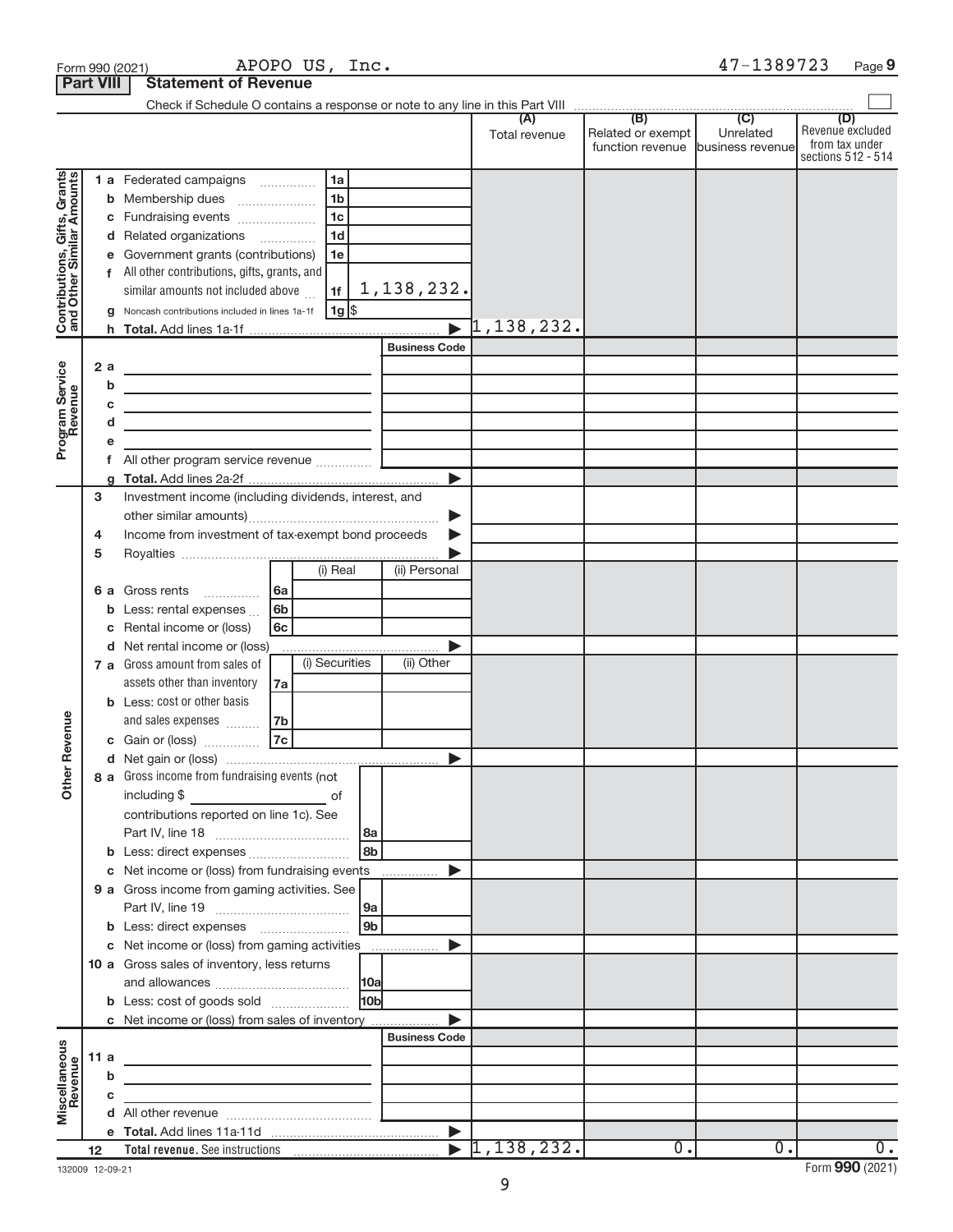**Part IX Statement of Functional Expenses** APOPO US, Inc.

*Section 501(c)(3) and 501(c)(4) organizations must complete all columns. All other organizations must complete column (A).*

|                 | Check if Schedule O contains a response or note to any line in this Part IX                                                                                                                                  |                       |                                    |                                           |                                |
|-----------------|--------------------------------------------------------------------------------------------------------------------------------------------------------------------------------------------------------------|-----------------------|------------------------------------|-------------------------------------------|--------------------------------|
|                 | Do not include amounts reported on lines 6b,<br>7b, 8b, 9b, and 10b of Part VIII.                                                                                                                            | (A)<br>Total expenses | (B)<br>Program service<br>expenses | (C)<br>Management and<br>general expenses | (D)<br>Fundraising<br>expenses |
| 1.              | Grants and other assistance to domestic organizations                                                                                                                                                        |                       |                                    |                                           |                                |
|                 | and domestic governments. See Part IV, line 21                                                                                                                                                               | 2,000.                | 2,000.                             |                                           |                                |
| $\mathbf{2}$    | Grants and other assistance to domestic                                                                                                                                                                      |                       |                                    |                                           |                                |
|                 | individuals. See Part IV, line 22                                                                                                                                                                            |                       |                                    |                                           |                                |
| 3               | Grants and other assistance to foreign                                                                                                                                                                       |                       |                                    |                                           |                                |
|                 | organizations, foreign governments, and foreign                                                                                                                                                              |                       |                                    |                                           |                                |
|                 | individuals. See Part IV, lines 15 and 16                                                                                                                                                                    | 718,000.              | 718,000.                           |                                           |                                |
| 4               | Benefits paid to or for members                                                                                                                                                                              |                       |                                    |                                           |                                |
| 5               | Compensation of current officers, directors,                                                                                                                                                                 |                       |                                    |                                           |                                |
|                 | trustees, and key employees                                                                                                                                                                                  | 85,894.               | 33,803.                            | 5,128.                                    | 46,963.                        |
| 6               | Compensation not included above to disqualified                                                                                                                                                              |                       |                                    |                                           |                                |
|                 | persons (as defined under section 4958(f)(1)) and                                                                                                                                                            |                       |                                    |                                           |                                |
|                 | persons described in section 4958(c)(3)(B)                                                                                                                                                                   |                       |                                    |                                           |                                |
| 7               |                                                                                                                                                                                                              | 81,004.               | 31,878.                            | 4,837.                                    | 44,289.                        |
| 8               | Pension plan accruals and contributions (include                                                                                                                                                             |                       |                                    |                                           |                                |
|                 | section 401(k) and 403(b) employer contributions)                                                                                                                                                            |                       |                                    |                                           |                                |
| 9               |                                                                                                                                                                                                              |                       |                                    |                                           |                                |
| 10              |                                                                                                                                                                                                              | 13,430.               |                                    | 13,430.                                   |                                |
| 11              | Fees for services (nonemployees):                                                                                                                                                                            |                       |                                    |                                           |                                |
| a               |                                                                                                                                                                                                              |                       |                                    |                                           |                                |
| b               |                                                                                                                                                                                                              |                       |                                    |                                           |                                |
| c               |                                                                                                                                                                                                              | 10,738.               |                                    | 10,738.                                   |                                |
| d               |                                                                                                                                                                                                              |                       |                                    |                                           |                                |
| e               | Professional fundraising services. See Part IV, line 17                                                                                                                                                      |                       |                                    |                                           |                                |
| f               | Investment management fees                                                                                                                                                                                   |                       |                                    |                                           |                                |
| $\mathbf{q}$    | Other. (If line 11g amount exceeds 10% of line 25,                                                                                                                                                           | 25,101.               |                                    | 844.                                      | 24, 257.                       |
|                 | column (A), amount, list line 11g expenses on Sch O.)                                                                                                                                                        | 408.                  |                                    |                                           | 408.                           |
| 12 <sup>2</sup> |                                                                                                                                                                                                              | 29,608.               | 6,907.                             | 22,650.                                   |                                |
| 13              |                                                                                                                                                                                                              |                       |                                    |                                           |                                |
| 14              |                                                                                                                                                                                                              |                       |                                    |                                           |                                |
| 15              |                                                                                                                                                                                                              |                       |                                    |                                           |                                |
| 16<br>17        |                                                                                                                                                                                                              | 1,368.                | 1,368.                             |                                           |                                |
| 18              | Payments of travel or entertainment expenses                                                                                                                                                                 |                       |                                    |                                           |                                |
|                 | for any federal, state, or local public officials                                                                                                                                                            |                       |                                    |                                           |                                |
| 19              | Conferences, conventions, and meetings                                                                                                                                                                       |                       |                                    |                                           |                                |
| 20              | Interest                                                                                                                                                                                                     |                       |                                    |                                           |                                |
| 21              |                                                                                                                                                                                                              |                       |                                    |                                           |                                |
| 22              | Depreciation, depletion, and amortization                                                                                                                                                                    | 157.                  |                                    | 157.                                      |                                |
| 23              | Insurance                                                                                                                                                                                                    |                       |                                    |                                           |                                |
| 24              | Other expenses. Itemize expenses not covered<br>above. (List miscellaneous expenses on line 24e. If<br>line 24e amount exceeds 10% of line 25, column (A),<br>amount, list line 24e expenses on Schedule O.) |                       |                                    |                                           |                                |
| a               | Program grants related                                                                                                                                                                                       | 2,000.                |                                    |                                           | 2,000.                         |
| b               | the control of the control of the control of the control of the control of                                                                                                                                   |                       |                                    |                                           |                                |
| c               |                                                                                                                                                                                                              |                       |                                    |                                           |                                |
| d               |                                                                                                                                                                                                              |                       |                                    |                                           |                                |
| e               | All other expenses                                                                                                                                                                                           |                       |                                    |                                           |                                |
| 25              | Total functional expenses. Add lines 1 through 24e                                                                                                                                                           | 969,708.              | 793,956.                           | 57,784.                                   | 117,968.                       |
| 26              | Joint costs. Complete this line only if the organization                                                                                                                                                     |                       |                                    |                                           |                                |
|                 | reported in column (B) joint costs from a combined                                                                                                                                                           |                       |                                    |                                           |                                |
|                 | educational campaign and fundraising solicitation.                                                                                                                                                           |                       |                                    |                                           |                                |
|                 | Check here $\blacktriangleright$<br>if following SOP 98-2 (ASC 958-720)                                                                                                                                      |                       |                                    |                                           | $\sim$                         |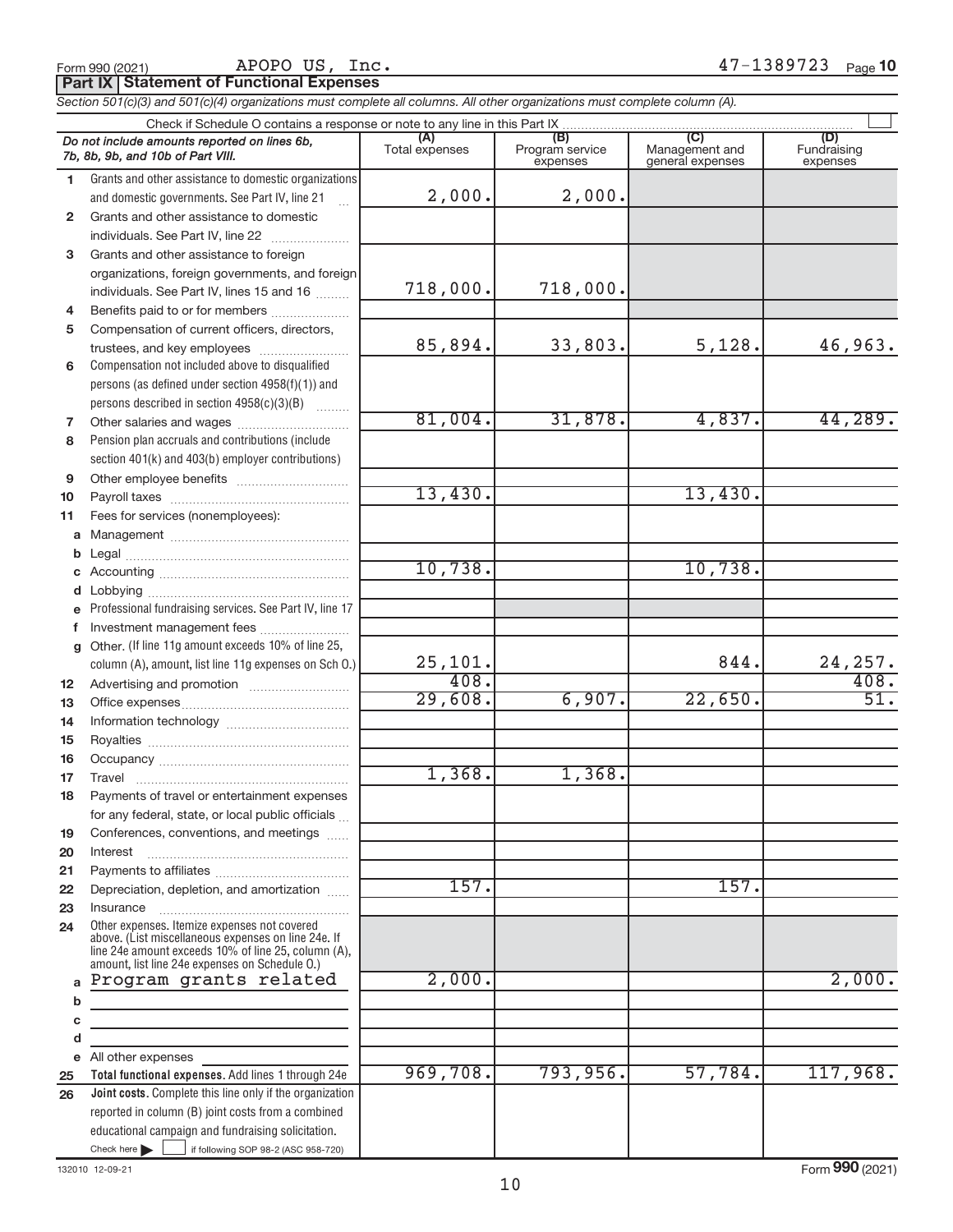APOPO US, Inc.

|                             |    |                                                                                                        |  |      |                 | (A)<br>Beginning of year |                | (B)<br>End of year |
|-----------------------------|----|--------------------------------------------------------------------------------------------------------|--|------|-----------------|--------------------------|----------------|--------------------|
|                             | 1  |                                                                                                        |  |      |                 | 69,821.                  | 1              | 252, 209.          |
|                             | 2  |                                                                                                        |  |      |                 |                          | $\overline{2}$ |                    |
|                             | з  |                                                                                                        |  |      |                 | 43,548.                  | 3              | 36,209.            |
|                             | 4  |                                                                                                        |  |      |                 |                          | 4              |                    |
|                             | 5  | Loans and other receivables from any current or former officer, director,                              |  |      |                 |                          |                |                    |
|                             |    | trustee, key employee, creator or founder, substantial contributor, or 35%                             |  |      |                 |                          |                |                    |
|                             |    | controlled entity or family member of any of these persons                                             |  |      |                 |                          | 5              |                    |
|                             | 6  | Loans and other receivables from other disqualified persons (as defined                                |  |      |                 |                          |                |                    |
|                             |    | under section 4958(f)(1)), and persons described in section 4958(c)(3)(B)                              |  |      |                 |                          | 6              |                    |
|                             | 7  |                                                                                                        |  |      |                 |                          | $\overline{7}$ |                    |
| Assets                      | 8  |                                                                                                        |  |      |                 |                          | 8              |                    |
|                             | 9  | Prepaid expenses and deferred charges                                                                  |  |      |                 |                          | 9              |                    |
|                             |    | 10a Land, buildings, and equipment: cost or other                                                      |  |      |                 |                          |                |                    |
|                             |    | basis. Complete Part VI of Schedule D  10a                                                             |  | 0.   |                 |                          |                |                    |
|                             |    |                                                                                                        |  | 998. | 10 <sub>c</sub> |                          |                |                    |
|                             | 11 |                                                                                                        |  |      | 11              |                          |                |                    |
|                             | 12 |                                                                                                        |  |      | 12              |                          |                |                    |
|                             | 13 |                                                                                                        |  |      | 13              |                          |                |                    |
|                             | 14 |                                                                                                        |  |      |                 |                          | 14             |                    |
|                             | 15 |                                                                                                        |  |      |                 |                          | 15             |                    |
|                             | 16 | <b>Total assets.</b> Add lines 1 through 15 (must equal line 33) <i></i>                               |  |      |                 | 114, 367.                | 16             | 288,418.           |
|                             | 17 |                                                                                                        |  |      |                 | 1,426.                   | 17             | 6,953.             |
|                             | 18 |                                                                                                        |  |      | 18              |                          |                |                    |
|                             | 19 |                                                                                                        |  |      | 19              |                          |                |                    |
|                             | 20 |                                                                                                        |  |      |                 |                          | 20             |                    |
|                             | 21 | Escrow or custodial account liability. Complete Part IV of Schedule D                                  |  |      |                 |                          | 21             |                    |
|                             | 22 | Loans and other payables to any current or former officer, director,                                   |  |      |                 |                          |                |                    |
| Liabilities                 |    | trustee, key employee, creator or founder, substantial contributor, or 35%                             |  |      |                 |                          |                |                    |
|                             |    | controlled entity or family member of any of these persons                                             |  |      |                 |                          | 22             |                    |
|                             | 23 | Secured mortgages and notes payable to unrelated third parties                                         |  |      |                 |                          | 23             |                    |
|                             | 24 |                                                                                                        |  |      |                 |                          | 24             |                    |
|                             | 25 | Other liabilities (including federal income tax, payables to related third                             |  |      |                 |                          |                |                    |
|                             |    | parties, and other liabilities not included on lines 17-24). Complete Part X                           |  |      |                 |                          |                |                    |
|                             |    | of Schedule D <b>contract the contract of Schedule D</b>                                               |  |      |                 |                          | 25             |                    |
|                             | 26 |                                                                                                        |  |      |                 | 1,426.                   | 26             | 6,953.             |
|                             |    | Organizations that follow FASB ASC 958, check here $\blacktriangleright \lfloor \underline{X} \rfloor$ |  |      |                 |                          |                |                    |
|                             |    | and complete lines 27, 28, 32, and 33.                                                                 |  |      |                 | 112,941.                 |                | 281,465.           |
|                             | 27 |                                                                                                        |  |      |                 |                          | 27             |                    |
|                             | 28 |                                                                                                        |  |      |                 |                          | 28             |                    |
|                             |    | Organizations that do not follow FASB ASC 958, check here ▶ L                                          |  |      |                 |                          |                |                    |
|                             |    | and complete lines 29 through 33.                                                                      |  |      |                 |                          |                |                    |
| Net Assets or Fund Balances | 29 |                                                                                                        |  |      |                 |                          | 29             |                    |
|                             | 30 | Paid-in or capital surplus, or land, building, or equipment fund                                       |  |      |                 |                          | 30<br>31       |                    |
|                             | 31 | Retained earnings, endowment, accumulated income, or other funds                                       |  |      |                 | 112,941.                 |                | 281,465.           |
|                             | 32 |                                                                                                        |  |      |                 | 114, 367.                | 32             | 288,418.           |
|                             | 33 |                                                                                                        |  |      |                 |                          | 33             |                    |

Form (2021) **990**

**Part X Balance Sheet**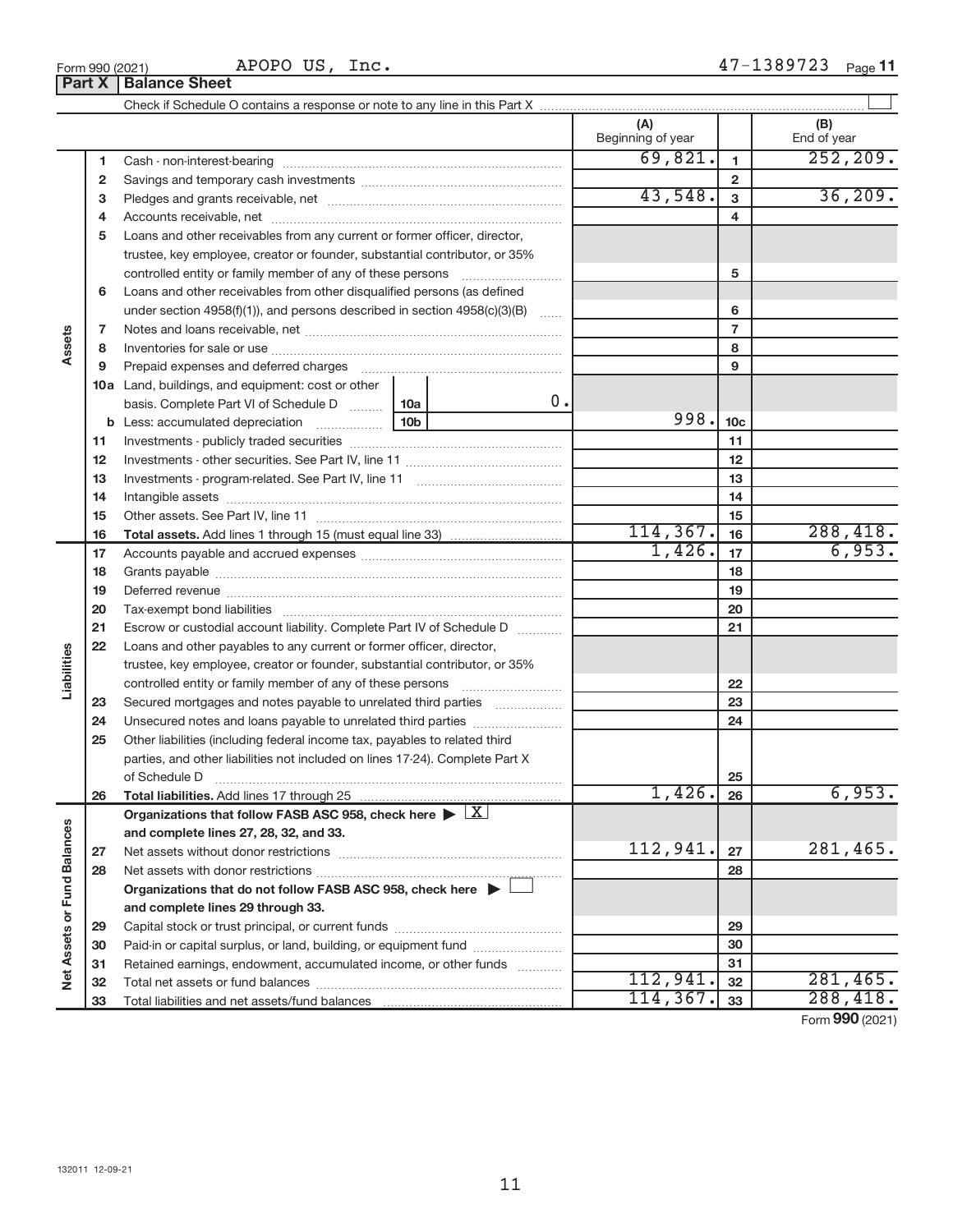|    | APOPO US, Inc.<br>Form 990 (2021)                                                                                                                                                                                              |                         | 47-1389723     |     | Page 12          |
|----|--------------------------------------------------------------------------------------------------------------------------------------------------------------------------------------------------------------------------------|-------------------------|----------------|-----|------------------|
|    | Part XI<br><b>Reconciliation of Net Assets</b>                                                                                                                                                                                 |                         |                |     |                  |
|    |                                                                                                                                                                                                                                |                         |                |     |                  |
|    |                                                                                                                                                                                                                                |                         |                |     |                  |
| 1  |                                                                                                                                                                                                                                | $\mathbf{1}$            | 1,138,232.     |     |                  |
| 2  |                                                                                                                                                                                                                                | $\overline{2}$          |                |     | 969,708.         |
| з  | Revenue less expenses. Subtract line 2 from line 1                                                                                                                                                                             | 3                       |                |     | 168,524.         |
| 4  |                                                                                                                                                                                                                                | $\overline{\mathbf{4}}$ |                |     | 112,941.         |
| 5  | Net unrealized gains (losses) on investments [11] matter in the content of the state of the state of the state of the state of the state of the state of the state of the state of the state of the state of the state of the  | 5                       |                |     |                  |
| 6  |                                                                                                                                                                                                                                | 6                       |                |     |                  |
| 7  | Investment expenses www.communication.com/www.communication.com/www.communication.com/www.com                                                                                                                                  | $\overline{7}$          |                |     |                  |
| 8  | Prior period adjustments manufactured and content and content and all the manufactured adjustments manufactured and content and content and content and content and content and content and content and content and content an | 8                       |                |     |                  |
| 9  | Other changes in net assets or fund balances (explain on Schedule O)                                                                                                                                                           | 9                       |                |     | $\overline{0}$ . |
| 10 | Net assets or fund balances at end of year. Combine lines 3 through 9 (must equal Part X, line 32,                                                                                                                             |                         |                |     |                  |
|    |                                                                                                                                                                                                                                | 10                      |                |     | 281,465.         |
|    | Part XII Financial Statements and Reporting                                                                                                                                                                                    |                         |                |     |                  |
|    |                                                                                                                                                                                                                                |                         |                |     |                  |
|    |                                                                                                                                                                                                                                |                         |                | Yes | No               |
| 1  | Accounting method used to prepare the Form 990: $\Box$ Cash $\Box$ Accrual $\Box$ Other                                                                                                                                        |                         |                |     |                  |
|    | If the organization changed its method of accounting from a prior year or checked "Other," explain on Schedule O.                                                                                                              |                         |                |     |                  |
|    |                                                                                                                                                                                                                                |                         | 2a             |     | x                |
|    | If "Yes," check a box below to indicate whether the financial statements for the year were compiled or reviewed on a                                                                                                           |                         |                |     |                  |
|    | separate basis, consolidated basis, or both:                                                                                                                                                                                   |                         |                |     |                  |
|    | Both consolidated and separate basis<br>Separate basis<br><b>Consolidated basis</b>                                                                                                                                            |                         |                |     |                  |
|    |                                                                                                                                                                                                                                |                         | 2 <sub>b</sub> | х   |                  |
|    | If "Yes," check a box below to indicate whether the financial statements for the year were audited on a separate basis,                                                                                                        |                         |                |     |                  |
|    | consolidated basis, or both:                                                                                                                                                                                                   |                         |                |     |                  |
|    | $\lfloor \underline{X} \rfloor$ Separate basis<br><b>Consolidated basis</b><br>Both consolidated and separate basis                                                                                                            |                         |                |     |                  |
|    | c If "Yes" to line 2a or 2b, does the organization have a committee that assumes responsibility for oversight of the audit,                                                                                                    |                         |                |     |                  |
|    | review, or compilation of its financial statements and selection of an independent accountant?                                                                                                                                 |                         | 2c             | х   |                  |
|    | If the organization changed either its oversight process or selection process during the tax year, explain on Schedule O.                                                                                                      |                         |                |     |                  |
|    | 3a As a result of a federal award, was the organization required to undergo an audit or audits as set forth in the Single Audit                                                                                                |                         |                |     |                  |
|    |                                                                                                                                                                                                                                |                         | 3a             |     | x                |
|    | b If "Yes," did the organization undergo the required audit or audits? If the organization did not undergo the required audit                                                                                                  |                         |                |     |                  |
|    |                                                                                                                                                                                                                                |                         | 3 <sub>b</sub> |     |                  |

Form (2021) **990**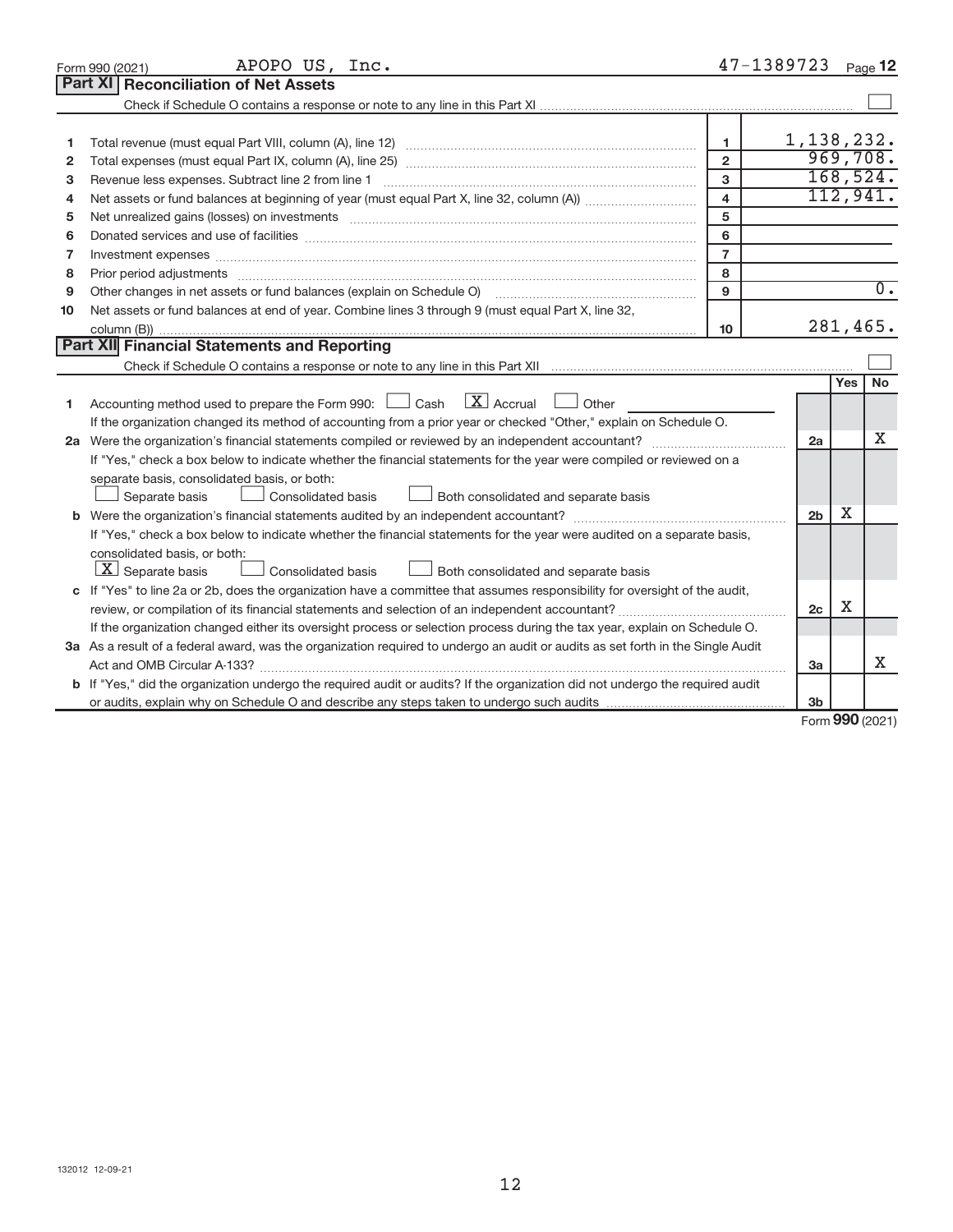| <b>SCHEDULE A</b> |
|-------------------|
|-------------------|

Department of the Treasury

**Total**

# Form 990)<br>
Complete if the organization is a section 501(c)(3) organization or a section<br> **2021**

**4947(a)(1) nonexempt charitable trust. | Attach to Form 990 or Form 990-EZ.** 

| OMB No. 1545-0047     |
|-----------------------|
|                       |
| <b>Open to Public</b> |

| Internal Revenue Service<br>Inspection<br>$\triangleright$ Go to www.irs.gov/Form990 for instructions and the latest information. |                                                                                                                                                                  |                          |  |                                                                                    |                                                                                                                                                                                                                                                    |     |                                   |                            |                                                     |
|-----------------------------------------------------------------------------------------------------------------------------------|------------------------------------------------------------------------------------------------------------------------------------------------------------------|--------------------------|--|------------------------------------------------------------------------------------|----------------------------------------------------------------------------------------------------------------------------------------------------------------------------------------------------------------------------------------------------|-----|-----------------------------------|----------------------------|-----------------------------------------------------|
|                                                                                                                                   |                                                                                                                                                                  | Name of the organization |  | APOPO US, Inc.                                                                     |                                                                                                                                                                                                                                                    |     |                                   |                            | <b>Employer identification number</b><br>47-1389723 |
|                                                                                                                                   | Part I                                                                                                                                                           |                          |  |                                                                                    | Reason for Public Charity Status. (All organizations must complete this part.) See instructions.                                                                                                                                                   |     |                                   |                            |                                                     |
|                                                                                                                                   |                                                                                                                                                                  |                          |  |                                                                                    | The organization is not a private foundation because it is: (For lines 1 through 12, check only one box.)                                                                                                                                          |     |                                   |                            |                                                     |
| 1.                                                                                                                                |                                                                                                                                                                  |                          |  |                                                                                    | A church, convention of churches, or association of churches described in section 170(b)(1)(A)(i).                                                                                                                                                 |     |                                   |                            |                                                     |
| 2                                                                                                                                 |                                                                                                                                                                  |                          |  |                                                                                    | A school described in section 170(b)(1)(A)(ii). (Attach Schedule E (Form 990).)                                                                                                                                                                    |     |                                   |                            |                                                     |
| з                                                                                                                                 |                                                                                                                                                                  |                          |  |                                                                                    | A hospital or a cooperative hospital service organization described in section 170(b)(1)(A)(iii).                                                                                                                                                  |     |                                   |                            |                                                     |
|                                                                                                                                   |                                                                                                                                                                  |                          |  |                                                                                    | A medical research organization operated in conjunction with a hospital described in section 170(b)(1)(A)(iii). Enter the hospital's name,                                                                                                         |     |                                   |                            |                                                     |
|                                                                                                                                   |                                                                                                                                                                  | city, and state:         |  |                                                                                    |                                                                                                                                                                                                                                                    |     |                                   |                            |                                                     |
| 5                                                                                                                                 |                                                                                                                                                                  |                          |  |                                                                                    | An organization operated for the benefit of a college or university owned or operated by a governmental unit described in                                                                                                                          |     |                                   |                            |                                                     |
|                                                                                                                                   |                                                                                                                                                                  |                          |  | section 170(b)(1)(A)(iv). (Complete Part II.)                                      |                                                                                                                                                                                                                                                    |     |                                   |                            |                                                     |
| 6                                                                                                                                 |                                                                                                                                                                  |                          |  |                                                                                    | A federal, state, or local government or governmental unit described in section 170(b)(1)(A)(v).                                                                                                                                                   |     |                                   |                            |                                                     |
| $\overline{7}$                                                                                                                    | $\lfloor x \rfloor$<br>An organization that normally receives a substantial part of its support from a governmental unit or from the general public described in |                          |  |                                                                                    |                                                                                                                                                                                                                                                    |     |                                   |                            |                                                     |
|                                                                                                                                   |                                                                                                                                                                  |                          |  | section 170(b)(1)(A)(vi). (Complete Part II.)                                      |                                                                                                                                                                                                                                                    |     |                                   |                            |                                                     |
| 8                                                                                                                                 |                                                                                                                                                                  |                          |  |                                                                                    | A community trust described in section 170(b)(1)(A)(vi). (Complete Part II.)                                                                                                                                                                       |     |                                   |                            |                                                     |
| 9                                                                                                                                 |                                                                                                                                                                  |                          |  |                                                                                    | An agricultural research organization described in section 170(b)(1)(A)(ix) operated in conjunction with a land-grant college                                                                                                                      |     |                                   |                            |                                                     |
|                                                                                                                                   |                                                                                                                                                                  |                          |  |                                                                                    | or university or a non-land-grant college of agriculture (see instructions). Enter the name, city, and state of the college or                                                                                                                     |     |                                   |                            |                                                     |
|                                                                                                                                   |                                                                                                                                                                  | university:              |  |                                                                                    |                                                                                                                                                                                                                                                    |     |                                   |                            |                                                     |
| 10                                                                                                                                |                                                                                                                                                                  |                          |  |                                                                                    | An organization that normally receives (1) more than 33 1/3% of its support from contributions, membership fees, and gross receipts from                                                                                                           |     |                                   |                            |                                                     |
|                                                                                                                                   |                                                                                                                                                                  |                          |  |                                                                                    | activities related to its exempt functions, subject to certain exceptions; and (2) no more than 33 1/3% of its support from gross investment                                                                                                       |     |                                   |                            |                                                     |
|                                                                                                                                   |                                                                                                                                                                  |                          |  |                                                                                    | income and unrelated business taxable income (less section 511 tax) from businesses acquired by the organization after June 30, 1975.                                                                                                              |     |                                   |                            |                                                     |
| 11                                                                                                                                |                                                                                                                                                                  |                          |  | See section 509(a)(2). (Complete Part III.)                                        |                                                                                                                                                                                                                                                    |     |                                   |                            |                                                     |
| 12                                                                                                                                |                                                                                                                                                                  |                          |  |                                                                                    | An organization organized and operated exclusively to test for public safety. See section 509(a)(4).<br>An organization organized and operated exclusively for the benefit of, to perform the functions of, or to carry out the purposes of one or |     |                                   |                            |                                                     |
|                                                                                                                                   |                                                                                                                                                                  |                          |  |                                                                                    | more publicly supported organizations described in section 509(a)(1) or section 509(a)(2). See section 509(a)(3). Check the box on                                                                                                                 |     |                                   |                            |                                                     |
|                                                                                                                                   |                                                                                                                                                                  |                          |  |                                                                                    | lines 12a through 12d that describes the type of supporting organization and complete lines 12e, 12f, and 12g.                                                                                                                                     |     |                                   |                            |                                                     |
| а                                                                                                                                 |                                                                                                                                                                  |                          |  |                                                                                    | Type I. A supporting organization operated, supervised, or controlled by its supported organization(s), typically by giving                                                                                                                        |     |                                   |                            |                                                     |
|                                                                                                                                   |                                                                                                                                                                  |                          |  |                                                                                    | the supported organization(s) the power to regularly appoint or elect a majority of the directors or trustees of the supporting                                                                                                                    |     |                                   |                            |                                                     |
|                                                                                                                                   |                                                                                                                                                                  |                          |  | organization. You must complete Part IV, Sections A and B.                         |                                                                                                                                                                                                                                                    |     |                                   |                            |                                                     |
| b                                                                                                                                 |                                                                                                                                                                  |                          |  |                                                                                    | Type II. A supporting organization supervised or controlled in connection with its supported organization(s), by having                                                                                                                            |     |                                   |                            |                                                     |
|                                                                                                                                   |                                                                                                                                                                  |                          |  |                                                                                    | control or management of the supporting organization vested in the same persons that control or manage the supported                                                                                                                               |     |                                   |                            |                                                     |
|                                                                                                                                   |                                                                                                                                                                  |                          |  | organization(s). You must complete Part IV, Sections A and C.                      |                                                                                                                                                                                                                                                    |     |                                   |                            |                                                     |
| с                                                                                                                                 |                                                                                                                                                                  |                          |  |                                                                                    | Type III functionally integrated. A supporting organization operated in connection with, and functionally integrated with,                                                                                                                         |     |                                   |                            |                                                     |
|                                                                                                                                   |                                                                                                                                                                  |                          |  |                                                                                    | its supported organization(s) (see instructions). You must complete Part IV, Sections A, D, and E.                                                                                                                                                 |     |                                   |                            |                                                     |
| d                                                                                                                                 |                                                                                                                                                                  |                          |  |                                                                                    | Type III non-functionally integrated. A supporting organization operated in connection with its supported organization(s)                                                                                                                          |     |                                   |                            |                                                     |
|                                                                                                                                   |                                                                                                                                                                  |                          |  |                                                                                    | that is not functionally integrated. The organization generally must satisfy a distribution requirement and an attentiveness                                                                                                                       |     |                                   |                            |                                                     |
|                                                                                                                                   |                                                                                                                                                                  |                          |  |                                                                                    | requirement (see instructions). You must complete Part IV, Sections A and D, and Part V.                                                                                                                                                           |     |                                   |                            |                                                     |
| е                                                                                                                                 |                                                                                                                                                                  |                          |  |                                                                                    | Check this box if the organization received a written determination from the IRS that it is a Type I, Type II, Type III                                                                                                                            |     |                                   |                            |                                                     |
|                                                                                                                                   |                                                                                                                                                                  |                          |  |                                                                                    | functionally integrated, or Type III non-functionally integrated supporting organization.                                                                                                                                                          |     |                                   |                            |                                                     |
|                                                                                                                                   |                                                                                                                                                                  |                          |  |                                                                                    |                                                                                                                                                                                                                                                    |     |                                   |                            |                                                     |
|                                                                                                                                   |                                                                                                                                                                  | (i) Name of supported    |  | Provide the following information about the supported organization(s).<br>(ii) EIN | (iii) Type of organization                                                                                                                                                                                                                         |     | (iv) Is the organization listed   | (v) Amount of monetary     | (vi) Amount of other                                |
|                                                                                                                                   |                                                                                                                                                                  | organization             |  |                                                                                    | (described on lines 1-10                                                                                                                                                                                                                           | Yes | in your governing document?<br>No | support (see instructions) | support (see instructions)                          |
|                                                                                                                                   |                                                                                                                                                                  |                          |  |                                                                                    | above (see instructions))                                                                                                                                                                                                                          |     |                                   |                            |                                                     |
|                                                                                                                                   |                                                                                                                                                                  |                          |  |                                                                                    |                                                                                                                                                                                                                                                    |     |                                   |                            |                                                     |
|                                                                                                                                   |                                                                                                                                                                  |                          |  |                                                                                    |                                                                                                                                                                                                                                                    |     |                                   |                            |                                                     |
|                                                                                                                                   |                                                                                                                                                                  |                          |  |                                                                                    |                                                                                                                                                                                                                                                    |     |                                   |                            |                                                     |
|                                                                                                                                   |                                                                                                                                                                  |                          |  |                                                                                    |                                                                                                                                                                                                                                                    |     |                                   |                            |                                                     |
|                                                                                                                                   |                                                                                                                                                                  |                          |  |                                                                                    |                                                                                                                                                                                                                                                    |     |                                   |                            |                                                     |
|                                                                                                                                   |                                                                                                                                                                  |                          |  |                                                                                    |                                                                                                                                                                                                                                                    |     |                                   |                            |                                                     |
|                                                                                                                                   |                                                                                                                                                                  |                          |  |                                                                                    |                                                                                                                                                                                                                                                    |     |                                   |                            |                                                     |
|                                                                                                                                   |                                                                                                                                                                  |                          |  |                                                                                    |                                                                                                                                                                                                                                                    |     |                                   |                            |                                                     |
|                                                                                                                                   |                                                                                                                                                                  |                          |  |                                                                                    |                                                                                                                                                                                                                                                    |     |                                   |                            |                                                     |

l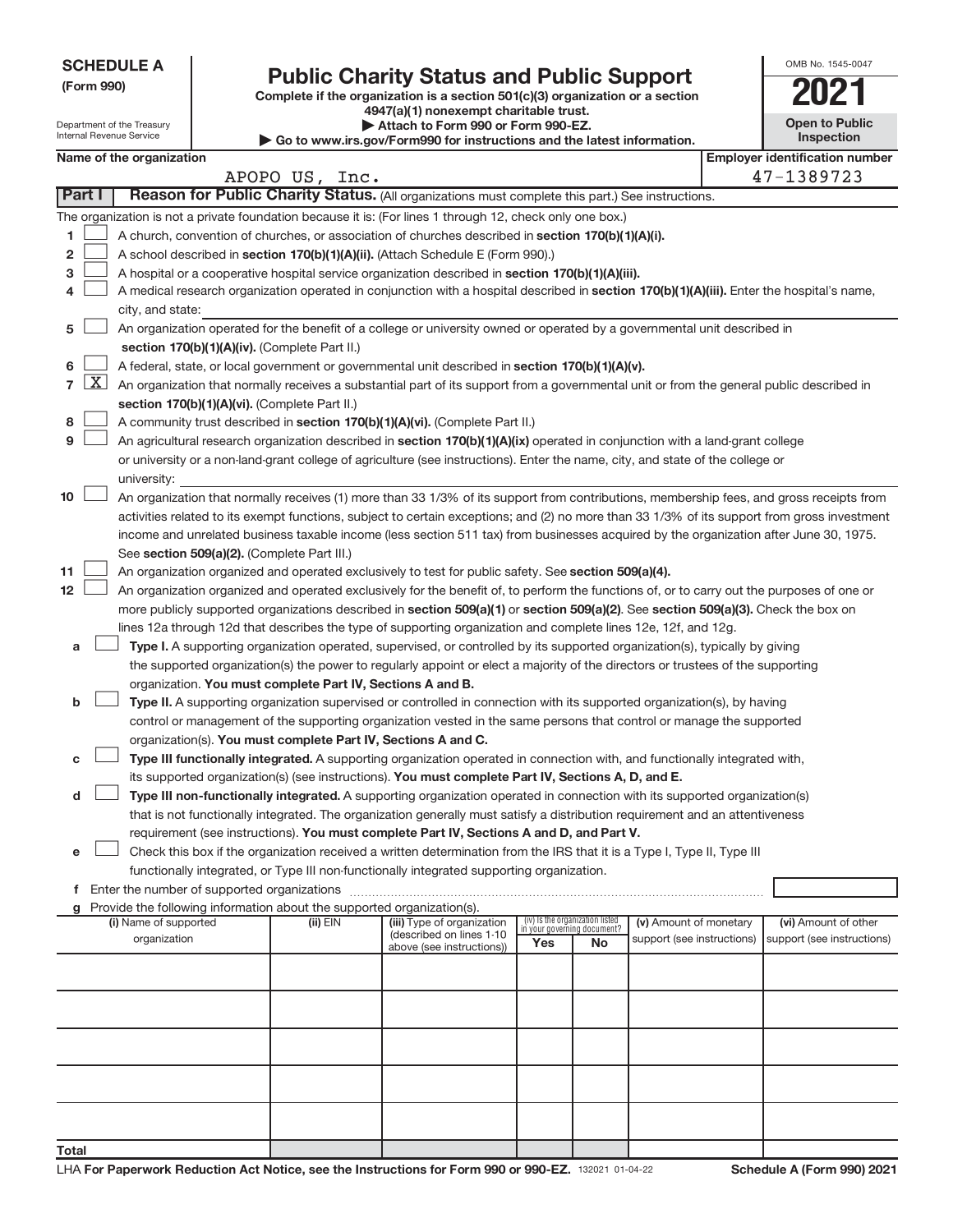APOPO US, Inc.

**Part II** Support Schedule for Organizations Described in Sections 170(b)(1)(A)(iv) and 170(b)(1)(A)(vi)

(Complete only if you checked the box on line 5, 7, or 8 of Part I or if the organization failed to qualify under Part III. If the organization fails to qualify under the tests listed below, please complete Part III.)

| <b>Section A. Public Support</b>                                                                                                                                                                                               |           |           |            |              |            |                                    |
|--------------------------------------------------------------------------------------------------------------------------------------------------------------------------------------------------------------------------------|-----------|-----------|------------|--------------|------------|------------------------------------|
| Calendar year (or fiscal year beginning in)                                                                                                                                                                                    | (a) 2017  | (b) 2018  | $(c)$ 2019 | $(d)$ 2020   | (e) 2021   | (f) Total                          |
| 1 Gifts, grants, contributions, and                                                                                                                                                                                            |           |           |            |              |            |                                    |
| membership fees received. (Do not                                                                                                                                                                                              |           |           |            |              |            |                                    |
| include any "unusual grants.")                                                                                                                                                                                                 | 540, 384. | 524, 492. | 665,487.   | 1, 126, 273. | 1,138,232. | 3,994,868.                         |
| 2 Tax revenues levied for the organ-                                                                                                                                                                                           |           |           |            |              |            |                                    |
| ization's benefit and either paid to                                                                                                                                                                                           |           |           |            |              |            |                                    |
| or expended on its behalf                                                                                                                                                                                                      |           |           |            |              |            |                                    |
| 3 The value of services or facilities                                                                                                                                                                                          |           |           |            |              |            |                                    |
| furnished by a governmental unit to                                                                                                                                                                                            |           |           |            |              |            |                                    |
| the organization without charge                                                                                                                                                                                                |           |           |            |              |            |                                    |
| 4 Total. Add lines 1 through 3                                                                                                                                                                                                 | 540, 384. | 524, 492. | 665,487.   | 1, 126, 273  | 1,138,232  | 3,994,868.                         |
| 5 The portion of total contributions                                                                                                                                                                                           |           |           |            |              |            |                                    |
| by each person (other than a                                                                                                                                                                                                   |           |           |            |              |            |                                    |
| governmental unit or publicly                                                                                                                                                                                                  |           |           |            |              |            |                                    |
| supported organization) included                                                                                                                                                                                               |           |           |            |              |            |                                    |
| on line 1 that exceeds 2% of the                                                                                                                                                                                               |           |           |            |              |            |                                    |
| amount shown on line 11,                                                                                                                                                                                                       |           |           |            |              |            |                                    |
| column (f)                                                                                                                                                                                                                     |           |           |            |              |            | 473,615.                           |
| 6 Public support. Subtract line 5 from line 4.                                                                                                                                                                                 |           |           |            |              |            | 3,521,253.                         |
| <b>Section B. Total Support</b>                                                                                                                                                                                                |           |           |            |              |            |                                    |
| Calendar year (or fiscal year beginning in)                                                                                                                                                                                    | (a) 2017  | (b) 2018  | $(c)$ 2019 | $(d)$ 2020   | (e) 2021   | (f) Total                          |
| <b>7</b> Amounts from line 4                                                                                                                                                                                                   | 540, 384. | 524,492.  | 665,487.   | 1, 126, 273  | 1,138,232  | 3,994,868.                         |
| 8 Gross income from interest,                                                                                                                                                                                                  |           |           |            |              |            |                                    |
| dividends, payments received on                                                                                                                                                                                                |           |           |            |              |            |                                    |
| securities loans, rents, royalties,                                                                                                                                                                                            |           |           |            |              |            |                                    |
| and income from similar sources                                                                                                                                                                                                |           |           |            |              |            |                                    |
| <b>9</b> Net income from unrelated business                                                                                                                                                                                    |           |           |            |              |            |                                    |
| activities, whether or not the                                                                                                                                                                                                 |           |           |            |              |            |                                    |
| business is regularly carried on                                                                                                                                                                                               |           |           |            |              |            |                                    |
| 10 Other income. Do not include gain                                                                                                                                                                                           |           |           |            |              |            |                                    |
| or loss from the sale of capital                                                                                                                                                                                               |           |           |            |              |            |                                    |
| assets (Explain in Part VI.)                                                                                                                                                                                                   |           |           |            |              |            |                                    |
| 11 Total support. Add lines 7 through 10                                                                                                                                                                                       |           |           |            |              |            | 3,994,868.                         |
| <b>12</b> Gross receipts from related activities, etc. (see instructions)                                                                                                                                                      |           |           |            |              | 12         |                                    |
| 13 First 5 years. If the Form 990 is for the organization's first, second, third, fourth, or fifth tax year as a section 501(c)(3)                                                                                             |           |           |            |              |            |                                    |
| organization, check this box and stop here material content to the content of the state of the content of the content of the content of the content of the content of the content of the content of the content of the content |           |           |            |              |            |                                    |
| <b>Section C. Computation of Public Support Percentage</b>                                                                                                                                                                     |           |           |            |              |            |                                    |
|                                                                                                                                                                                                                                |           |           |            |              | 14         | 88.14<br>%                         |
|                                                                                                                                                                                                                                |           |           |            |              | 15         | 95.51<br>$\%$                      |
| 16a 33 1/3% support test - 2021. If the organization did not check the box on line 13, and line 14 is 33 1/3% or more, check this box and                                                                                      |           |           |            |              |            |                                    |
| stop here. The organization qualifies as a publicly supported organization manufaction manufacture or the organization manufacture or the organization manufacture or the organization manufacture or the state of the state o |           |           |            |              |            | $\blacktriangleright$ $\mathbf{X}$ |
| b 33 1/3% support test - 2020. If the organization did not check a box on line 13 or 16a, and line 15 is 33 1/3% or more, check this box                                                                                       |           |           |            |              |            |                                    |
|                                                                                                                                                                                                                                |           |           |            |              |            |                                    |
| 17a 10% -facts-and-circumstances test - 2021. If the organization did not check a box on line 13, 16a, or 16b, and line 14 is 10% or more,                                                                                     |           |           |            |              |            |                                    |
| and if the organization meets the facts-and-circumstances test, check this box and stop here. Explain in Part VI how the organization                                                                                          |           |           |            |              |            |                                    |
| meets the facts-and-circumstances test. The organization qualifies as a publicly supported organization                                                                                                                        |           |           |            |              |            |                                    |
| b 10% -facts-and-circumstances test - 2020. If the organization did not check a box on line 13, 16a, 16b, or 17a, and line 15 is 10% or                                                                                        |           |           |            |              |            |                                    |
| more, and if the organization meets the facts-and-circumstances test, check this box and stop here. Explain in Part VI how the                                                                                                 |           |           |            |              |            |                                    |
| organization meets the facts-and-circumstances test. The organization qualifies as a publicly supported organization                                                                                                           |           |           |            |              |            |                                    |
| 18 Private foundation. If the organization did not check a box on line 13, 16a, 16b, 17a, or 17b, check this box and see instructions                                                                                          |           |           |            |              |            |                                    |
|                                                                                                                                                                                                                                |           |           |            |              |            | Schodule A (Form 000) 2021         |

**Schedule A (Form 990) 2021**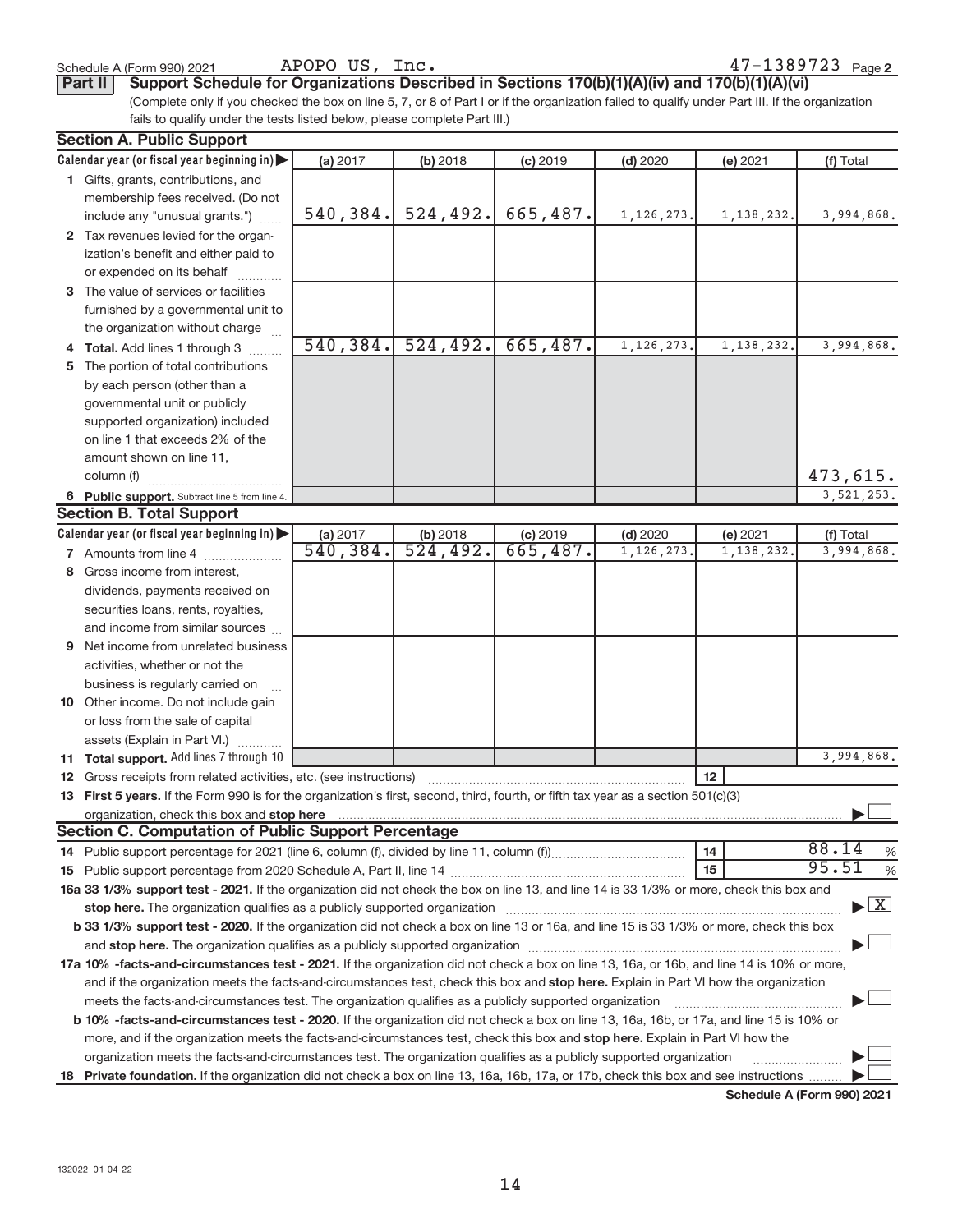**Part III | Support Schedule for Organizations Described in Section 509(a)(2)** 

(Complete only if you checked the box on line 10 of Part I or if the organization failed to qualify under Part II. If the organization fails to qualify under the tests listed below, please complete Part II.)

| <b>Section A. Public Support</b>                                                                                                                 |          |          |                 |            |          |           |
|--------------------------------------------------------------------------------------------------------------------------------------------------|----------|----------|-----------------|------------|----------|-----------|
| Calendar year (or fiscal year beginning in)                                                                                                      | (a) 2017 | (b) 2018 | $(c)$ 2019      | $(d)$ 2020 | (e) 2021 | (f) Total |
| 1 Gifts, grants, contributions, and                                                                                                              |          |          |                 |            |          |           |
| membership fees received. (Do not                                                                                                                |          |          |                 |            |          |           |
| include any "unusual grants.")                                                                                                                   |          |          |                 |            |          |           |
| 2 Gross receipts from admissions,                                                                                                                |          |          |                 |            |          |           |
| merchandise sold or services per-                                                                                                                |          |          |                 |            |          |           |
| formed, or facilities furnished in                                                                                                               |          |          |                 |            |          |           |
| any activity that is related to the<br>organization's tax-exempt purpose                                                                         |          |          |                 |            |          |           |
| 3 Gross receipts from activities that                                                                                                            |          |          |                 |            |          |           |
| are not an unrelated trade or bus-                                                                                                               |          |          |                 |            |          |           |
| iness under section 513                                                                                                                          |          |          |                 |            |          |           |
| .<br>4 Tax revenues levied for the organ-                                                                                                        |          |          |                 |            |          |           |
| ization's benefit and either paid to                                                                                                             |          |          |                 |            |          |           |
| or expended on its behalf                                                                                                                        |          |          |                 |            |          |           |
|                                                                                                                                                  |          |          |                 |            |          |           |
| 5 The value of services or facilities                                                                                                            |          |          |                 |            |          |           |
| furnished by a governmental unit to                                                                                                              |          |          |                 |            |          |           |
| the organization without charge                                                                                                                  |          |          |                 |            |          |           |
| 6 Total. Add lines 1 through 5                                                                                                                   |          |          |                 |            |          |           |
| 7a Amounts included on lines 1, 2, and                                                                                                           |          |          |                 |            |          |           |
| 3 received from disqualified persons                                                                                                             |          |          |                 |            |          |           |
| <b>b</b> Amounts included on lines 2 and 3 received<br>from other than disqualified persons that                                                 |          |          |                 |            |          |           |
| exceed the greater of \$5,000 or 1% of the                                                                                                       |          |          |                 |            |          |           |
| amount on line 13 for the year                                                                                                                   |          |          |                 |            |          |           |
| c Add lines 7a and 7b                                                                                                                            |          |          |                 |            |          |           |
| 8 Public support. (Subtract line 7c from line 6.)                                                                                                |          |          |                 |            |          |           |
| <b>Section B. Total Support</b>                                                                                                                  |          |          |                 |            |          |           |
| Calendar year (or fiscal year beginning in)                                                                                                      | (a) 2017 | (b) 2018 | <b>(c)</b> 2019 | $(d)$ 2020 | (e) 2021 | (f) Total |
| 9 Amounts from line 6                                                                                                                            |          |          |                 |            |          |           |
| <b>10a</b> Gross income from interest,                                                                                                           |          |          |                 |            |          |           |
| dividends, payments received on<br>securities loans, rents, royalties,                                                                           |          |          |                 |            |          |           |
| and income from similar sources                                                                                                                  |          |          |                 |            |          |           |
| <b>b</b> Unrelated business taxable income                                                                                                       |          |          |                 |            |          |           |
| (less section 511 taxes) from businesses                                                                                                         |          |          |                 |            |          |           |
| acquired after June 30, 1975                                                                                                                     |          |          |                 |            |          |           |
| c Add lines 10a and 10b                                                                                                                          |          |          |                 |            |          |           |
| <b>11</b> Net income from unrelated business                                                                                                     |          |          |                 |            |          |           |
| activities not included on line 10b.                                                                                                             |          |          |                 |            |          |           |
| whether or not the business is<br>regularly carried on                                                                                           |          |          |                 |            |          |           |
| 12 Other income. Do not include gain                                                                                                             |          |          |                 |            |          |           |
| or loss from the sale of capital                                                                                                                 |          |          |                 |            |          |           |
| assets (Explain in Part VI.)<br><b>13</b> Total support. (Add lines 9, 10c, 11, and 12.)                                                         |          |          |                 |            |          |           |
| 14 First 5 years. If the Form 990 is for the organization's first, second, third, fourth, or fifth tax year as a section 501(c)(3) organization, |          |          |                 |            |          |           |
|                                                                                                                                                  |          |          |                 |            |          |           |
| <b>Section C. Computation of Public Support Percentage</b>                                                                                       |          |          |                 |            |          |           |
|                                                                                                                                                  |          |          |                 |            | 15       | %         |
| 16 Public support percentage from 2020 Schedule A, Part III, line 15                                                                             |          |          |                 |            | 16       | %         |
| Section D. Computation of Investment Income Percentage                                                                                           |          |          |                 |            |          |           |
|                                                                                                                                                  |          |          |                 |            | 17       | %         |
| 18 Investment income percentage from 2020 Schedule A, Part III, line 17                                                                          |          |          |                 |            | 18       | %         |
| 19a 33 1/3% support tests - 2021. If the organization did not check the box on line 14, and line 15 is more than 33 1/3%, and line 17 is not     |          |          |                 |            |          |           |
| more than 33 1/3%, check this box and stop here. The organization qualifies as a publicly supported organization                                 |          |          |                 |            |          |           |
| b 33 1/3% support tests - 2020. If the organization did not check a box on line 14 or line 19a, and line 16 is more than 33 1/3%, and            |          |          |                 |            |          |           |
| line 18 is not more than 33 1/3%, check this box and stop here. The organization qualifies as a publicly supported organization                  |          |          |                 |            |          |           |
|                                                                                                                                                  |          |          |                 |            |          |           |
|                                                                                                                                                  |          |          |                 |            |          |           |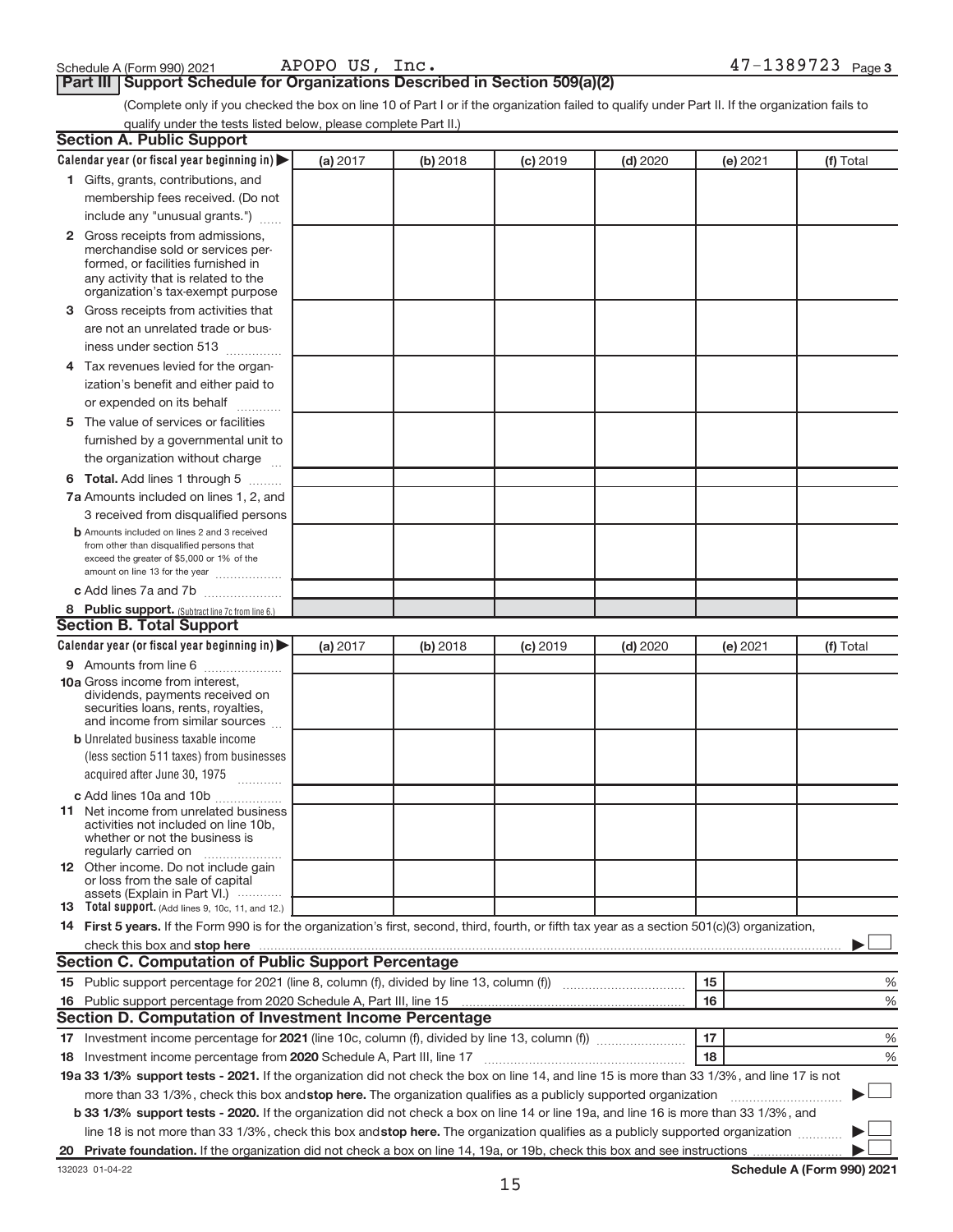| APOPO | ПS | $\bot$ nc |
|-------|----|-----------|
|-------|----|-----------|

### **Part IV Supporting Organizations**

(Complete only if you checked a box in line 12 on Part I. If you checked box 12a, Part I, complete Sections A and B. If you checked box 12b, Part I, complete Sections A and C. If you checked box 12c, Part I, complete Sections A, D, and E. If you checked box 12d, Part I, complete Sections A and D, and complete Part V.)

### **Section A. All Supporting Organizations**

- **1** Are all of the organization's supported organizations listed by name in the organization's governing documents? If "No," describe in Part VI how the supported organizations are designated. If designated by *class or purpose, describe the designation. If historic and continuing relationship, explain.*
- **2** Did the organization have any supported organization that does not have an IRS determination of status under section 509(a)(1) or (2)? If "Yes," explain in Part **VI** how the organization determined that the supported *organization was described in section 509(a)(1) or (2).*
- **3a** Did the organization have a supported organization described in section 501(c)(4), (5), or (6)? If "Yes," answer *lines 3b and 3c below.*
- **b** Did the organization confirm that each supported organization qualified under section 501(c)(4), (5), or (6) and satisfied the public support tests under section 509(a)(2)? If "Yes," describe in Part VI when and how the *organization made the determination.*
- **c** Did the organization ensure that all support to such organizations was used exclusively for section 170(c)(2)(B) purposes? If "Yes," explain in Part VI what controls the organization put in place to ensure such use.
- **4 a** *If* Was any supported organization not organized in the United States ("foreign supported organization")? *"Yes," and if you checked box 12a or 12b in Part I, answer lines 4b and 4c below.*
- **b** Did the organization have ultimate control and discretion in deciding whether to make grants to the foreign supported organization? If "Yes," describe in Part VI how the organization had such control and discretion *despite being controlled or supervised by or in connection with its supported organizations.*
- **c** Did the organization support any foreign supported organization that does not have an IRS determination under sections 501(c)(3) and 509(a)(1) or (2)? If "Yes," explain in Part VI what controls the organization used *to ensure that all support to the foreign supported organization was used exclusively for section 170(c)(2)(B) purposes.*
- **5a** Did the organization add, substitute, or remove any supported organizations during the tax year? If "Yes," answer lines 5b and 5c below (if applicable). Also, provide detail in **Part VI,** including (i) the names and EIN *numbers of the supported organizations added, substituted, or removed; (ii) the reasons for each such action; (iii) the authority under the organization's organizing document authorizing such action; and (iv) how the action was accomplished (such as by amendment to the organizing document).*
- **b** Type I or Type II only. Was any added or substituted supported organization part of a class already designated in the organization's organizing document?
- **c Substitutions only.**  Was the substitution the result of an event beyond the organization's control?
- **6** Did the organization provide support (whether in the form of grants or the provision of services or facilities) to **Part VI.** support or benefit one or more of the filing organization's supported organizations? If "Yes," provide detail in anyone other than (i) its supported organizations, (ii) individuals that are part of the charitable class benefited by one or more of its supported organizations, or (iii) other supporting organizations that also
- **7** Did the organization provide a grant, loan, compensation, or other similar payment to a substantial contributor regard to a substantial contributor? If "Yes," complete Part I of Schedule L (Form 990). (as defined in section 4958(c)(3)(C)), a family member of a substantial contributor, or a 35% controlled entity with
- **8** Did the organization make a loan to a disqualified person (as defined in section 4958) not described on line 7? *If "Yes," complete Part I of Schedule L (Form 990).*
- **9 a** Was the organization controlled directly or indirectly at any time during the tax year by one or more in section 509(a)(1) or (2))? If "Yes," provide detail in **Part VI.** disqualified persons, as defined in section 4946 (other than foundation managers and organizations described
- **b** Did one or more disqualified persons (as defined on line 9a) hold a controlling interest in any entity in which the supporting organization had an interest? If "Yes," provide detail in Part VI.
- **c** Did a disqualified person (as defined on line 9a) have an ownership interest in, or derive any personal benefit from, assets in which the supporting organization also had an interest? If "Yes," provide detail in Part VI.
- **10 a** Was the organization subject to the excess business holdings rules of section 4943 because of section supporting organizations)? If "Yes," answer line 10b below. 4943(f) (regarding certain Type II supporting organizations, and all Type III non-functionally integrated
- **b** Did the organization have any excess business holdings in the tax year? (Use Schedule C, Form 4720, to *determine whether the organization had excess business holdings.)*

132024 01-04-21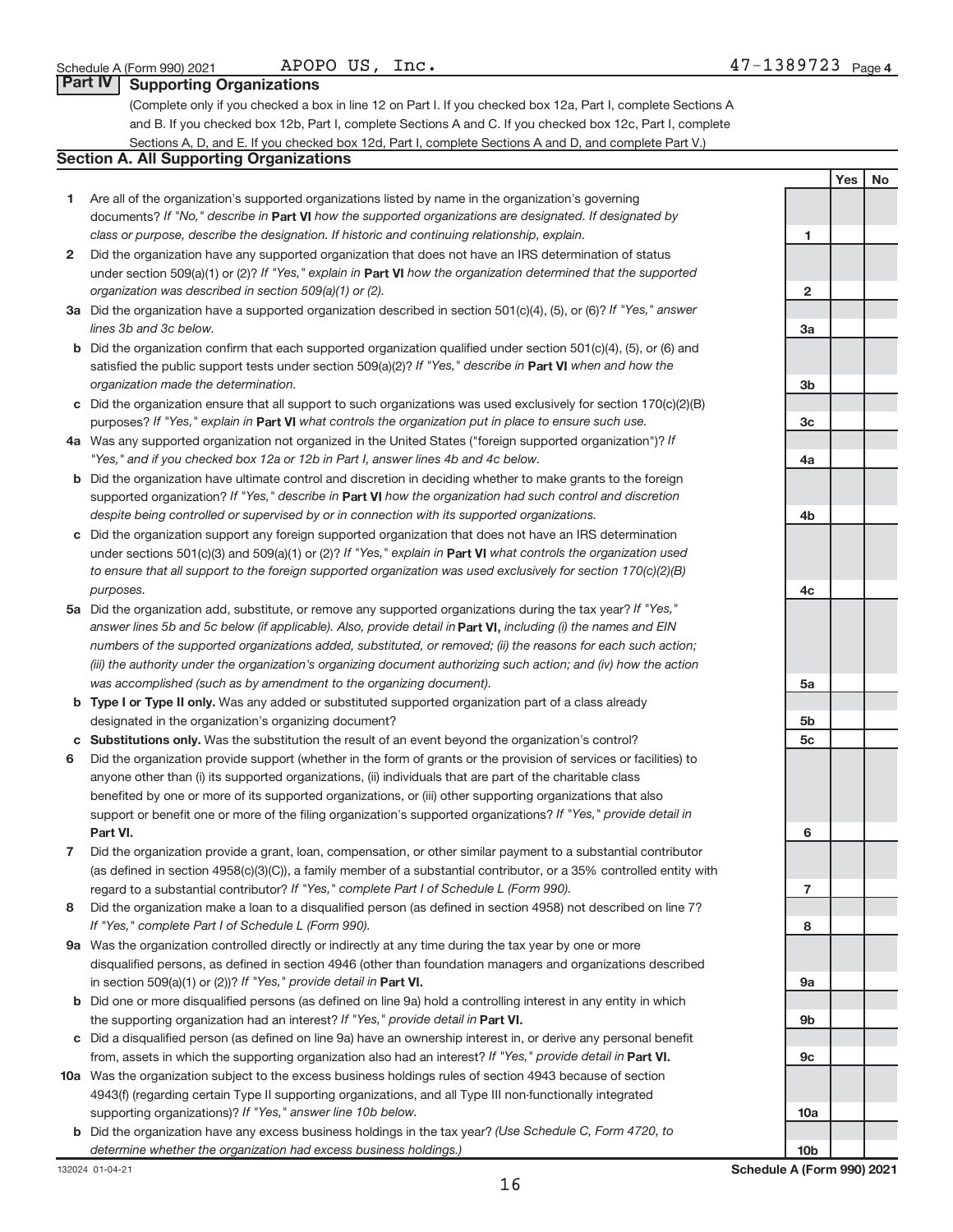|    | Part IV<br><b>Supporting Organizations (continued)</b>                                                                                                                                                                                                                                                                                                                                                                                                                                                                                                                                                                                                                                                                                                                   |                 |     |    |
|----|--------------------------------------------------------------------------------------------------------------------------------------------------------------------------------------------------------------------------------------------------------------------------------------------------------------------------------------------------------------------------------------------------------------------------------------------------------------------------------------------------------------------------------------------------------------------------------------------------------------------------------------------------------------------------------------------------------------------------------------------------------------------------|-----------------|-----|----|
|    |                                                                                                                                                                                                                                                                                                                                                                                                                                                                                                                                                                                                                                                                                                                                                                          |                 | Yes | No |
| 11 | Has the organization accepted a gift or contribution from any of the following persons?                                                                                                                                                                                                                                                                                                                                                                                                                                                                                                                                                                                                                                                                                  |                 |     |    |
|    | a A person who directly or indirectly controls, either alone or together with persons described on lines 11b and                                                                                                                                                                                                                                                                                                                                                                                                                                                                                                                                                                                                                                                         |                 |     |    |
|    | 11c below, the governing body of a supported organization?                                                                                                                                                                                                                                                                                                                                                                                                                                                                                                                                                                                                                                                                                                               | 11a             |     |    |
|    | <b>b</b> A family member of a person described on line 11a above?                                                                                                                                                                                                                                                                                                                                                                                                                                                                                                                                                                                                                                                                                                        | 11 <sub>b</sub> |     |    |
|    | c A 35% controlled entity of a person described on line 11a or 11b above? If "Yes" to line 11a, 11b, or 11c, provide                                                                                                                                                                                                                                                                                                                                                                                                                                                                                                                                                                                                                                                     |                 |     |    |
|    | detail in Part VI.                                                                                                                                                                                                                                                                                                                                                                                                                                                                                                                                                                                                                                                                                                                                                       | 11c             |     |    |
|    | <b>Section B. Type I Supporting Organizations</b>                                                                                                                                                                                                                                                                                                                                                                                                                                                                                                                                                                                                                                                                                                                        |                 |     |    |
|    |                                                                                                                                                                                                                                                                                                                                                                                                                                                                                                                                                                                                                                                                                                                                                                          |                 | Yes | No |
| 1  | Did the governing body, members of the governing body, officers acting in their official capacity, or membership of one or<br>more supported organizations have the power to regularly appoint or elect at least a majority of the organization's officers,<br>directors, or trustees at all times during the tax year? If "No," describe in Part VI how the supported organization(s)<br>effectively operated, supervised, or controlled the organization's activities. If the organization had more than one supported<br>organization, describe how the powers to appoint and/or remove officers, directors, or trustees were allocated among the<br>supported organizations and what conditions or restrictions, if any, applied to such powers during the tax year. | 1               |     |    |
| 2  | Did the organization operate for the benefit of any supported organization other than the supported                                                                                                                                                                                                                                                                                                                                                                                                                                                                                                                                                                                                                                                                      |                 |     |    |
|    | organization(s) that operated, supervised, or controlled the supporting organization? If "Yes," explain in                                                                                                                                                                                                                                                                                                                                                                                                                                                                                                                                                                                                                                                               |                 |     |    |
|    | Part VI how providing such benefit carried out the purposes of the supported organization(s) that operated,                                                                                                                                                                                                                                                                                                                                                                                                                                                                                                                                                                                                                                                              |                 |     |    |
|    | supervised, or controlled the supporting organization.                                                                                                                                                                                                                                                                                                                                                                                                                                                                                                                                                                                                                                                                                                                   | $\overline{2}$  |     |    |
|    | <b>Section C. Type II Supporting Organizations</b>                                                                                                                                                                                                                                                                                                                                                                                                                                                                                                                                                                                                                                                                                                                       |                 |     |    |
|    |                                                                                                                                                                                                                                                                                                                                                                                                                                                                                                                                                                                                                                                                                                                                                                          |                 | Yes | No |
| 1  | Were a majority of the organization's directors or trustees during the tax year also a majority of the directors                                                                                                                                                                                                                                                                                                                                                                                                                                                                                                                                                                                                                                                         |                 |     |    |
|    | or trustees of each of the organization's supported organization(s)? If "No," describe in Part VI how control                                                                                                                                                                                                                                                                                                                                                                                                                                                                                                                                                                                                                                                            |                 |     |    |
|    | or management of the supporting organization was vested in the same persons that controlled or managed                                                                                                                                                                                                                                                                                                                                                                                                                                                                                                                                                                                                                                                                   |                 |     |    |
|    | the supported organization(s).                                                                                                                                                                                                                                                                                                                                                                                                                                                                                                                                                                                                                                                                                                                                           | 1               |     |    |
|    | <b>Section D. All Type III Supporting Organizations</b>                                                                                                                                                                                                                                                                                                                                                                                                                                                                                                                                                                                                                                                                                                                  |                 |     |    |
|    |                                                                                                                                                                                                                                                                                                                                                                                                                                                                                                                                                                                                                                                                                                                                                                          |                 | Yes | No |
| 1  | Did the organization provide to each of its supported organizations, by the last day of the fifth month of the                                                                                                                                                                                                                                                                                                                                                                                                                                                                                                                                                                                                                                                           |                 |     |    |
|    | organization's tax year, (i) a written notice describing the type and amount of support provided during the prior tax                                                                                                                                                                                                                                                                                                                                                                                                                                                                                                                                                                                                                                                    |                 |     |    |
|    |                                                                                                                                                                                                                                                                                                                                                                                                                                                                                                                                                                                                                                                                                                                                                                          |                 |     |    |
|    |                                                                                                                                                                                                                                                                                                                                                                                                                                                                                                                                                                                                                                                                                                                                                                          |                 |     |    |
|    | year, (ii) a copy of the Form 990 that was most recently filed as of the date of notification, and (iii) copies of the                                                                                                                                                                                                                                                                                                                                                                                                                                                                                                                                                                                                                                                   |                 |     |    |
|    | organization's governing documents in effect on the date of notification, to the extent not previously provided?                                                                                                                                                                                                                                                                                                                                                                                                                                                                                                                                                                                                                                                         | 1               |     |    |
| 2  | Were any of the organization's officers, directors, or trustees either (i) appointed or elected by the supported                                                                                                                                                                                                                                                                                                                                                                                                                                                                                                                                                                                                                                                         |                 |     |    |
|    | organization(s) or (ii) serving on the governing body of a supported organization? If "No," explain in Part VI how                                                                                                                                                                                                                                                                                                                                                                                                                                                                                                                                                                                                                                                       |                 |     |    |
|    | the organization maintained a close and continuous working relationship with the supported organization(s).                                                                                                                                                                                                                                                                                                                                                                                                                                                                                                                                                                                                                                                              | $\overline{2}$  |     |    |
| з  | By reason of the relationship described on line 2, above, did the organization's supported organizations have a                                                                                                                                                                                                                                                                                                                                                                                                                                                                                                                                                                                                                                                          |                 |     |    |
|    | significant voice in the organization's investment policies and in directing the use of the organization's                                                                                                                                                                                                                                                                                                                                                                                                                                                                                                                                                                                                                                                               |                 |     |    |
|    | income or assets at all times during the tax year? If "Yes," describe in Part VI the role the organization's                                                                                                                                                                                                                                                                                                                                                                                                                                                                                                                                                                                                                                                             |                 |     |    |
|    | supported organizations played in this regard.                                                                                                                                                                                                                                                                                                                                                                                                                                                                                                                                                                                                                                                                                                                           | з               |     |    |
|    | Section E. Type III Functionally Integrated Supporting Organizations                                                                                                                                                                                                                                                                                                                                                                                                                                                                                                                                                                                                                                                                                                     |                 |     |    |
| 1  | Check the box next to the method that the organization used to satisfy the Integral Part Test during the yealsee instructions).                                                                                                                                                                                                                                                                                                                                                                                                                                                                                                                                                                                                                                          |                 |     |    |
| a  | The organization satisfied the Activities Test. Complete line 2 below.                                                                                                                                                                                                                                                                                                                                                                                                                                                                                                                                                                                                                                                                                                   |                 |     |    |
| b  | The organization is the parent of each of its supported organizations. Complete line 3 below.                                                                                                                                                                                                                                                                                                                                                                                                                                                                                                                                                                                                                                                                            |                 |     |    |
| c  | The organization supported a governmental entity. Describe in Part VI how you supported a governmental entity (see instructions).                                                                                                                                                                                                                                                                                                                                                                                                                                                                                                                                                                                                                                        |                 |     |    |
| 2  | Activities Test. Answer lines 2a and 2b below.                                                                                                                                                                                                                                                                                                                                                                                                                                                                                                                                                                                                                                                                                                                           |                 | Yes | No |
| а  | Did substantially all of the organization's activities during the tax year directly further the exempt purposes of                                                                                                                                                                                                                                                                                                                                                                                                                                                                                                                                                                                                                                                       |                 |     |    |
|    | the supported organization(s) to which the organization was responsive? If "Yes," then in Part VI identify                                                                                                                                                                                                                                                                                                                                                                                                                                                                                                                                                                                                                                                               |                 |     |    |
|    | those supported organizations and explain how these activities directly furthered their exempt purposes,                                                                                                                                                                                                                                                                                                                                                                                                                                                                                                                                                                                                                                                                 |                 |     |    |
|    | how the organization was responsive to those supported organizations, and how the organization determined                                                                                                                                                                                                                                                                                                                                                                                                                                                                                                                                                                                                                                                                |                 |     |    |
|    | that these activities constituted substantially all of its activities.<br><b>b</b> Did the activities described on line 2a, above, constitute activities that, but for the organization's involvement,                                                                                                                                                                                                                                                                                                                                                                                                                                                                                                                                                                   | 2a              |     |    |

- **Part VI**  *the reasons for the organization's position that its supported organization(s) would have engaged in* one or more of the organization's supported organization(s) would have been engaged in? If "Yes," explain in *these activities but for the organization's involvement.*
- 3 Parent of Supported Organizations. Answer lines 3a and 3b below.
- **a** Did the organization have the power to regularly appoint or elect a majority of the officers, directors, or trustees of each of the supported organizations? If "Yes" or "No" provide details in Part VI.
- **b** Did the organization exercise a substantial degree of direction over the policies, programs, and activities of each of its supported organizations? If "Yes," describe in Part VI the role played by the organization in this regard.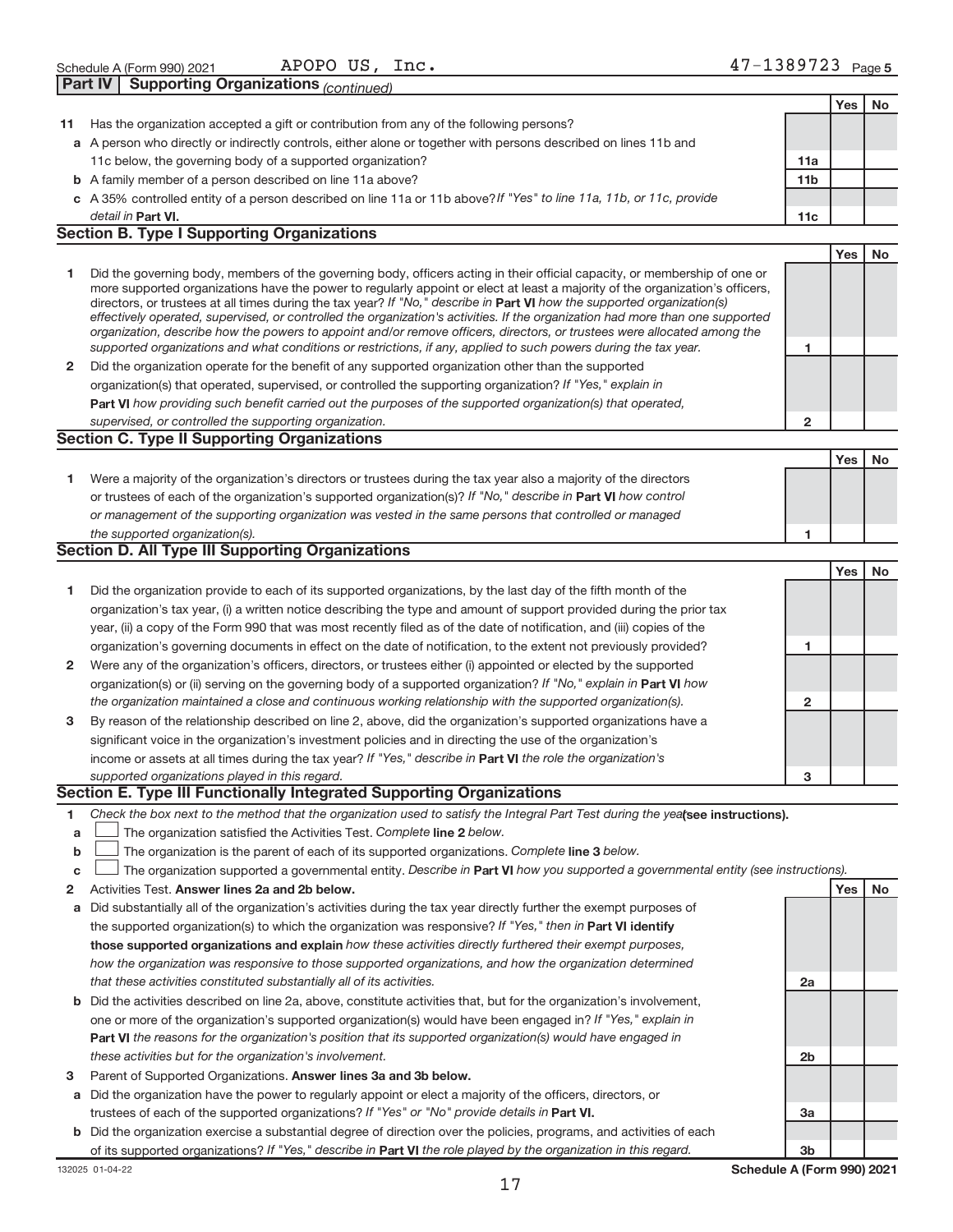APOPO US, Inc.

1 **Luding Check here if the organization satisfied the Integral Part Test as a qualifying trust on Nov. 20, 1970 (explain in Part <b>VI**). See instructions. All other Type III non-functionally integrated supporting organizations must complete Sections A through E. Part V | Type III Non-Functionally Integrated 509(a)(3) Supporting Organizations  $\begin{array}{c} \hline \end{array}$ 

|                | <b>Section A - Adjusted Net Income</b>                                      | (A) Prior Year | (B) Current Year<br>(optional) |                                |
|----------------|-----------------------------------------------------------------------------|----------------|--------------------------------|--------------------------------|
| 1              | Net short-term capital gain                                                 | 1              |                                |                                |
| $\mathbf{2}$   | Recoveries of prior-year distributions                                      | $\overline{2}$ |                                |                                |
| 3              | Other gross income (see instructions)                                       | 3              |                                |                                |
| 4              | Add lines 1 through 3.                                                      | 4              |                                |                                |
| 5              | Depreciation and depletion                                                  | 5              |                                |                                |
| 6              | Portion of operating expenses paid or incurred for production or            |                |                                |                                |
|                | collection of gross income or for management, conservation, or              |                |                                |                                |
|                | maintenance of property held for production of income (see instructions)    | 6              |                                |                                |
| $\overline{7}$ | Other expenses (see instructions)                                           | $\overline{7}$ |                                |                                |
| 8              | Adjusted Net Income (subtract lines 5, 6, and 7 from line 4)                | 8              |                                |                                |
|                | <b>Section B - Minimum Asset Amount</b>                                     |                | (A) Prior Year                 | (B) Current Year<br>(optional) |
| 1.             | Aggregate fair market value of all non-exempt-use assets (see               |                |                                |                                |
|                | instructions for short tax year or assets held for part of year):           |                |                                |                                |
|                | <b>a</b> Average monthly value of securities                                | 1a             |                                |                                |
|                | <b>b</b> Average monthly cash balances                                      | 1 <sub>b</sub> |                                |                                |
|                | c Fair market value of other non-exempt-use assets                          | 1c             |                                |                                |
|                | d Total (add lines 1a, 1b, and 1c)                                          | 1 <sub>d</sub> |                                |                                |
|                | e Discount claimed for blockage or other factors                            |                |                                |                                |
|                | (explain in detail in <b>Part VI</b> ):                                     |                |                                |                                |
| $\mathbf{2}$   | Acquisition indebtedness applicable to non-exempt-use assets                | $\overline{2}$ |                                |                                |
| з              | Subtract line 2 from line 1d.                                               | 3              |                                |                                |
| 4              | Cash deemed held for exempt use. Enter 0.015 of line 3 (for greater amount, |                |                                |                                |
|                | see instructions).                                                          | 4              |                                |                                |
| 5              | Net value of non-exempt-use assets (subtract line 4 from line 3)            | 5              |                                |                                |
| 6              | Multiply line 5 by 0.035.                                                   | 6              |                                |                                |
| 7              | Recoveries of prior-year distributions                                      | $\overline{7}$ |                                |                                |
| 8              | Minimum Asset Amount (add line 7 to line 6)                                 | 8              |                                |                                |
|                | <b>Section C - Distributable Amount</b>                                     |                |                                | <b>Current Year</b>            |
| 1              | Adjusted net income for prior year (from Section A, line 8, column A)       | 1              |                                |                                |
| $\mathbf{2}$   | Enter 0.85 of line 1.                                                       | $\overline{2}$ |                                |                                |
| 3              | Minimum asset amount for prior year (from Section B, line 8, column A)      | 3              |                                |                                |
| 4              | Enter greater of line 2 or line 3.                                          | 4              |                                |                                |
| 5              | Income tax imposed in prior year                                            | 5              |                                |                                |
| 6              | <b>Distributable Amount.</b> Subtract line 5 from line 4, unless subject to |                |                                |                                |
|                | emergency temporary reduction (see instructions).                           | 6              |                                |                                |
|                |                                                                             |                |                                |                                |

**7** Check here if the current year is the organization's first as a non-functionally integrated Type III supporting organization (see instructions).

**Schedule A (Form 990) 2021**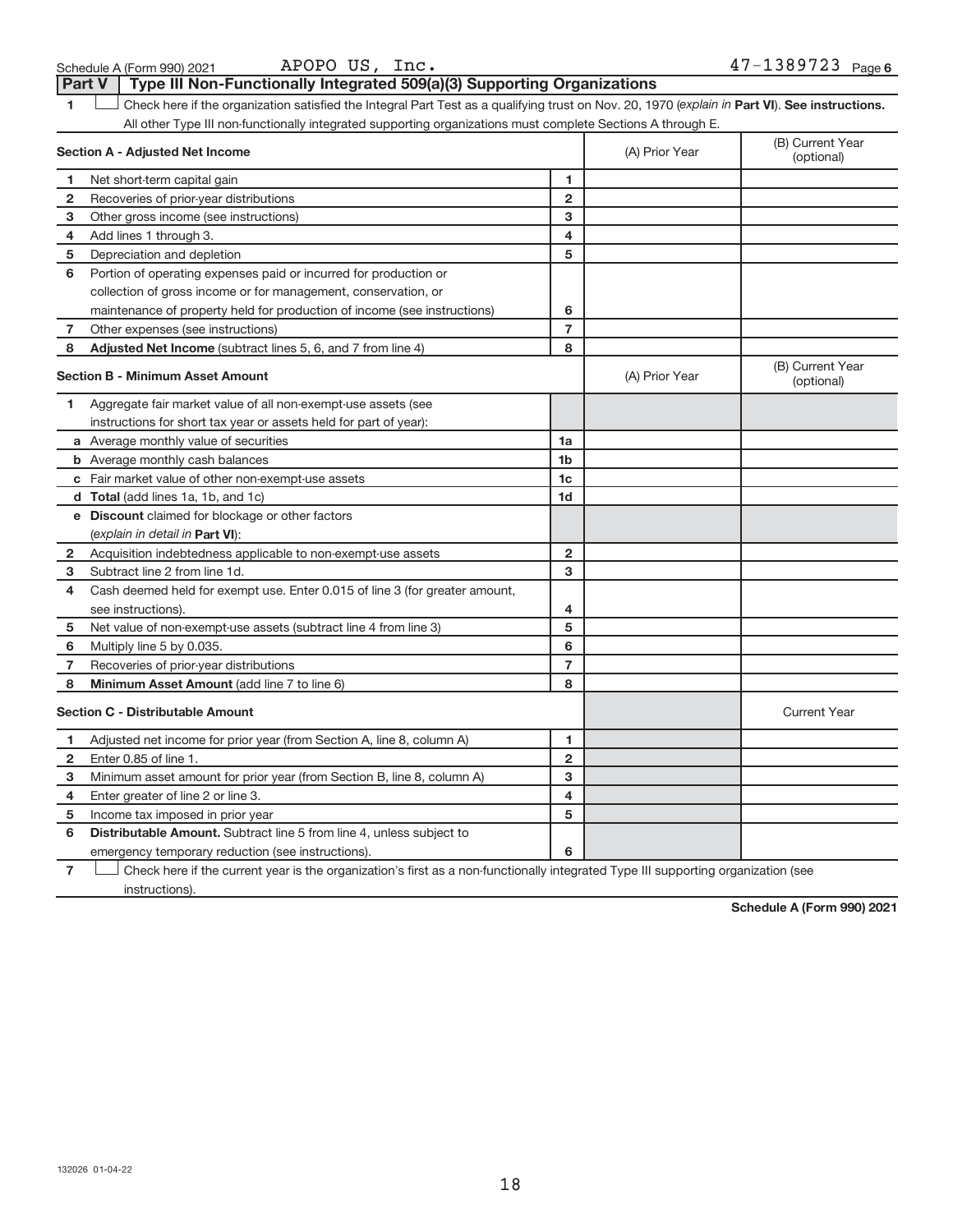| Schedule A (Form 990) 2021 | APOPO US,<br>Inc. | 47-1389723 <sub>Page 7</sub> |
|----------------------------|-------------------|------------------------------|
|----------------------------|-------------------|------------------------------|

| APOPO<br>US.<br>Inc. |  |  |
|----------------------|--|--|
|----------------------|--|--|

|              | Type III Non-Functionally Integrated 509(a)(3) Supporting Organizations (continued)<br><b>Part V</b> |                                    |                                               |                                                         |  |  |
|--------------|------------------------------------------------------------------------------------------------------|------------------------------------|-----------------------------------------------|---------------------------------------------------------|--|--|
|              | <b>Current Year</b><br><b>Section D - Distributions</b>                                              |                                    |                                               |                                                         |  |  |
| 1            | Amounts paid to supported organizations to accomplish exempt purposes                                |                                    | 1                                             |                                                         |  |  |
| 2            | Amounts paid to perform activity that directly furthers exempt purposes of supported                 |                                    |                                               |                                                         |  |  |
|              | organizations, in excess of income from activity                                                     |                                    | 2                                             |                                                         |  |  |
| 3            | Administrative expenses paid to accomplish exempt purposes of supported organizations                | 3                                  |                                               |                                                         |  |  |
| 4            | Amounts paid to acquire exempt-use assets                                                            |                                    | 4                                             |                                                         |  |  |
| 5            | Qualified set-aside amounts (prior IRS approval required - provide details in Part VI)               |                                    | 5                                             |                                                         |  |  |
| 6            | Other distributions (describe in Part VI). See instructions.                                         |                                    | 6                                             |                                                         |  |  |
| 7            | Total annual distributions. Add lines 1 through 6.                                                   | 7                                  |                                               |                                                         |  |  |
| 8            | Distributions to attentive supported organizations to which the organization is responsive           |                                    |                                               |                                                         |  |  |
|              | ( <i>provide details in Part VI</i> ). See instructions.                                             |                                    | 8                                             |                                                         |  |  |
| 9            | Distributable amount for 2021 from Section C, line 6                                                 |                                    | 9                                             |                                                         |  |  |
| 10           | Line 8 amount divided by line 9 amount                                                               |                                    | 10                                            |                                                         |  |  |
|              | <b>Section E - Distribution Allocations (see instructions)</b>                                       | (i)<br><b>Excess Distributions</b> | (ii)<br><b>Underdistributions</b><br>Pre-2021 | (iii)<br><b>Distributable</b><br><b>Amount for 2021</b> |  |  |
| 1            | Distributable amount for 2021 from Section C, line 6                                                 |                                    |                                               |                                                         |  |  |
| 2            | Underdistributions, if any, for years prior to 2021 (reason-                                         |                                    |                                               |                                                         |  |  |
|              | able cause required - explain in Part VI). See instructions.                                         |                                    |                                               |                                                         |  |  |
| 3            | Excess distributions carryover, if any, to 2021                                                      |                                    |                                               |                                                         |  |  |
|              | a From 2016                                                                                          |                                    |                                               |                                                         |  |  |
|              | <b>b</b> From 2017                                                                                   |                                    |                                               |                                                         |  |  |
|              | c From 2018                                                                                          |                                    |                                               |                                                         |  |  |
|              | d From 2019                                                                                          |                                    |                                               |                                                         |  |  |
|              | e From 2020                                                                                          |                                    |                                               |                                                         |  |  |
|              | f Total of lines 3a through 3e                                                                       |                                    |                                               |                                                         |  |  |
|              | g Applied to underdistributions of prior years                                                       |                                    |                                               |                                                         |  |  |
|              | <b>h</b> Applied to 2021 distributable amount                                                        |                                    |                                               |                                                         |  |  |
| $\mathbf{L}$ | Carryover from 2016 not applied (see instructions)                                                   |                                    |                                               |                                                         |  |  |
|              | Remainder. Subtract lines 3g, 3h, and 3i from line 3f.                                               |                                    |                                               |                                                         |  |  |
| 4            | Distributions for 2021 from Section D,                                                               |                                    |                                               |                                                         |  |  |
|              | line $7:$                                                                                            |                                    |                                               |                                                         |  |  |
|              | a Applied to underdistributions of prior years                                                       |                                    |                                               |                                                         |  |  |
|              | <b>b</b> Applied to 2021 distributable amount                                                        |                                    |                                               |                                                         |  |  |
|              | c Remainder. Subtract lines 4a and 4b from line 4.                                                   |                                    |                                               |                                                         |  |  |
| 5            | Remaining underdistributions for years prior to 2021, if                                             |                                    |                                               |                                                         |  |  |
|              | any. Subtract lines 3g and 4a from line 2. For result greater                                        |                                    |                                               |                                                         |  |  |
|              | than zero, explain in Part VI. See instructions.                                                     |                                    |                                               |                                                         |  |  |
| 6            | Remaining underdistributions for 2021. Subtract lines 3h                                             |                                    |                                               |                                                         |  |  |
|              | and 4b from line 1. For result greater than zero, explain in                                         |                                    |                                               |                                                         |  |  |
|              | <b>Part VI.</b> See instructions.                                                                    |                                    |                                               |                                                         |  |  |
| 7            | Excess distributions carryover to 2022. Add lines 3j                                                 |                                    |                                               |                                                         |  |  |
|              | and 4c.                                                                                              |                                    |                                               |                                                         |  |  |
| 8            | Breakdown of line 7:                                                                                 |                                    |                                               |                                                         |  |  |
|              | a Excess from 2017                                                                                   |                                    |                                               |                                                         |  |  |
|              | <b>b</b> Excess from 2018                                                                            |                                    |                                               |                                                         |  |  |
|              | c Excess from 2019                                                                                   |                                    |                                               |                                                         |  |  |
|              | d Excess from 2020                                                                                   |                                    |                                               |                                                         |  |  |
|              | e Excess from 2021                                                                                   |                                    |                                               |                                                         |  |  |

**Schedule A (Form 990) 2021**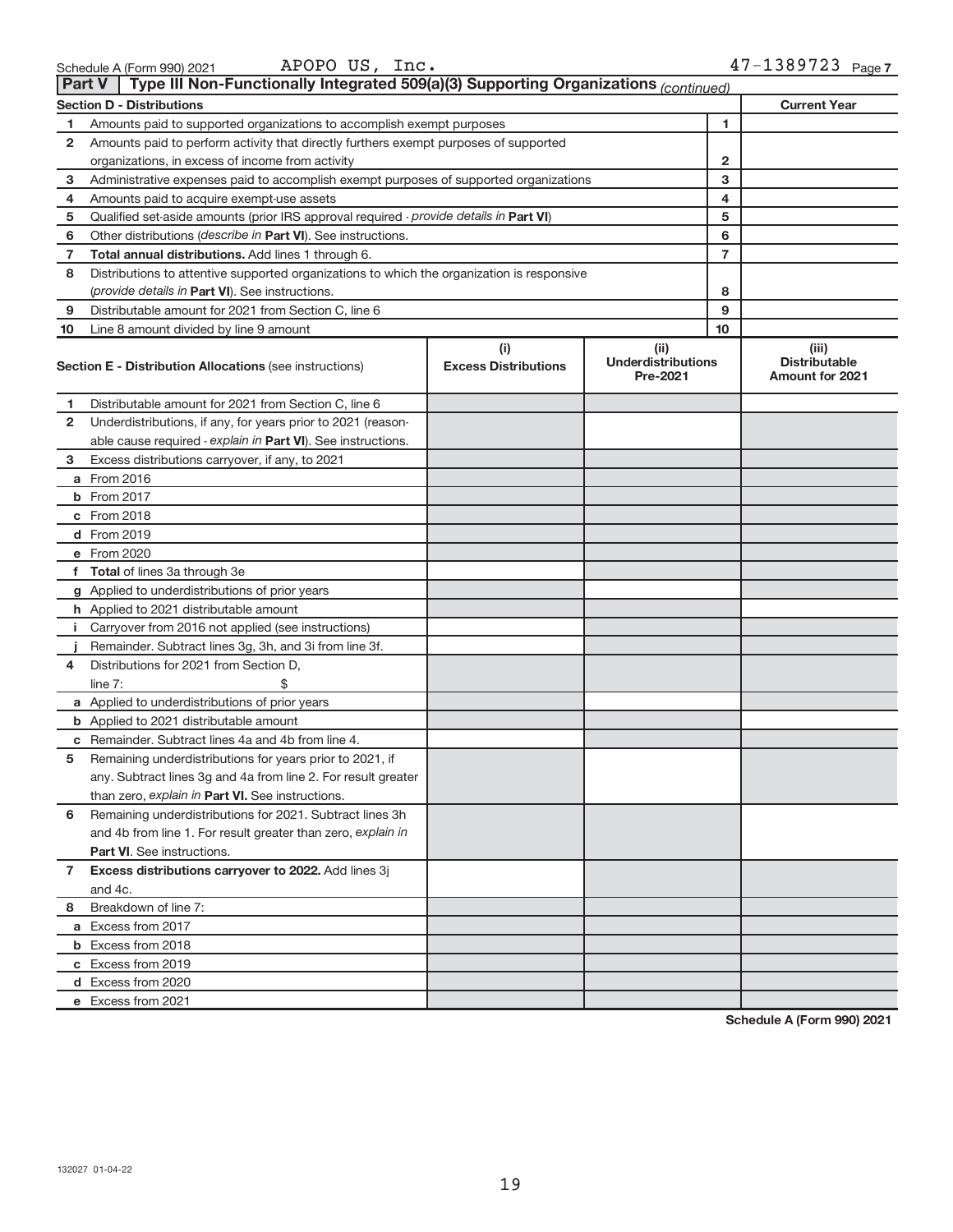| <b>Part VI</b> | Supplemental Information. Provide the explanations required by Part II, line 10; Part II, line 17a or 17b; Part III, line 12;                                                                                                 |
|----------------|-------------------------------------------------------------------------------------------------------------------------------------------------------------------------------------------------------------------------------|
|                | Part IV, Section A, lines 1, 2, 3b, 3c, 4b, 4c, 5a, 6, 9a, 9b, 9c, 11a, 11b, and 11c; Part IV, Section B, lines 1 and 2; Part IV, Section C, line 1; Part IV, Section D, lines 2 and 3; Part IV, Section E, lines 1c, 2a, 2b, |
|                |                                                                                                                                                                                                                               |
|                | Section D, lines 5, 6, and 8; and Part V, Section E, lines 2, 5, and 6. Also complete this part for any additional information.                                                                                               |
|                | (See instructions.)                                                                                                                                                                                                           |
|                |                                                                                                                                                                                                                               |
|                |                                                                                                                                                                                                                               |
|                |                                                                                                                                                                                                                               |
|                |                                                                                                                                                                                                                               |
|                |                                                                                                                                                                                                                               |
|                |                                                                                                                                                                                                                               |
|                |                                                                                                                                                                                                                               |
|                |                                                                                                                                                                                                                               |
|                |                                                                                                                                                                                                                               |
|                |                                                                                                                                                                                                                               |
|                |                                                                                                                                                                                                                               |
|                |                                                                                                                                                                                                                               |
|                |                                                                                                                                                                                                                               |
|                |                                                                                                                                                                                                                               |
|                |                                                                                                                                                                                                                               |
|                |                                                                                                                                                                                                                               |
|                |                                                                                                                                                                                                                               |
|                |                                                                                                                                                                                                                               |
|                |                                                                                                                                                                                                                               |
|                |                                                                                                                                                                                                                               |
|                |                                                                                                                                                                                                                               |
|                |                                                                                                                                                                                                                               |
|                |                                                                                                                                                                                                                               |
|                |                                                                                                                                                                                                                               |
|                |                                                                                                                                                                                                                               |
|                |                                                                                                                                                                                                                               |
|                |                                                                                                                                                                                                                               |
|                |                                                                                                                                                                                                                               |
|                |                                                                                                                                                                                                                               |
|                |                                                                                                                                                                                                                               |
|                |                                                                                                                                                                                                                               |
|                |                                                                                                                                                                                                                               |
|                |                                                                                                                                                                                                                               |
|                |                                                                                                                                                                                                                               |
|                |                                                                                                                                                                                                                               |
|                |                                                                                                                                                                                                                               |
|                |                                                                                                                                                                                                                               |
|                |                                                                                                                                                                                                                               |
|                |                                                                                                                                                                                                                               |
|                |                                                                                                                                                                                                                               |
|                |                                                                                                                                                                                                                               |
|                |                                                                                                                                                                                                                               |
|                |                                                                                                                                                                                                                               |
|                |                                                                                                                                                                                                                               |
|                |                                                                                                                                                                                                                               |
|                |                                                                                                                                                                                                                               |
|                |                                                                                                                                                                                                                               |
|                |                                                                                                                                                                                                                               |
|                |                                                                                                                                                                                                                               |
|                |                                                                                                                                                                                                                               |
|                |                                                                                                                                                                                                                               |
|                |                                                                                                                                                                                                                               |
|                |                                                                                                                                                                                                                               |
|                |                                                                                                                                                                                                                               |
|                |                                                                                                                                                                                                                               |
|                |                                                                                                                                                                                                                               |
|                |                                                                                                                                                                                                                               |
|                |                                                                                                                                                                                                                               |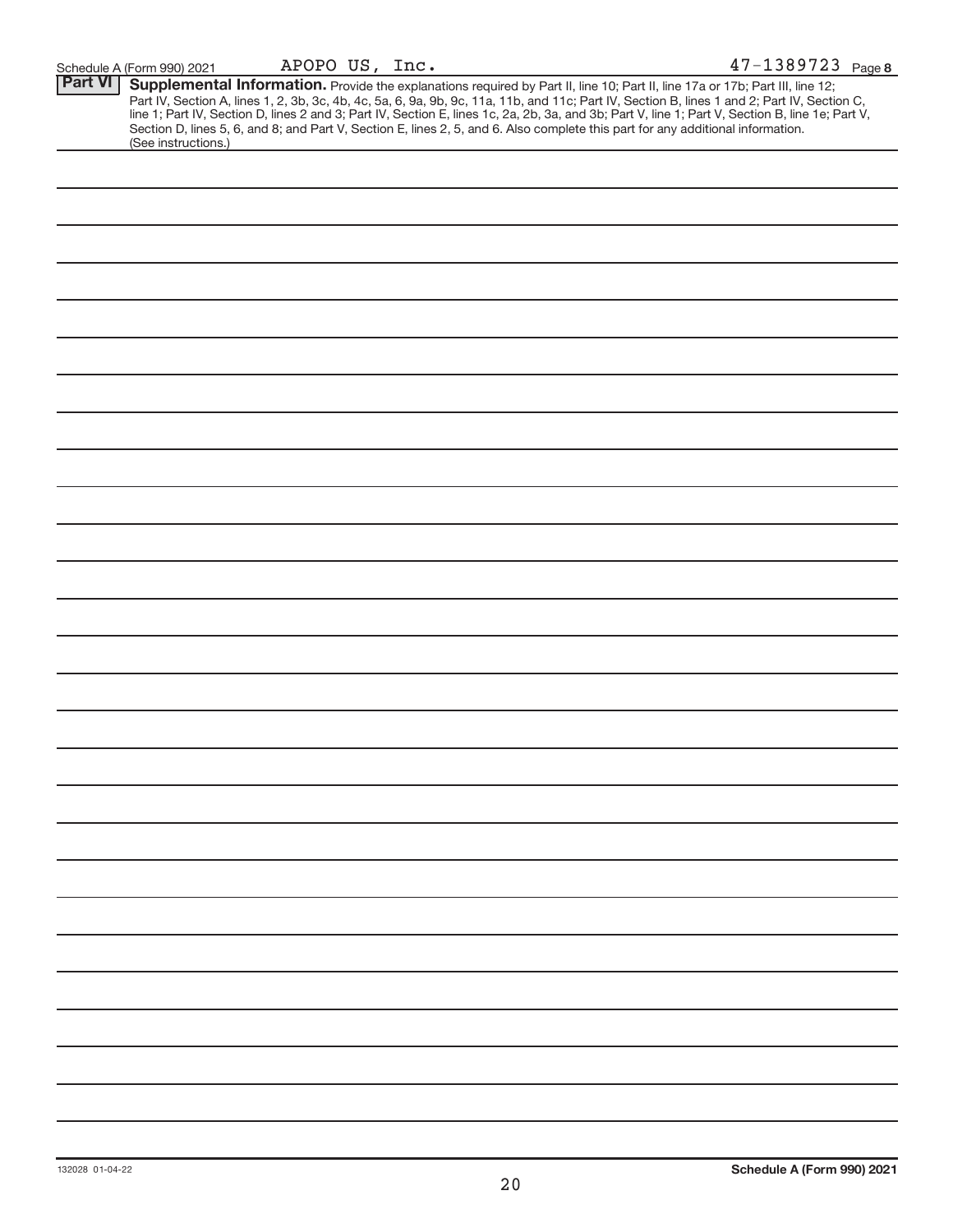Department of the Treasury Internal Revenue Service

Name of the organization

**Organization type** (check one):

|  |  | ** PUBLIC DISCLOSURE COPY ** |  |  |
|--|--|------------------------------|--|--|
|--|--|------------------------------|--|--|

# **Schedule B Schedule of Contributors**

**(Form 990) | Attach to Form 990 or Form 990-PF. | Go to www.irs.gov/Form990 for the latest information.** OMB No. 1545-0047

**2021**

**Employer identification number**

|  |  |  |  | .7-1389723 |  |
|--|--|--|--|------------|--|
|  |  |  |  |            |  |

|  | APOPO US, Inc. | 47-1389723 |
|--|----------------|------------|
|--|----------------|------------|

| Filers of:         | Section:                                                                  |
|--------------------|---------------------------------------------------------------------------|
| Form 990 or 990-FZ | $\lfloor x \rfloor$ 501(c)( 3) (enter number) organization                |
|                    | 4947(a)(1) nonexempt charitable trust not treated as a private foundation |
|                    | 527 political organization                                                |
| Form 990-PF        | 501(c)(3) exempt private foundation                                       |
|                    | 4947(a)(1) nonexempt charitable trust treated as a private foundation     |
|                    | 501(c)(3) taxable private foundation                                      |

Check if your organization is covered by the General Rule or a Special Rule.

**Note:**  Only a section 501(c)(7), (8), or (10) organization can check boxes for both the General Rule and a Special Rule. See instructions.

#### **General Rule**

 $\begin{array}{c} \hline \end{array}$ 

For an organization filing Form 990, 990-EZ, or 990-PF that received, during the year, contributions totaling \$5,000 or more (in money or property) from any one contributor. Complete Parts I and II. See instructions for determining a contributor's total contributions.

#### **Special Rules**

- contributor, during the year, total contributions of the greater of (1) \$5,000; or (2) 2% of the amount on (i) Form 990, Part VIII, line 1h;  $\boxed{\text{X}}$  For an organization described in section 501(c)(3) filing Form 990 or 990-EZ that met the 33 1/3% support test of the regulations under sections 509(a)(1) and 170(b)(1)(A)(vi), that checked Schedule A (Form 990), Part II, line 13, 16a, or 16b, and that received from any one or (ii) Form 990-EZ, line 1. Complete Parts I and II.
- For an organization described in section 501(c)(7), (8), or (10) filing Form 990 or 990-EZ that received from any one contributor, during the year, total contributions of more than \$1,000 exclusively for religious, charitable, scientific, literary, or educational purposes, or for the prevention of cruelty to children or animals. Complete Parts I (entering "N/A" in column (b) instead of the contributor name and address), II, and III.  $\begin{array}{c} \hline \end{array}$

purpose. Don't complete any of the parts unless the General Rule applies to this organization because it received nonexclusively year, contributions exclusively for religious, charitable, etc., purposes, but no such contributions totaled more than \$1,000. If this box is checked, enter here the total contributions that were received during the year for an exclusively religious, charitable, etc., For an organization described in section 501(c)(7), (8), or (10) filing Form 990 or 990-EZ that received from any one contributor, during the religious, charitable, etc., contributions totaling \$5,000 or more during the year  $~\ldots\ldots\ldots\ldots\ldots\ldots\ldots\ldots\blacktriangleright~$ \$  $\begin{array}{c} \hline \end{array}$ 

Caution: An organization that isn't covered by the General Rule and/or the Special Rules doesn't file Schedule B (Form 990), but it must answer "No" on Part IV, line 2, of its Form 990; or check the box on line H of its Form 990-EZ or on its Form 990-PF, Part I, line 2, to certify that it doesn't meet the filing requirements of Schedule B (Form 990).

LHA For Paperwork Reduction Act Notice, see the instructions for Form 990, 990-EZ, or 990-PF. **Show the Search Schedule B** (Form 990) (2021)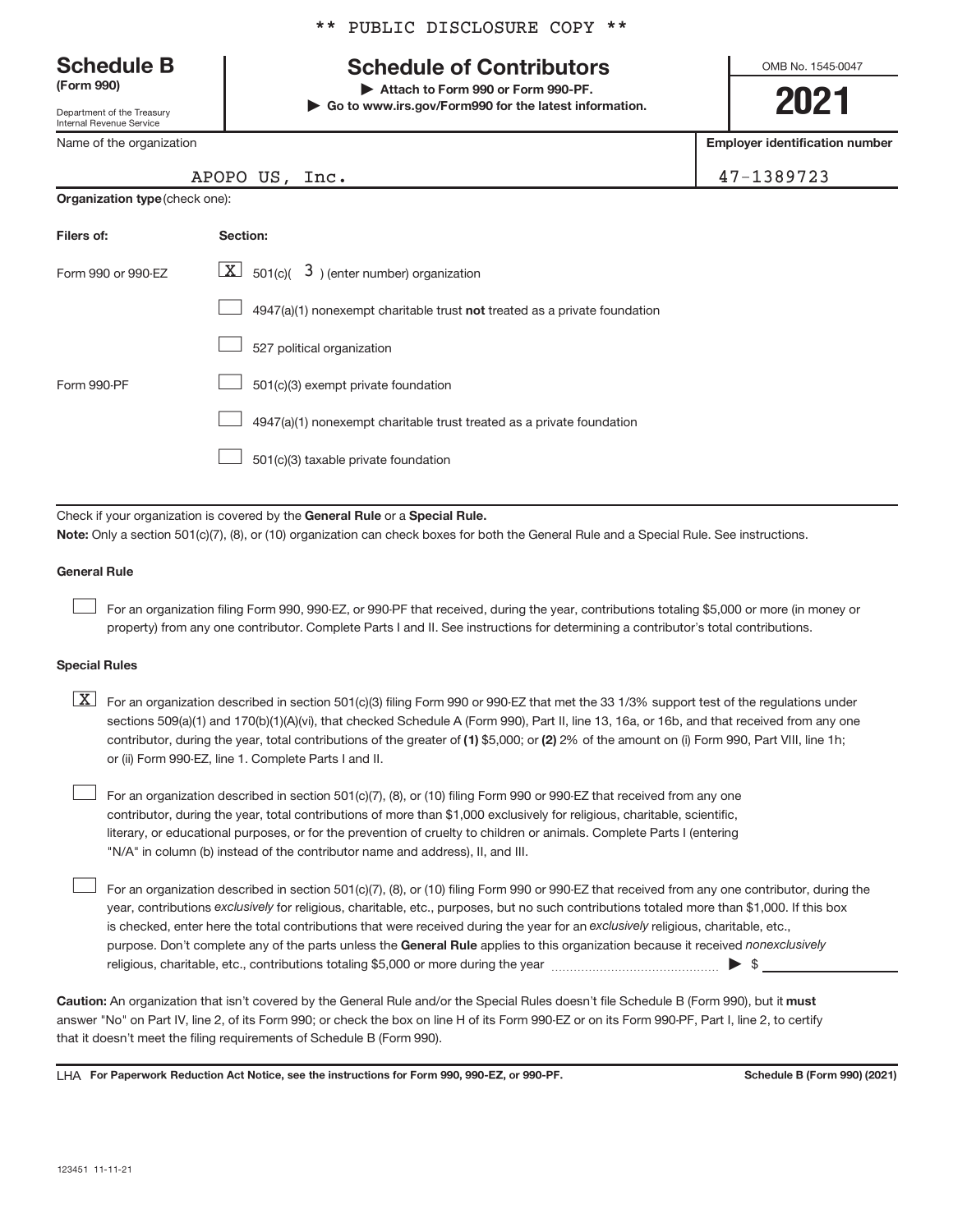|            | APOPO US, Inc.                                                                                        | 47-1389723                        |                                                                                                                    |  |
|------------|-------------------------------------------------------------------------------------------------------|-----------------------------------|--------------------------------------------------------------------------------------------------------------------|--|
| Part I     | <b>Contributors</b> (see instructions). Use duplicate copies of Part I if additional space is needed. |                                   |                                                                                                                    |  |
| (a)<br>No. | (b)<br>Name, address, and ZIP + 4                                                                     | (c)<br><b>Total contributions</b> | (d)<br>Type of contribution                                                                                        |  |
| 1          |                                                                                                       | 90,000.<br>\$                     | $\overline{\mathbf{X}}$<br>Person<br>Payroll<br><b>Noncash</b><br>(Complete Part II for<br>noncash contributions.) |  |
| (a)<br>No. | (b)<br>Name, address, and ZIP + 4                                                                     | (c)<br><b>Total contributions</b> | (d)<br>Type of contribution                                                                                        |  |
| 2          |                                                                                                       | 100,000.<br>\$                    | $\overline{\text{X}}$<br>Person<br>Payroll<br><b>Noncash</b><br>(Complete Part II for<br>noncash contributions.)   |  |
| (a)<br>No. | (b)<br>Name, address, and ZIP + 4                                                                     | (c)<br><b>Total contributions</b> | (d)<br>Type of contribution                                                                                        |  |
| 3          |                                                                                                       | 75,000.<br>\$                     | $\overline{\text{X}}$<br>Person<br>Payroll<br><b>Noncash</b><br>(Complete Part II for<br>noncash contributions.)   |  |
| (a)<br>No. | (b)<br>Name, address, and ZIP + 4                                                                     | (c)<br><b>Total contributions</b> | (d)<br>Type of contribution                                                                                        |  |
| 4          |                                                                                                       | 75,000.<br>\$                     | $\overline{\text{X}}$<br>Person<br>Payroll<br><b>Noncash</b><br>(Complete Part II for<br>noncash contributions.)   |  |
| (a)<br>No. | (b)<br>Name, address, and ZIP + 4                                                                     | (c)<br><b>Total contributions</b> | (d)<br>Type of contribution                                                                                        |  |
| 5          |                                                                                                       | 40,000.<br>\$                     | $\overline{\text{X}}$<br>Person<br>Payroll<br>Noncash<br>(Complete Part II for<br>noncash contributions.)          |  |
| (a)<br>No. | (b)<br>Name, address, and ZIP + 4                                                                     | (c)<br><b>Total contributions</b> | (d)<br>Type of contribution                                                                                        |  |
| 6          |                                                                                                       | 50,000.<br>\$                     | $\overline{\text{X}}$<br>Person<br>Payroll<br>Noncash<br>(Complete Part II for<br>noncash contributions.)          |  |

22

**Employer identification number**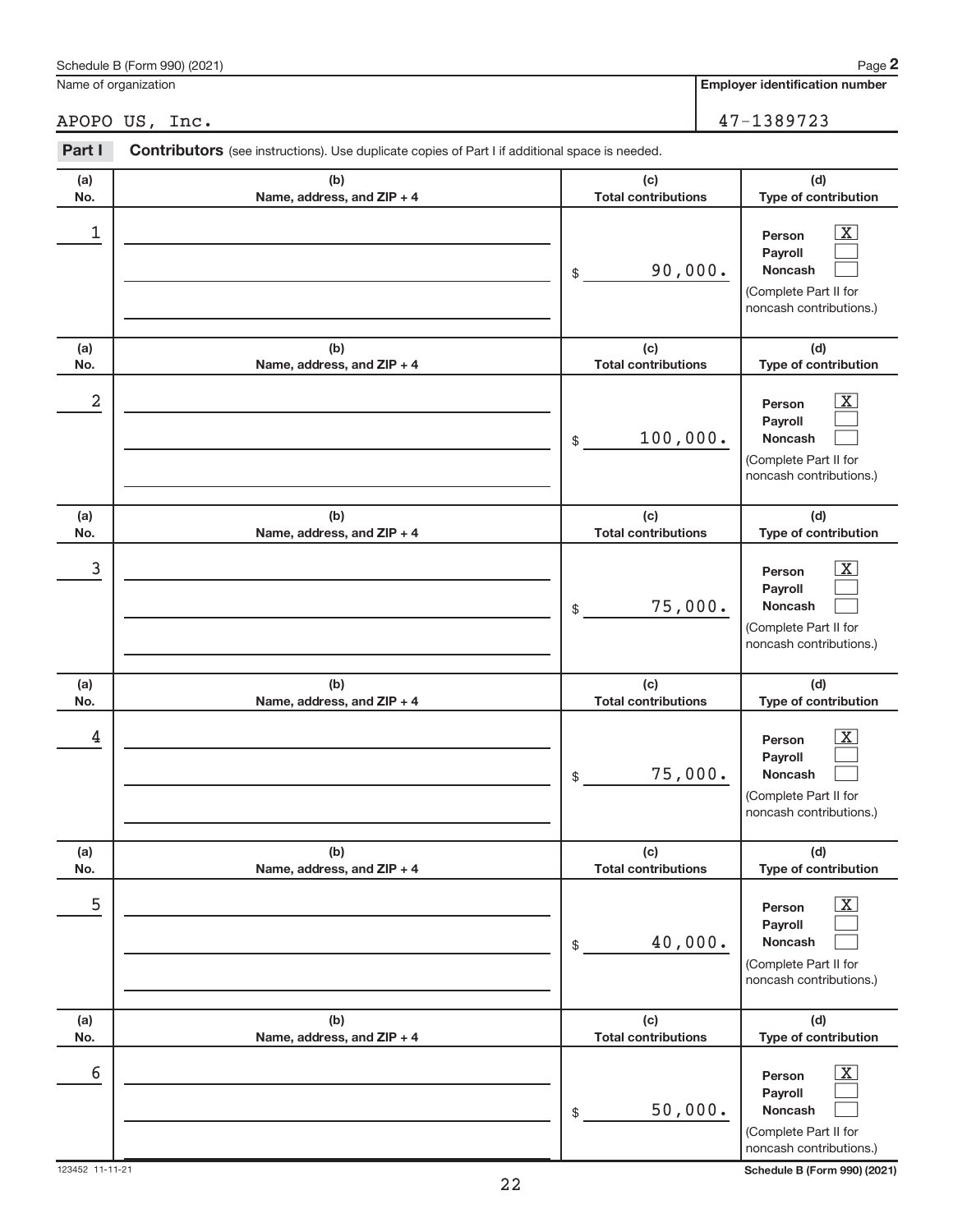| Name of organization         |                                                                                                     | <b>Employer identification number</b>           |                      |
|------------------------------|-----------------------------------------------------------------------------------------------------|-------------------------------------------------|----------------------|
|                              | APOPO US, Inc.                                                                                      |                                                 | 47-1389723           |
| Part II                      | Noncash Property (see instructions). Use duplicate copies of Part II if additional space is needed. |                                                 |                      |
| (a)<br>No.<br>from<br>Part I | (b)<br>Description of noncash property given                                                        | (c)<br>FMV (or estimate)<br>(See instructions.) | (d)<br>Date received |
|                              |                                                                                                     | \$                                              |                      |
| (a)<br>No.<br>from<br>Part I | (b)<br>Description of noncash property given                                                        | (c)<br>FMV (or estimate)<br>(See instructions.) | (d)<br>Date received |
|                              |                                                                                                     | \$                                              |                      |
| (a)<br>No.<br>from<br>Part I | (b)<br>Description of noncash property given                                                        | (c)<br>FMV (or estimate)<br>(See instructions.) | (d)<br>Date received |
|                              |                                                                                                     | \$                                              |                      |
| (a)<br>No.<br>from<br>Part I | (b)<br>Description of noncash property given                                                        | (c)<br>FMV (or estimate)<br>(See instructions.) | (d)<br>Date received |
|                              |                                                                                                     | \$                                              |                      |
| (a)<br>No.<br>from<br>Part I | (b)<br>Description of noncash property given                                                        | (c)<br>FMV (or estimate)<br>(See instructions.) | (d)<br>Date received |
|                              |                                                                                                     | \$                                              |                      |
| (a)<br>No.<br>from<br>Part I | (b)<br>Description of noncash property given                                                        | (c)<br>FMV (or estimate)<br>(See instructions.) | (d)<br>Date received |
|                              |                                                                                                     | \$                                              |                      |

Schedule B (Form 990) (2021)

123453 11-11-21 **Schedule B (Form 990) (2021)**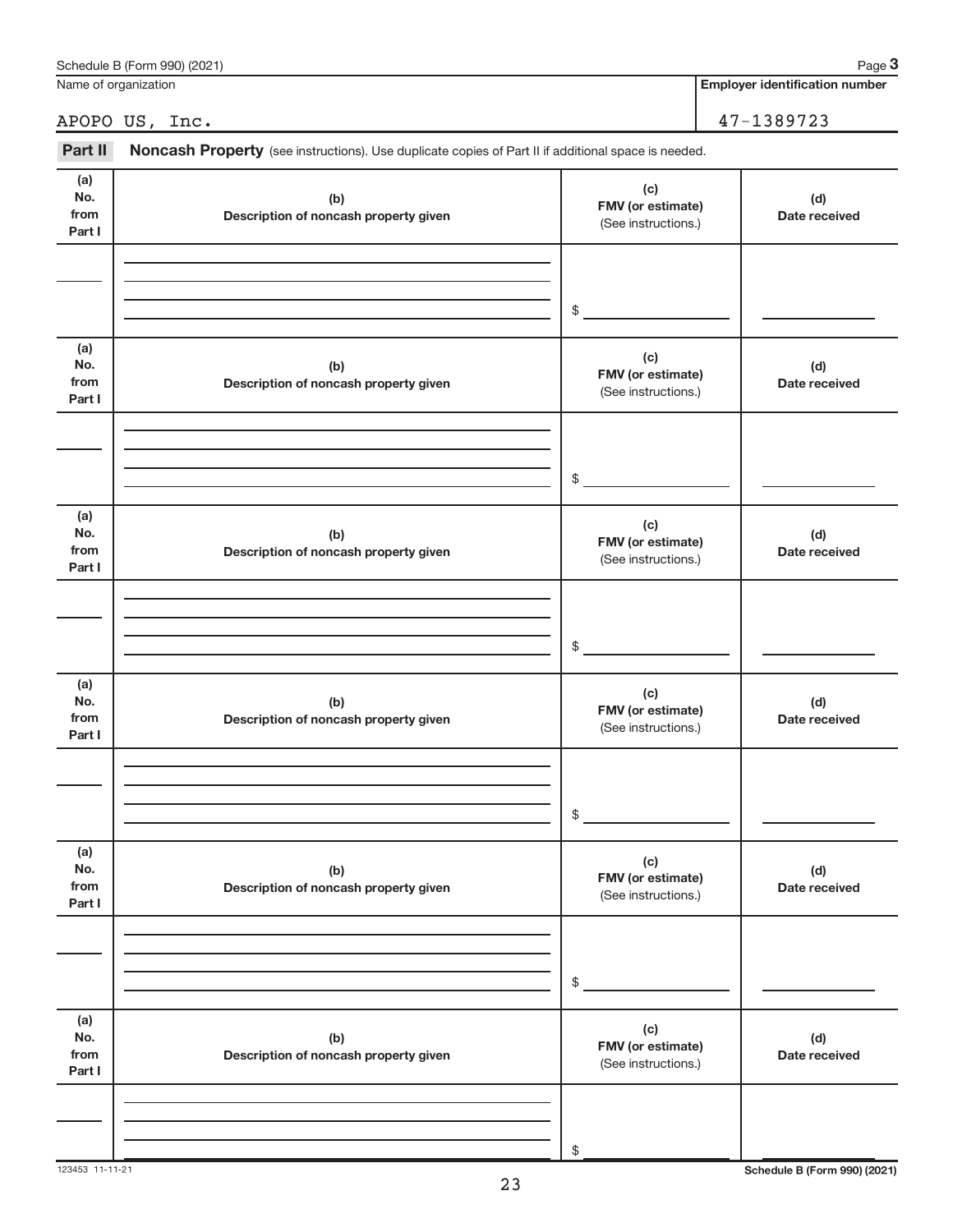|                           | Name of organization                                                                                                                                                                                                                                                                                                                      |                      | <b>Employer identification number</b>                                                                                                                          |  |
|---------------------------|-------------------------------------------------------------------------------------------------------------------------------------------------------------------------------------------------------------------------------------------------------------------------------------------------------------------------------------------|----------------------|----------------------------------------------------------------------------------------------------------------------------------------------------------------|--|
|                           | APOPO US, Inc.                                                                                                                                                                                                                                                                                                                            |                      | 47-1389723                                                                                                                                                     |  |
| Part III                  | from any one contributor. Complete columns (a) through (e) and the following line entry. For organizations<br>completing Part III, enter the total of exclusively religious, charitable, etc., contributions of \$1,000 or less for the year. (Enter this info. once.)<br>Use duplicate copies of Part III if additional space is needed. |                      | Exclusively religious, charitable, etc., contributions to organizations described in section 501(c)(7), (8), or (10) that total more than \$1,000 for the year |  |
| (a) No.<br>from<br>Part I | (b) Purpose of gift                                                                                                                                                                                                                                                                                                                       | (c) Use of gift      | (d) Description of how gift is held                                                                                                                            |  |
|                           |                                                                                                                                                                                                                                                                                                                                           |                      |                                                                                                                                                                |  |
|                           | Transferee's name, address, and ZIP + 4                                                                                                                                                                                                                                                                                                   | (e) Transfer of gift | Relationship of transferor to transferee                                                                                                                       |  |
|                           |                                                                                                                                                                                                                                                                                                                                           |                      |                                                                                                                                                                |  |
| (a) No.<br>from<br>Part I | (b) Purpose of gift                                                                                                                                                                                                                                                                                                                       | (c) Use of gift      | (d) Description of how gift is held                                                                                                                            |  |
|                           |                                                                                                                                                                                                                                                                                                                                           |                      |                                                                                                                                                                |  |
|                           | Transferee's name, address, and ZIP + 4                                                                                                                                                                                                                                                                                                   | (e) Transfer of gift | Relationship of transferor to transferee                                                                                                                       |  |
|                           |                                                                                                                                                                                                                                                                                                                                           |                      |                                                                                                                                                                |  |
| (a) No.<br>from<br>Part I | (b) Purpose of gift                                                                                                                                                                                                                                                                                                                       | (c) Use of gift      | (d) Description of how gift is held                                                                                                                            |  |
|                           |                                                                                                                                                                                                                                                                                                                                           |                      |                                                                                                                                                                |  |
|                           | Transferee's name, address, and ZIP + 4                                                                                                                                                                                                                                                                                                   | (e) Transfer of gift | Relationship of transferor to transferee                                                                                                                       |  |
|                           |                                                                                                                                                                                                                                                                                                                                           |                      |                                                                                                                                                                |  |
| (a) No.<br>from<br>Part I | (b) Purpose of gift                                                                                                                                                                                                                                                                                                                       | (c) Use of gift      | (d) Description of how gift is held                                                                                                                            |  |
|                           |                                                                                                                                                                                                                                                                                                                                           |                      |                                                                                                                                                                |  |
|                           |                                                                                                                                                                                                                                                                                                                                           | (e) Transfer of gift |                                                                                                                                                                |  |
|                           | Transferee's name, address, and ZIP + 4                                                                                                                                                                                                                                                                                                   |                      | Relationship of transferor to transferee                                                                                                                       |  |
|                           |                                                                                                                                                                                                                                                                                                                                           |                      |                                                                                                                                                                |  |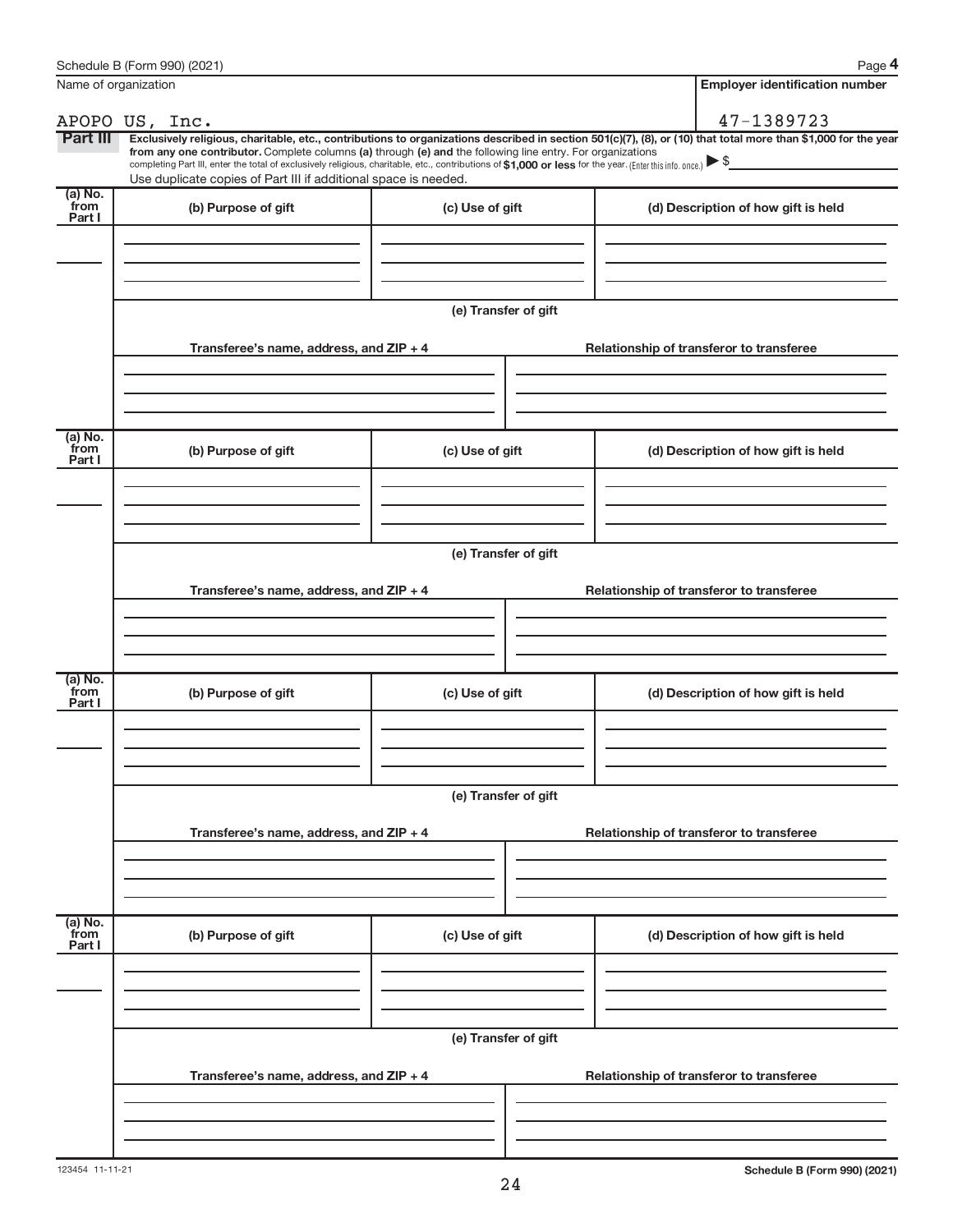Department of the Treasury Internal Revenue Service

**| Complete if the organization answered "Yes" on Form 990, Part IV, line 6, 7, 8, 9, 10, 11a, 11b, 11c, 11d, 11e, 11f, 12a, or 12b. SCHEDULE D Supplemental Financial Statements**<br> **Example 5** Complete if the organization answered "Yes" on Form 990,<br>
Part IV. line 6, 7, 8, 9, 10, 11a, 11b, 11c, 11d, 11e, 11f, 12a, or 12b.

**| Attach to Form 990. |Go to www.irs.gov/Form990 for instructions and the latest information.**

| OMB No. 1545-0047     |
|-----------------------|
|                       |
| <b>Open to Public</b> |
| Inspection            |

|             | Name of the organization<br>APOPO US, Inc.                                                                                                     |                         | <b>Employer identification number</b><br>47-1389723 |
|-------------|------------------------------------------------------------------------------------------------------------------------------------------------|-------------------------|-----------------------------------------------------|
| Part I      | Organizations Maintaining Donor Advised Funds or Other Similar Funds or Accounts. Complete if the                                              |                         |                                                     |
|             | organization answered "Yes" on Form 990, Part IV, line 6.                                                                                      |                         |                                                     |
|             |                                                                                                                                                | (a) Donor advised funds | (b) Funds and other accounts                        |
| 1.          |                                                                                                                                                |                         |                                                     |
| 2           | Aggregate value of contributions to (during year)                                                                                              |                         |                                                     |
| з           | Aggregate value of grants from (during year)                                                                                                   |                         |                                                     |
| 4           |                                                                                                                                                |                         |                                                     |
| 5           | Did the organization inform all donors and donor advisors in writing that the assets held in donor advised funds                               |                         |                                                     |
|             |                                                                                                                                                |                         | Yes<br><b>No</b>                                    |
| 6           | Did the organization inform all grantees, donors, and donor advisors in writing that grant funds can be used only                              |                         |                                                     |
|             | for charitable purposes and not for the benefit of the donor or donor advisor, or for any other purpose conferring                             |                         |                                                     |
|             | impermissible private benefit?                                                                                                                 |                         | Yes<br><b>No</b>                                    |
| Part II     | <b>Conservation Easements.</b> Complete if the organization answered "Yes" on Form 990, Part IV, line 7.                                       |                         |                                                     |
| 1           | Purpose(s) of conservation easements held by the organization (check all that apply).                                                          |                         |                                                     |
|             | Preservation of land for public use (for example, recreation or education)                                                                     |                         | Preservation of a historically important land area  |
|             | Protection of natural habitat                                                                                                                  |                         | Preservation of a certified historic structure      |
|             | Preservation of open space                                                                                                                     |                         |                                                     |
| 2           | Complete lines 2a through 2d if the organization held a qualified conservation contribution in the form of a conservation easement on the last |                         |                                                     |
|             | day of the tax year.                                                                                                                           |                         | Held at the End of the Tax Year                     |
| a           |                                                                                                                                                |                         | 2a                                                  |
| $\mathbf b$ |                                                                                                                                                |                         | 2 <sub>b</sub>                                      |
|             |                                                                                                                                                |                         | 2c                                                  |
| d           | Number of conservation easements included in (c) acquired after 7/25/06, and not on a historic structure                                       |                         |                                                     |
|             |                                                                                                                                                |                         | 2d                                                  |
| 3           | Number of conservation easements modified, transferred, released, extinguished, or terminated by the organization during the tax               |                         |                                                     |
|             | year                                                                                                                                           |                         |                                                     |
| 4           | Number of states where property subject to conservation easement is located >                                                                  |                         |                                                     |
| 5           | Does the organization have a written policy regarding the periodic monitoring, inspection, handling of                                         |                         |                                                     |
|             |                                                                                                                                                |                         | Yes<br><b>No</b>                                    |
| 6           | Staff and volunteer hours devoted to monitoring, inspecting, handling of violations, and enforcing conservation easements during the year      |                         |                                                     |
|             |                                                                                                                                                |                         |                                                     |
| 7           | Amount of expenses incurred in monitoring, inspecting, handling of violations, and enforcing conservation easements during the year            |                         |                                                     |
|             | $\blacktriangleright$ \$                                                                                                                       |                         |                                                     |
| 8           | Does each conservation easement reported on line $2(d)$ above satisfy the requirements of section $170(h)(4)(B)(i)$                            |                         |                                                     |
|             |                                                                                                                                                |                         | <b>No</b><br>Yes                                    |
|             | In Part XIII, describe how the organization reports conservation easements in its revenue and expense statement and                            |                         |                                                     |
|             | balance sheet, and include, if applicable, the text of the footnote to the organization's financial statements that describes the              |                         |                                                     |
|             | organization's accounting for conservation easements.                                                                                          |                         |                                                     |
|             | Organizations Maintaining Collections of Art, Historical Treasures, or Other Similar Assets.<br><b>Part III</b>                                |                         |                                                     |
|             | Complete if the organization answered "Yes" on Form 990, Part IV, line 8.                                                                      |                         |                                                     |
|             | 1a If the organization elected, as permitted under FASB ASC 958, not to report in its revenue statement and balance sheet works                |                         |                                                     |
|             | of art, historical treasures, or other similar assets held for public exhibition, education, or research in furtherance of public              |                         |                                                     |
|             | service, provide in Part XIII the text of the footnote to its financial statements that describes these items.                                 |                         |                                                     |
| b           | If the organization elected, as permitted under FASB ASC 958, to report in its revenue statement and balance sheet works of                    |                         |                                                     |
|             | art, historical treasures, or other similar assets held for public exhibition, education, or research in furtherance of public service,        |                         |                                                     |
|             | provide the following amounts relating to these items:                                                                                         |                         |                                                     |
|             |                                                                                                                                                |                         | $\frac{1}{2}$                                       |
|             | (ii) Assets included in Form 990, Part X [11] [2000] [2010] [2010] [30] Assets included in Form 990, Part X                                    |                         | \$                                                  |
| 2           | If the organization received or held works of art, historical treasures, or other similar assets for financial gain, provide                   |                         |                                                     |
|             | the following amounts required to be reported under FASB ASC 958 relating to these items:                                                      |                         |                                                     |
|             |                                                                                                                                                |                         | $\blacktriangleright$ \$                            |

132051 10-28-21 LHA For Paperwork Reduction Act Notice, see the Instructions for Form 990. Shedule D (Form 990) 2021 LHA Form 990)

| \$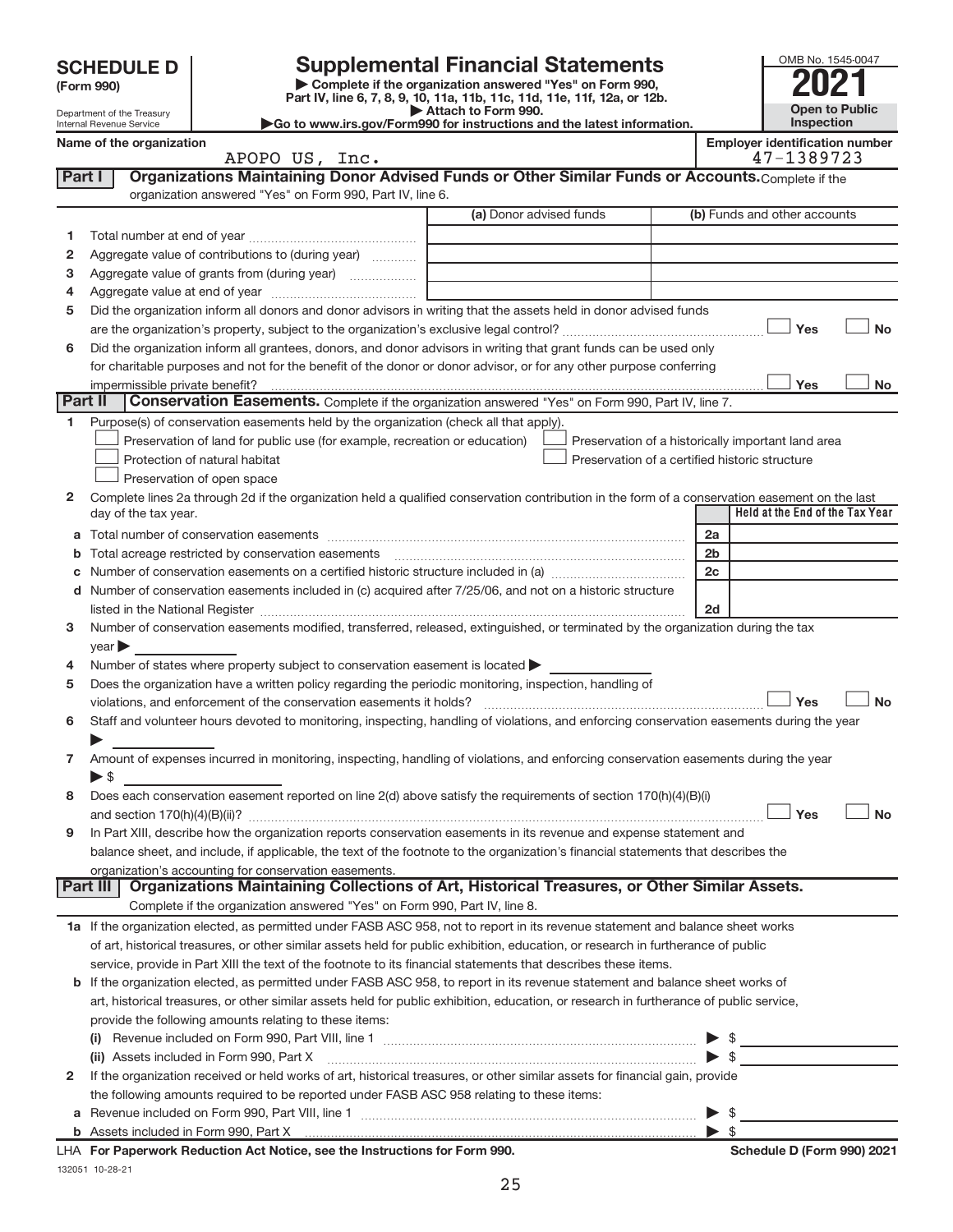|               | APOPO US, Inc.<br>Schedule D (Form 990) 2021                                                                                                                                                                                   |                    |   |                |                                                                                                                                                                                                                               |                 |              | $47 - 1389723$ Page 2 |                |     |                  |
|---------------|--------------------------------------------------------------------------------------------------------------------------------------------------------------------------------------------------------------------------------|--------------------|---|----------------|-------------------------------------------------------------------------------------------------------------------------------------------------------------------------------------------------------------------------------|-----------------|--------------|-----------------------|----------------|-----|------------------|
|               | Part III   Organizations Maintaining Collections of Art, Historical Treasures, or Other Similar Assets (continued)                                                                                                             |                    |   |                |                                                                                                                                                                                                                               |                 |              |                       |                |     |                  |
| 3             | Using the organization's acquisition, accession, and other records, check any of the following that make significant use of its                                                                                                |                    |   |                |                                                                                                                                                                                                                               |                 |              |                       |                |     |                  |
|               | collection items (check all that apply):                                                                                                                                                                                       |                    |   |                |                                                                                                                                                                                                                               |                 |              |                       |                |     |                  |
| a             | Public exhibition                                                                                                                                                                                                              | d                  |   |                | Loan or exchange program                                                                                                                                                                                                      |                 |              |                       |                |     |                  |
| b             | Scholarly research                                                                                                                                                                                                             | e                  |   |                | Other and the contract of the contract of the contract of the contract of the contract of the contract of the contract of the contract of the contract of the contract of the contract of the contract of the contract of the |                 |              |                       |                |     |                  |
| с             | Preservation for future generations                                                                                                                                                                                            |                    |   |                |                                                                                                                                                                                                                               |                 |              |                       |                |     |                  |
| 4             | Provide a description of the organization's collections and explain how they further the organization's exempt purpose in Part XIII.                                                                                           |                    |   |                |                                                                                                                                                                                                                               |                 |              |                       |                |     |                  |
| 5             | During the year, did the organization solicit or receive donations of art, historical treasures, or other similar assets                                                                                                       |                    |   |                |                                                                                                                                                                                                                               |                 |              |                       |                |     |                  |
|               |                                                                                                                                                                                                                                |                    |   |                |                                                                                                                                                                                                                               |                 |              |                       | Yes            |     | No               |
|               | Part IV<br><b>Escrow and Custodial Arrangements.</b> Complete if the organization answered "Yes" on Form 990, Part IV, line 9, or                                                                                              |                    |   |                |                                                                                                                                                                                                                               |                 |              |                       |                |     |                  |
|               | reported an amount on Form 990, Part X, line 21.                                                                                                                                                                               |                    |   |                |                                                                                                                                                                                                                               |                 |              |                       |                |     |                  |
|               | 1a Is the organization an agent, trustee, custodian or other intermediary for contributions or other assets not included                                                                                                       |                    |   |                |                                                                                                                                                                                                                               |                 |              |                       |                |     |                  |
|               |                                                                                                                                                                                                                                |                    |   |                |                                                                                                                                                                                                                               |                 |              |                       | Yes            |     | <b>No</b>        |
|               | b If "Yes," explain the arrangement in Part XIII and complete the following table:                                                                                                                                             |                    |   |                |                                                                                                                                                                                                                               |                 |              |                       |                |     |                  |
|               |                                                                                                                                                                                                                                |                    |   |                |                                                                                                                                                                                                                               |                 |              |                       | Amount         |     |                  |
|               | c Beginning balance measurements and the contract of the contract of the contract of the contract of the contract of the contract of the contract of the contract of the contract of the contract of the contract of the contr |                    |   |                |                                                                                                                                                                                                                               |                 | 1c           |                       |                |     |                  |
|               |                                                                                                                                                                                                                                |                    |   |                |                                                                                                                                                                                                                               |                 | 1d           |                       |                |     |                  |
|               | e Distributions during the year manufactured and continuum control of the control of the control of the state of the control of the control of the control of the control of the control of the control of the control of the  |                    |   |                |                                                                                                                                                                                                                               |                 | 1e           |                       |                |     |                  |
|               |                                                                                                                                                                                                                                |                    |   |                |                                                                                                                                                                                                                               |                 | 1f           |                       |                |     |                  |
|               | 2a Did the organization include an amount on Form 990, Part X, line 21, for escrow or custodial account liability?                                                                                                             |                    |   |                |                                                                                                                                                                                                                               |                 |              |                       | Yes            |     | No               |
| <b>Part V</b> | <b>b</b> If "Yes," explain the arrangement in Part XIII. Check here if the explanation has been provided on Part XIII                                                                                                          |                    |   |                |                                                                                                                                                                                                                               |                 |              |                       |                |     |                  |
|               | <b>Endowment Funds.</b> Complete if the organization answered "Yes" on Form 990, Part IV, line 10.                                                                                                                             | (a) Current year   |   | (b) Prior year | (c) Two years back (d) Three years back (e) Four years back                                                                                                                                                                   |                 |              |                       |                |     |                  |
|               |                                                                                                                                                                                                                                |                    |   |                |                                                                                                                                                                                                                               |                 |              |                       |                |     |                  |
|               | <b>1a</b> Beginning of year balance                                                                                                                                                                                            |                    |   |                |                                                                                                                                                                                                                               |                 |              |                       |                |     |                  |
|               |                                                                                                                                                                                                                                |                    |   |                |                                                                                                                                                                                                                               |                 |              |                       |                |     |                  |
|               | Net investment earnings, gains, and losses                                                                                                                                                                                     |                    |   |                |                                                                                                                                                                                                                               |                 |              |                       |                |     |                  |
|               |                                                                                                                                                                                                                                |                    |   |                |                                                                                                                                                                                                                               |                 |              |                       |                |     |                  |
|               | e Other expenditures for facilities                                                                                                                                                                                            |                    |   |                |                                                                                                                                                                                                                               |                 |              |                       |                |     |                  |
|               |                                                                                                                                                                                                                                |                    |   |                |                                                                                                                                                                                                                               |                 |              |                       |                |     |                  |
|               |                                                                                                                                                                                                                                |                    |   |                |                                                                                                                                                                                                                               |                 |              |                       |                |     |                  |
| g             | End of year balance $\ldots$<br>Provide the estimated percentage of the current year end balance (line 1g, column (a)) held as:                                                                                                |                    |   |                |                                                                                                                                                                                                                               |                 |              |                       |                |     |                  |
| 2             |                                                                                                                                                                                                                                |                    | % |                |                                                                                                                                                                                                                               |                 |              |                       |                |     |                  |
|               | a Board designated or quasi-endowment<br><b>b</b> Permanent endowment $\blacktriangleright$                                                                                                                                    | %                  |   |                |                                                                                                                                                                                                                               |                 |              |                       |                |     |                  |
|               | <b>c</b> Term endowment $\blacktriangleright$                                                                                                                                                                                  | %                  |   |                |                                                                                                                                                                                                                               |                 |              |                       |                |     |                  |
|               | The percentages on lines 2a, 2b, and 2c should equal 100%.                                                                                                                                                                     |                    |   |                |                                                                                                                                                                                                                               |                 |              |                       |                |     |                  |
|               | 3a Are there endowment funds not in the possession of the organization that are held and administered for the organization                                                                                                     |                    |   |                |                                                                                                                                                                                                                               |                 |              |                       |                |     |                  |
|               | by:                                                                                                                                                                                                                            |                    |   |                |                                                                                                                                                                                                                               |                 |              |                       |                | Yes | No               |
|               | (i)                                                                                                                                                                                                                            |                    |   |                |                                                                                                                                                                                                                               |                 |              |                       | 3a(i)          |     |                  |
|               |                                                                                                                                                                                                                                |                    |   |                |                                                                                                                                                                                                                               |                 |              |                       | 3a(ii)         |     |                  |
|               |                                                                                                                                                                                                                                |                    |   |                |                                                                                                                                                                                                                               |                 |              |                       | 3b             |     |                  |
| 4             | Describe in Part XIII the intended uses of the organization's endowment funds.                                                                                                                                                 |                    |   |                |                                                                                                                                                                                                                               |                 |              |                       |                |     |                  |
|               | Land, Buildings, and Equipment.<br><b>Part VI</b>                                                                                                                                                                              |                    |   |                |                                                                                                                                                                                                                               |                 |              |                       |                |     |                  |
|               | Complete if the organization answered "Yes" on Form 990, Part IV, line 11a. See Form 990, Part X, line 10.                                                                                                                     |                    |   |                |                                                                                                                                                                                                                               |                 |              |                       |                |     |                  |
|               | Description of property                                                                                                                                                                                                        | (a) Cost or other  |   |                | (b) Cost or other                                                                                                                                                                                                             | (c) Accumulated |              |                       | (d) Book value |     |                  |
|               |                                                                                                                                                                                                                                | basis (investment) |   |                | basis (other)                                                                                                                                                                                                                 |                 | depreciation |                       |                |     |                  |
|               |                                                                                                                                                                                                                                |                    |   |                |                                                                                                                                                                                                                               |                 |              |                       |                |     |                  |
|               |                                                                                                                                                                                                                                |                    |   |                |                                                                                                                                                                                                                               |                 |              |                       |                |     |                  |
|               |                                                                                                                                                                                                                                |                    |   |                |                                                                                                                                                                                                                               |                 |              |                       |                |     |                  |
|               |                                                                                                                                                                                                                                |                    |   |                |                                                                                                                                                                                                                               |                 |              |                       |                |     |                  |
|               |                                                                                                                                                                                                                                |                    |   |                |                                                                                                                                                                                                                               |                 |              |                       |                |     |                  |
|               | Total. Add lines 1a through 1e. (Column (d) must equal Form 990, Part X, column (B), line 10c.)                                                                                                                                |                    |   |                |                                                                                                                                                                                                                               |                 |              | ▶                     |                |     | $\overline{0}$ . |

**Schedule D (Form 990) 2021**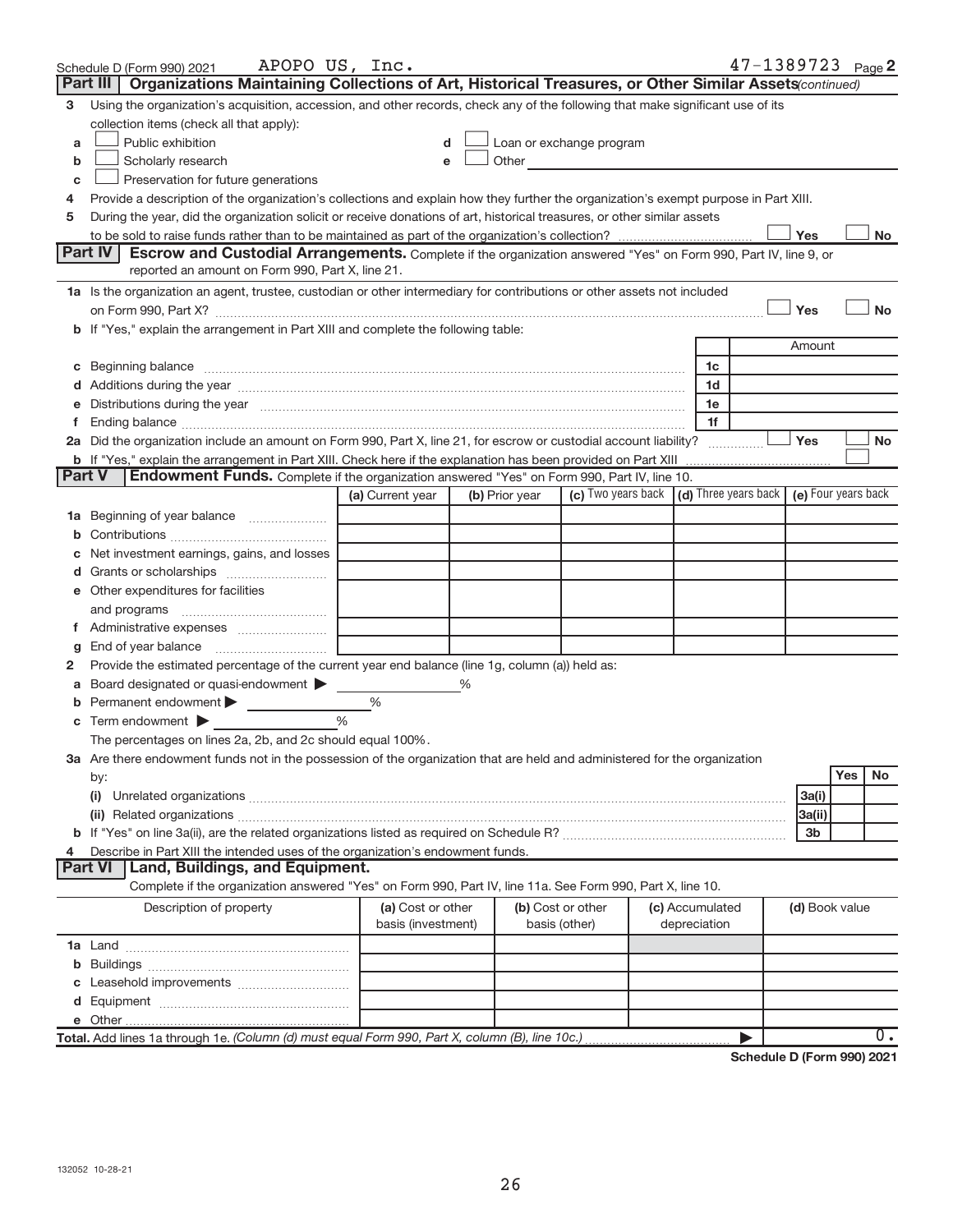|  | Schedule D (Form 990) 2021 | US<br>APOPO<br>⊥nc - | ברדם פר<br>◠<br>، دەد<br>Page 3<br>۔ ہے ' |
|--|----------------------------|----------------------|-------------------------------------------|
|--|----------------------------|----------------------|-------------------------------------------|

| Part VII Investments - Other Securities.                                                                          |                 |                                                           |                |
|-------------------------------------------------------------------------------------------------------------------|-----------------|-----------------------------------------------------------|----------------|
| Complete if the organization answered "Yes" on Form 990, Part IV, line 11b. See Form 990, Part X, line 12.        |                 |                                                           |                |
| (a) Description of security or category (including name of security)                                              | (b) Book value  | (c) Method of valuation: Cost or end-of-year market value |                |
| (1) Financial derivatives                                                                                         |                 |                                                           |                |
|                                                                                                                   |                 |                                                           |                |
| (3) Other                                                                                                         |                 |                                                           |                |
| (A)                                                                                                               |                 |                                                           |                |
| (B)                                                                                                               |                 |                                                           |                |
| (C)                                                                                                               |                 |                                                           |                |
| (D)                                                                                                               |                 |                                                           |                |
| (E)                                                                                                               |                 |                                                           |                |
| (F)                                                                                                               |                 |                                                           |                |
| (G)                                                                                                               |                 |                                                           |                |
| (H)                                                                                                               |                 |                                                           |                |
| Total. (Col. (b) must equal Form 990, Part X, col. (B) line 12.)                                                  |                 |                                                           |                |
| Part VIII Investments - Program Related.                                                                          |                 |                                                           |                |
| Complete if the organization answered "Yes" on Form 990, Part IV, line 11c. See Form 990, Part X, line 13.        |                 |                                                           |                |
| (a) Description of investment                                                                                     | (b) Book value  | (c) Method of valuation: Cost or end-of-year market value |                |
| (1)                                                                                                               |                 |                                                           |                |
| (2)                                                                                                               |                 |                                                           |                |
| (3)                                                                                                               |                 |                                                           |                |
| (4)                                                                                                               |                 |                                                           |                |
| (5)                                                                                                               |                 |                                                           |                |
| (6)                                                                                                               |                 |                                                           |                |
| (7)                                                                                                               |                 |                                                           |                |
| (8)                                                                                                               |                 |                                                           |                |
| (9)                                                                                                               |                 |                                                           |                |
| Total. (Col. (b) must equal Form 990, Part X, col. (B) line 13.) $\blacktriangleright$                            |                 |                                                           |                |
| <b>Other Assets.</b><br>Part IX                                                                                   |                 |                                                           |                |
| Complete if the organization answered "Yes" on Form 990, Part IV, line 11d. See Form 990, Part X, line 15.        |                 |                                                           |                |
|                                                                                                                   | (a) Description |                                                           | (b) Book value |
| (1)                                                                                                               |                 |                                                           |                |
| (2)                                                                                                               |                 |                                                           |                |
| (3)                                                                                                               |                 |                                                           |                |
| (4)                                                                                                               |                 |                                                           |                |
| (5)                                                                                                               |                 |                                                           |                |
| (6)                                                                                                               |                 |                                                           |                |
| (7)                                                                                                               |                 |                                                           |                |
| (8)                                                                                                               |                 |                                                           |                |
| (9)                                                                                                               |                 |                                                           |                |
| Total. (Column (b) must equal Form 990, Part X, col. (B) line 15.)<br><b>Other Liabilities.</b><br>Part X         |                 |                                                           |                |
| Complete if the organization answered "Yes" on Form 990, Part IV, line 11e or 11f. See Form 990, Part X, line 25. |                 |                                                           |                |
| (a) Description of liability                                                                                      |                 |                                                           | (b) Book value |
| 1.                                                                                                                |                 |                                                           |                |
| (1)<br>Federal income taxes                                                                                       |                 |                                                           |                |
| (2)                                                                                                               |                 |                                                           |                |
| (3)                                                                                                               |                 |                                                           |                |
| (4)                                                                                                               |                 |                                                           |                |
| (5)                                                                                                               |                 |                                                           |                |
| (6)                                                                                                               |                 |                                                           |                |
| (7)                                                                                                               |                 |                                                           |                |
| (8)                                                                                                               |                 |                                                           |                |
| (9)<br>$m$ uat agual Form 000, Dort Y, ool (D) line 25                                                            |                 |                                                           |                |

**Total.**  *(Column (b) must equal Form 990, Part X, col. (B) line 25.)* |

**2.** Liability for uncertain tax positions. In Part XIII, provide the text of the footnote to the organization's financial statements that reports the organization's liability for uncertain tax positions under FASB ASC 740. Check here if the text of the footnote has been provided in Part XIII ...  $\boxed{\mathrm{X}}$ 

**Schedule D (Form 990) 2021**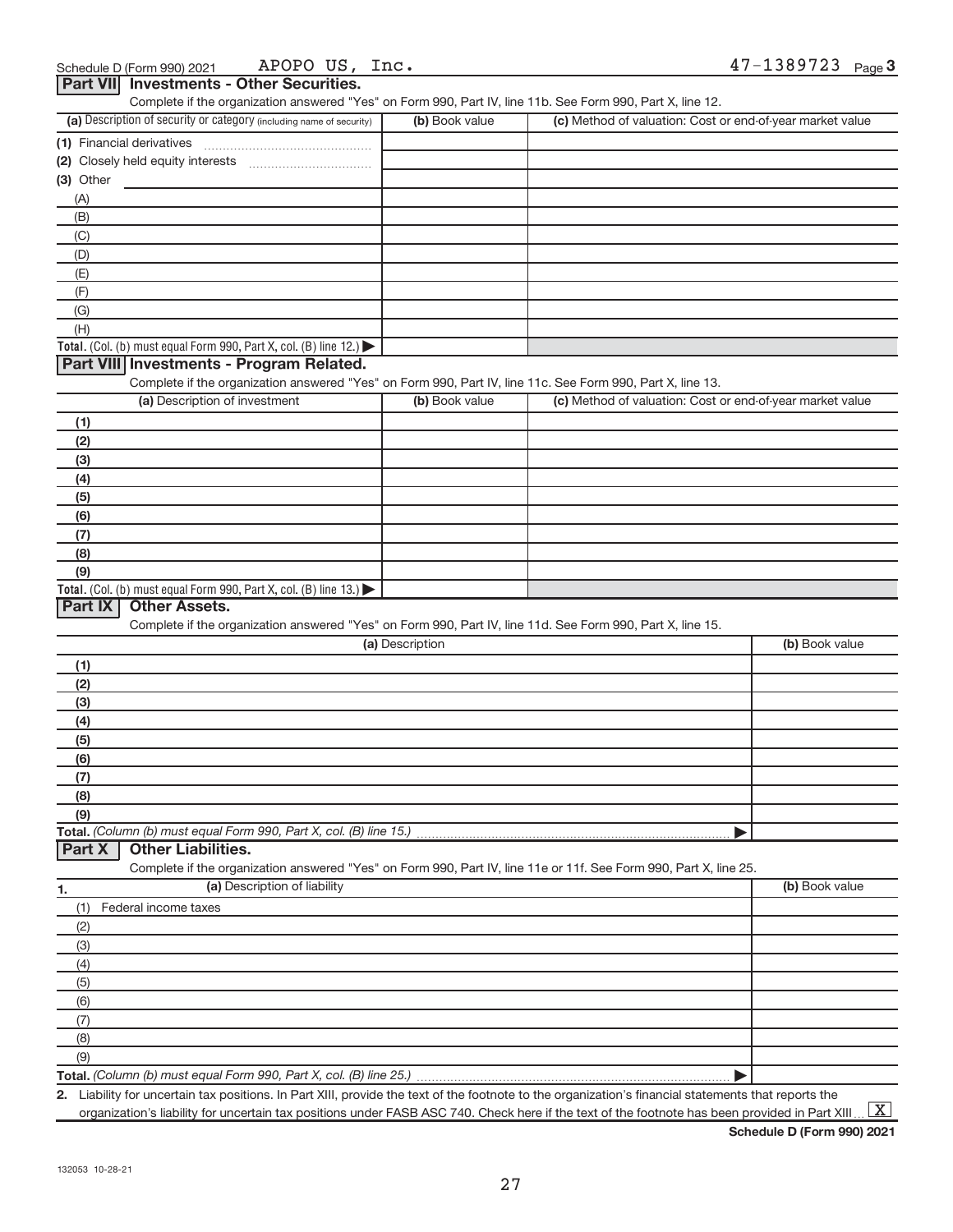|   | APOPO US, Inc.<br>Schedule D (Form 990) 2021                                                                                                                                                                                                                            |                |                | 47-1389723 Page 4 |  |  |  |
|---|-------------------------------------------------------------------------------------------------------------------------------------------------------------------------------------------------------------------------------------------------------------------------|----------------|----------------|-------------------|--|--|--|
|   | Reconciliation of Revenue per Audited Financial Statements With Revenue per Return.<br><b>Part XI</b>                                                                                                                                                                   |                |                |                   |  |  |  |
|   | Complete if the organization answered "Yes" on Form 990, Part IV, line 12a.                                                                                                                                                                                             |                |                |                   |  |  |  |
| 1 | Total revenue, gains, and other support per audited financial statements [11] [11] Total revenue, gains, and other support per audited financial statements                                                                                                             |                | 1 <sup>1</sup> | 1,138,232.        |  |  |  |
| 2 | Amounts included on line 1 but not on Form 990, Part VIII, line 12:                                                                                                                                                                                                     |                |                |                   |  |  |  |
| a | Net unrealized gains (losses) on investments [111] [12] matter and all products are not all products and all p                                                                                                                                                          | 2a             |                |                   |  |  |  |
| b |                                                                                                                                                                                                                                                                         | 2 <sub>b</sub> |                |                   |  |  |  |
| С |                                                                                                                                                                                                                                                                         |                |                |                   |  |  |  |
| d |                                                                                                                                                                                                                                                                         | 2d             |                |                   |  |  |  |
| e | Add lines 2a through 2d <b>[10]</b> [20] <b>All and Parameter 2016</b> [20] <b>Add lines 2a through 2d</b> [10] <b>All and Parameter 2016</b> [20] <b>All and Parameter 2016</b> [20] <b>All and Parameter 2016</b> [20] <b>All and Parameter 2016</b> [20] <b>All </b> |                | 2e             |                   |  |  |  |
| 3 |                                                                                                                                                                                                                                                                         |                | 3              | 1,138,232.        |  |  |  |
|   | Amounts included on Form 990, Part VIII, line 12, but not on line 1:                                                                                                                                                                                                    |                |                |                   |  |  |  |
| a |                                                                                                                                                                                                                                                                         |                |                |                   |  |  |  |
| b |                                                                                                                                                                                                                                                                         |                |                |                   |  |  |  |
|   | Add lines 4a and 4b                                                                                                                                                                                                                                                     |                | 4c             |                   |  |  |  |
| 5 |                                                                                                                                                                                                                                                                         | 5              | 1, 138, 232.   |                   |  |  |  |
|   |                                                                                                                                                                                                                                                                         |                |                |                   |  |  |  |
|   | Part XII Reconciliation of Expenses per Audited Financial Statements With Expenses per Return.                                                                                                                                                                          |                |                |                   |  |  |  |
|   | Complete if the organization answered "Yes" on Form 990, Part IV, line 12a.                                                                                                                                                                                             |                |                |                   |  |  |  |
| 1 |                                                                                                                                                                                                                                                                         |                | $\blacksquare$ | 969,708.          |  |  |  |
| 2 | Amounts included on line 1 but not on Form 990, Part IX, line 25:                                                                                                                                                                                                       |                |                |                   |  |  |  |
| a |                                                                                                                                                                                                                                                                         | <b>2a</b>      |                |                   |  |  |  |
| b |                                                                                                                                                                                                                                                                         | 2 <sub>b</sub> |                |                   |  |  |  |
| c |                                                                                                                                                                                                                                                                         | 2 <sub>c</sub> |                |                   |  |  |  |
| d |                                                                                                                                                                                                                                                                         |                |                |                   |  |  |  |
| е | Add lines 2a through 2d <b>must be a constructed as a constructed by a</b> construction of the state of the state of the state of the state of the state of the state of the state of the state of the state of the state of the st                                     |                | 2e             |                   |  |  |  |
| 3 |                                                                                                                                                                                                                                                                         |                | 3              | 969,708.          |  |  |  |
| 4 | Amounts included on Form 990, Part IX, line 25, but not on line 1:                                                                                                                                                                                                      |                |                |                   |  |  |  |
| a |                                                                                                                                                                                                                                                                         |                |                |                   |  |  |  |
| b |                                                                                                                                                                                                                                                                         | 4 <sub>b</sub> |                |                   |  |  |  |
|   | Add lines 4a and 4b                                                                                                                                                                                                                                                     |                | 4с             |                   |  |  |  |
|   | <b>Part XIII Supplemental Information.</b>                                                                                                                                                                                                                              |                | 5              | 969,708.          |  |  |  |

Provide the descriptions required for Part II, lines 3, 5, and 9; Part III, lines 1a and 4; Part IV, lines 1b and 2b; Part V, line 4; Part X, line 2; Part XI, lines 2d and 4b; and Part XII, lines 2d and 4b. Also complete this part to provide any additional information.

#### Part X, Line 2:

| Management has evaluated APOPO's tax positions and concluded that the |  |  |  |  |  |  |  |  |  |  |
|-----------------------------------------------------------------------|--|--|--|--|--|--|--|--|--|--|
|-----------------------------------------------------------------------|--|--|--|--|--|--|--|--|--|--|

financial statements do not include any uncertain tax positions that

qualify for either recognition or disclosure in the financial statements.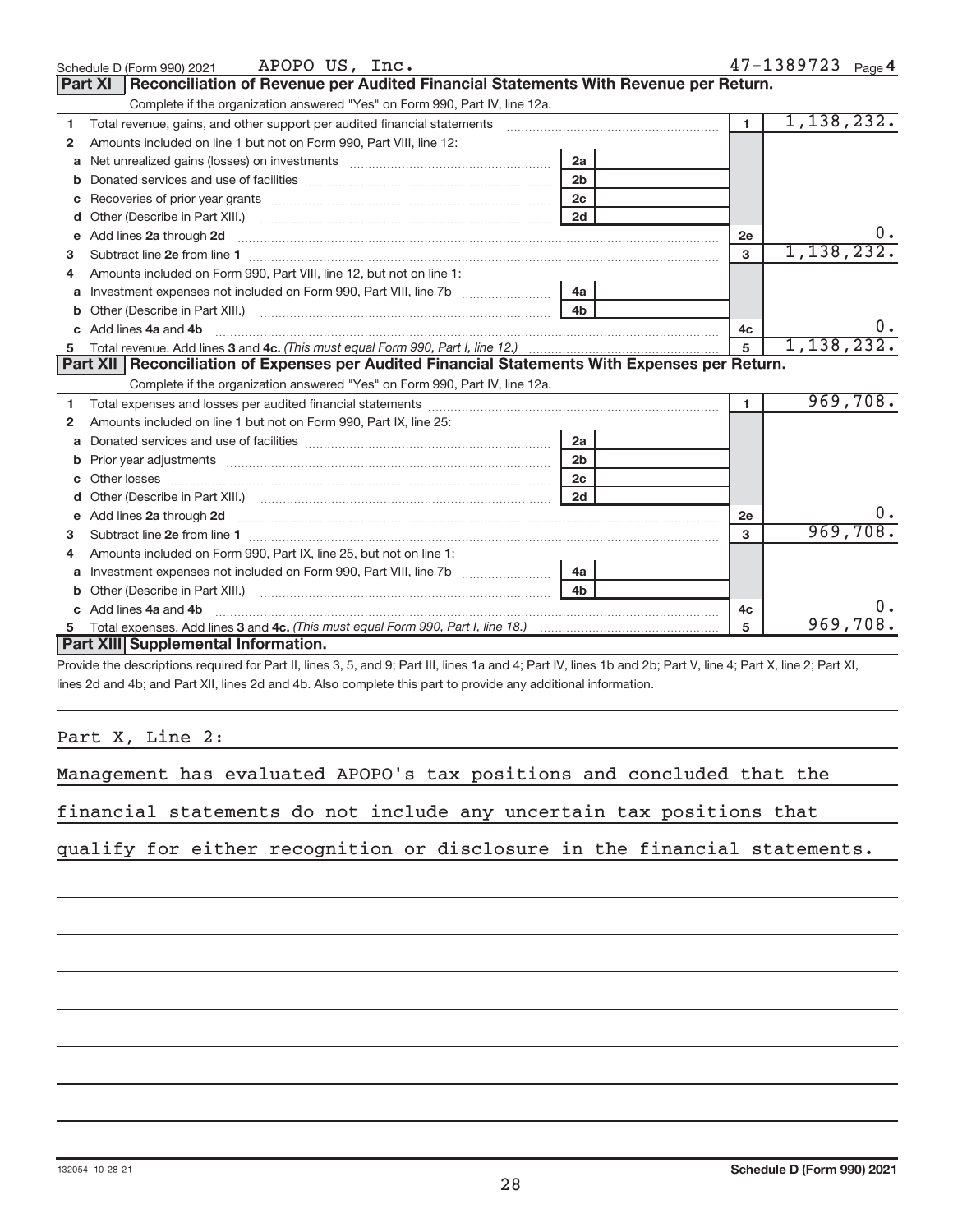#### **| Complete if the organization answered "Yes" on Form 990, Part IV, line 14b, 15, or 16. F Statement of Activities Outside the United States**  $\begin{array}{|c|c|c|}\n\hline\n\end{array}$   $\begin{array}{|c|c|c|}\n\hline\n\end{array}$   $\begin{array}{|c|c|}\n\hline\n\end{array}$   $\begin{array}{|c|c|}\n\hline\n\end{array}$   $\begin{array}{|c|c|}\n\hline\n\end{array}$   $\begin{array}{|c|c|}\n\hline\n\end{array}$   $\begin{array}{|c|c|}\n\hline\n$

**| Attach to Form 990.**

**| Go to www.irs.gov/Form990 for instructions and the latest information. Open to Public Inspection**

OMB No. 1545-0047

Internal Revenue Service Name of the organization

|   |                                                      |                                           |                                                                                           | 2 For grantmakers. Describe in Part V the organization's procedures for monitoring the use of its grants and other assistance outside the                                                                                                                                     |                                                                                                                 |                                                                      |
|---|------------------------------------------------------|-------------------------------------------|-------------------------------------------------------------------------------------------|-------------------------------------------------------------------------------------------------------------------------------------------------------------------------------------------------------------------------------------------------------------------------------|-----------------------------------------------------------------------------------------------------------------|----------------------------------------------------------------------|
|   | United States.                                       |                                           |                                                                                           |                                                                                                                                                                                                                                                                               |                                                                                                                 |                                                                      |
| 3 | (a) Region                                           | (b) Number of<br>offices<br>in the region | (c) Number of<br>employees,<br>agents, and<br>independent<br>contractors<br>in the region | Activities per Region. (The following Part I, line 3 table can be duplicated if additional space is needed.)<br>(d) Activities conducted in the region<br>(by type) (such as, fundraising, pro-<br>gram services, investments, grants to<br>recipients located in the region) | (e) If activity listed in (d)<br>is a program service,<br>describe specific type<br>of service(s) in the region | (f) Total<br>expenditures<br>for and<br>investments<br>in the region |
|   | Sub-Saharan Africa                                   | 0                                         | 0                                                                                         | Program Services                                                                                                                                                                                                                                                              | Landmine and TB<br>Detection and Research<br>on new applications                                                | 718,000.                                                             |
|   |                                                      |                                           |                                                                                           |                                                                                                                                                                                                                                                                               |                                                                                                                 |                                                                      |
|   |                                                      |                                           |                                                                                           |                                                                                                                                                                                                                                                                               |                                                                                                                 |                                                                      |
|   |                                                      |                                           |                                                                                           |                                                                                                                                                                                                                                                                               |                                                                                                                 |                                                                      |
|   |                                                      |                                           |                                                                                           |                                                                                                                                                                                                                                                                               |                                                                                                                 |                                                                      |
|   |                                                      |                                           |                                                                                           |                                                                                                                                                                                                                                                                               |                                                                                                                 |                                                                      |
|   |                                                      |                                           |                                                                                           |                                                                                                                                                                                                                                                                               |                                                                                                                 |                                                                      |
|   |                                                      |                                           |                                                                                           |                                                                                                                                                                                                                                                                               |                                                                                                                 |                                                                      |
|   | 3 a Subtotal                                         | $\overline{0}$                            | <sub>0</sub>                                                                              |                                                                                                                                                                                                                                                                               |                                                                                                                 | 718,000.                                                             |
|   | <b>b</b> Total from continuation<br>sheets to Part I | 0                                         | 0                                                                                         |                                                                                                                                                                                                                                                                               |                                                                                                                 | 0.                                                                   |

#### Part I | General Information on Activities Outside the United States. Complete if the organization answered "Yes" on APOPO US, Inc. 47-1389723

Form 990, Part IV, line 14b.

- **1 For grantmakers.**  Does the organization maintain records to substantiate the amount of its grants and other assistance, **Yes No** the grantees' eligibility for the grants or assistance, and the selection criteria used to award the grants or assistance? ~~ X
- **2**

| LHA For Paperwork Reduction Act Notice, see the Instructions for Form 990. |    |  |  |  |  |
|----------------------------------------------------------------------------|----|--|--|--|--|
| 132071 12-20-21                                                            | 29 |  |  |  |  |
|                                                                            |    |  |  |  |  |

**c Totals**  (add lines 3a

and 3b)

sheets to Part  $1$   $\ldots$ ...

Schedule F (Form 990) 2021

0 0 718,000.



| <b>SCHEDULE</b> |  |
|-----------------|--|
| (Form 990)      |  |

Department of the Treasury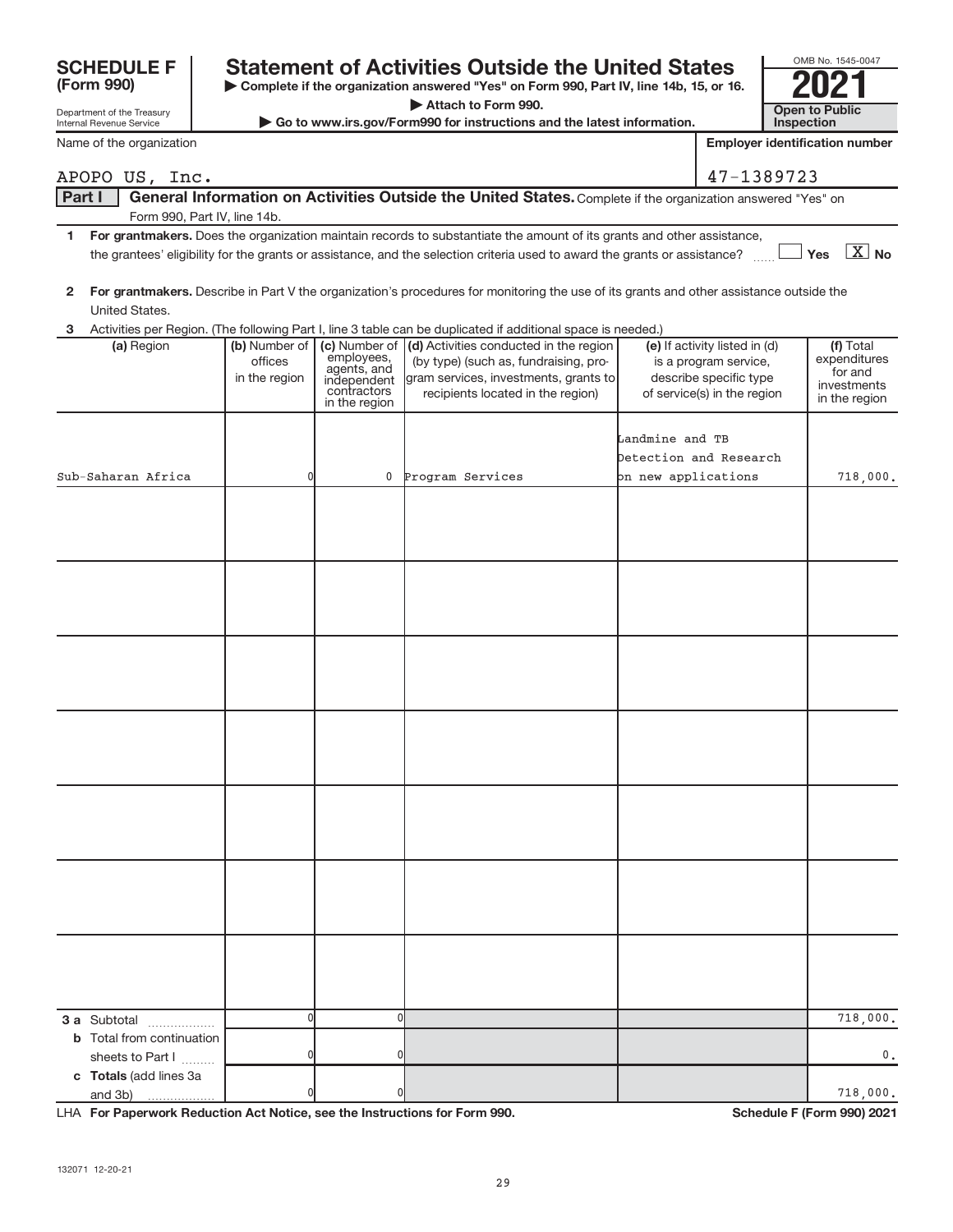| Page 2                     |                                                                                                                                                                                                                                                                              | (i) Method of<br>valuation (book, FMV,<br>appraisal, other) |                                                                            |  |  |  | $\overline{\neg}$                                                                                                                                                                                      |                                                            | Schedule F (Form 990) 2021 |
|----------------------------|------------------------------------------------------------------------------------------------------------------------------------------------------------------------------------------------------------------------------------------------------------------------------|-------------------------------------------------------------|----------------------------------------------------------------------------|--|--|--|--------------------------------------------------------------------------------------------------------------------------------------------------------------------------------------------------------|------------------------------------------------------------|----------------------------|
|                            |                                                                                                                                                                                                                                                                              | (h) Description<br>of noncash<br>assistance                 |                                                                            |  |  |  |                                                                                                                                                                                                        |                                                            |                            |
|                            |                                                                                                                                                                                                                                                                              | (g) Amount of<br>assistance<br>noncash                      | $\circ$                                                                    |  |  |  |                                                                                                                                                                                                        |                                                            |                            |
| 47-1389723                 |                                                                                                                                                                                                                                                                              | cash disbursement<br>(f) Manner of                          |                                                                            |  |  |  |                                                                                                                                                                                                        |                                                            |                            |
|                            |                                                                                                                                                                                                                                                                              | of cash grant<br>(e) Amount                                 | 718,000, EFT                                                               |  |  |  |                                                                                                                                                                                                        |                                                            |                            |
|                            | Grants and Other Assistance to Organizations or Entities Outside the United States. Complete if the organization answered "Yes" on Form 990, Part IV, line 15, for any<br>recipient who received more than \$5,000. Part II can be duplicated if additional space is needed. | (d) Purpose of<br>grant                                     | Program Support                                                            |  |  |  | Enter total number of recipient organizations listed above that are recognized as charities by the foreign country, recognized as a tax<br>counsel has provided a section 501(c)(3) equivalency letter |                                                            |                            |
| Inc<br>US,                 |                                                                                                                                                                                                                                                                              | (c) Region                                                  | (Including<br>Andorra<br>Greenland)<br>ىغ<br>Albania.<br>Iceland<br>Europe |  |  |  | exempt 501(c)(3) organization by the IRS, or for which the grantee or                                                                                                                                  |                                                            |                            |
| <b>APOPO</b>               |                                                                                                                                                                                                                                                                              | and EIN (if applicable)<br>(b) IRS code section             |                                                                            |  |  |  |                                                                                                                                                                                                        |                                                            |                            |
| Schedule F (Form 990) 2021 | Part II                                                                                                                                                                                                                                                                      | (a) Name of organization                                    |                                                                            |  |  |  | $\mathbf{\Omega}$                                                                                                                                                                                      | Enter total number of other organizations or entities<br>ო |                            |

132072 12-20-21 132072 12-20-21

30

Page 2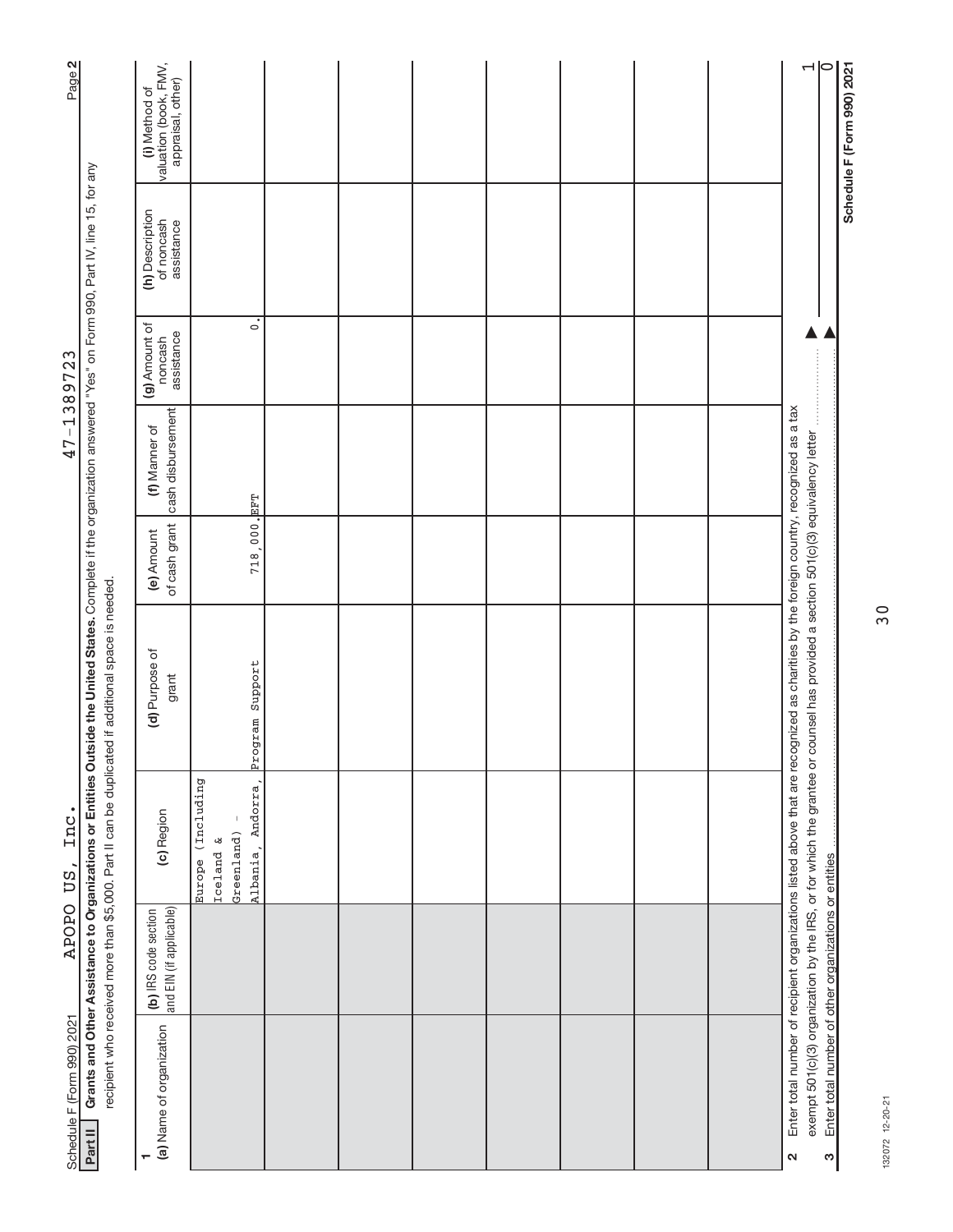| Page 3                     |                                                                                                                                                  | (h) Method of<br>valuation<br>(book, FMV,<br>appraisal, other) |  |  |  |  | Schedule F (Form 990) 2021 |
|----------------------------|--------------------------------------------------------------------------------------------------------------------------------------------------|----------------------------------------------------------------|--|--|--|--|----------------------------|
|                            |                                                                                                                                                  | (g) Description of<br>noncash assistance                       |  |  |  |  |                            |
| 47-1389723                 |                                                                                                                                                  | (f) Amount of<br>assistance<br>noncash                         |  |  |  |  |                            |
|                            | Grants and Other Assistance to Individuals Outside the United States. Complete if the organization answered "Yes" on Form 990, Part IV, line 16. | cash disbursement<br>(e) Manner of                             |  |  |  |  |                            |
|                            |                                                                                                                                                  | (d) Amount of                                                  |  |  |  |  |                            |
|                            |                                                                                                                                                  | (c) Number of<br>recipients                                    |  |  |  |  |                            |
| Inc.<br>APOPO US,          |                                                                                                                                                  | (b) Region                                                     |  |  |  |  |                            |
| Schedule F (Form 990) 2021 | Part III can be duplicated if additional space is needed.<br>Part III                                                                            | (a) Type of grant or assistance                                |  |  |  |  |                            |

31

132073 12-20-21 132073 12-20-21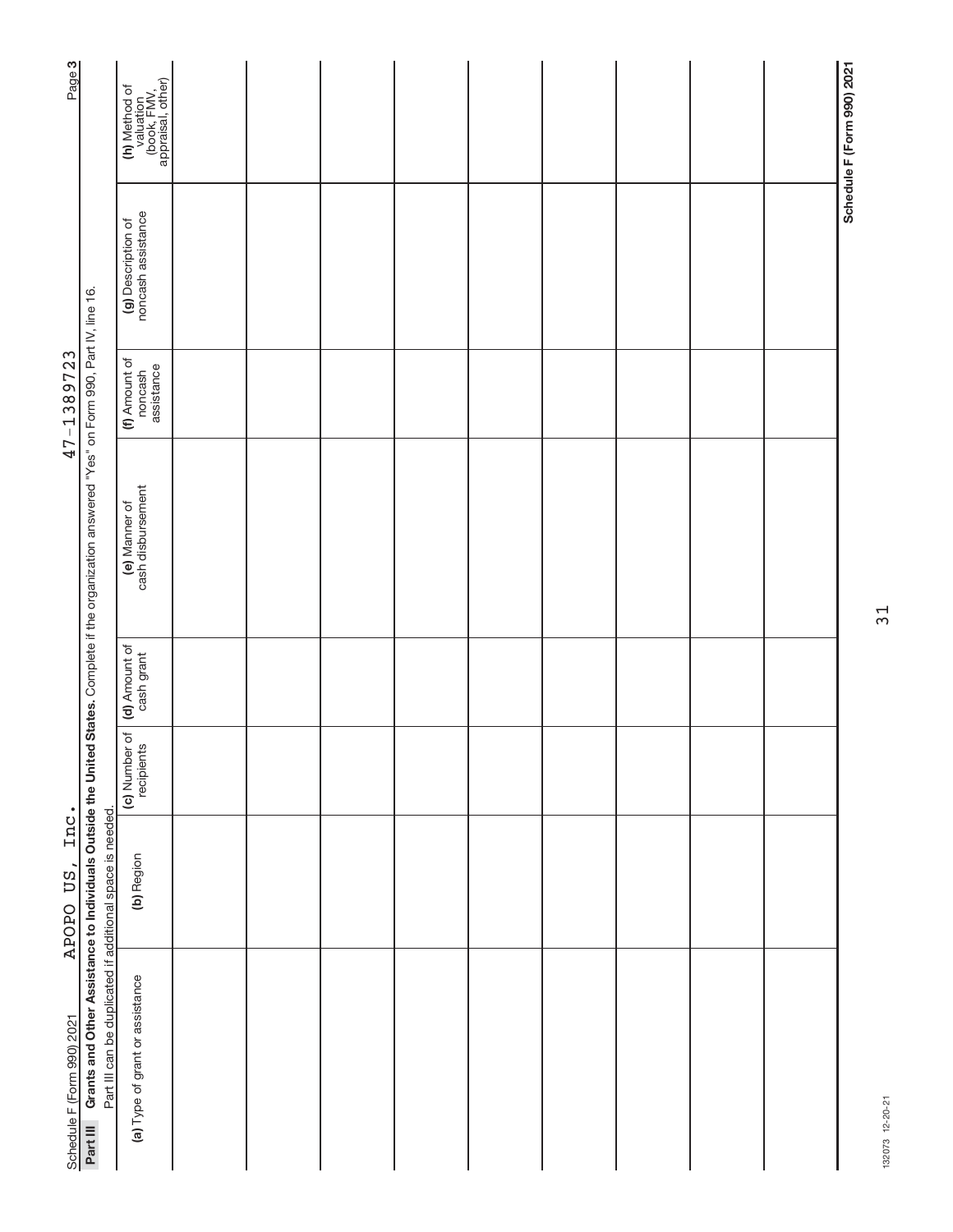| 1              | Was the organization a U.S. transferor of property to a foreign corporation during the tax year? If "Yes,"<br>the organization may be required to file Form 926, Return by a U.S. Transferor of Property to a Foreign<br>Corporation (see Instructions for Form 926) [11] Corporation (see Instructions for Form 926) [11] Corporation | Yes | $X _{N0}$           |
|----------------|----------------------------------------------------------------------------------------------------------------------------------------------------------------------------------------------------------------------------------------------------------------------------------------------------------------------------------------|-----|---------------------|
| $\overline{2}$ | Did the organization have an interest in a foreign trust during the tax year? If "Yes," the organization may<br>be required to separately file Form 3520, Annual Return To Report Transactions With Foreign Trusts and<br>Receipt of Certain Foreign Gifts, and/or Form 3520-A, Annual Information Return of Foreign Trust With a      | Yes | $X _{\text{No}}$    |
| 3              | Did the organization have an ownership interest in a foreign corporation during the tax year? If "Yes,"<br>the organization may be required to file Form 5471, Information Return of U.S. Persons With Respect to                                                                                                                      | Yes | $X _{N_{\Omega}}$   |
| 4              | Was the organization a direct or indirect shareholder of a passive foreign investment company or a<br>qualified electing fund during the tax year? If "Yes," the organization may be required to file Form 8621,<br>Information Return by a Shareholder of a Passive Foreign Investment Company or Qualified Electing                  | Yes | $ X _{\mathsf{No}}$ |
| 5              | Did the organization have an ownership interest in a foreign partnership during the tax year? If "Yes,"<br>the organization may be required to file Form 8865, Return of U.S. Persons With Respect to Certain                                                                                                                          | Yes | $X _{\text{No}}$    |
| 6              | Did the organization have any operations in or related to any boycotting countries during the tax year? If<br>"Yes," the organization may be required to separately file Form 5713, International Boycott Report (see                                                                                                                  | Yes |                     |

**Schedule F (Form 990) 2021**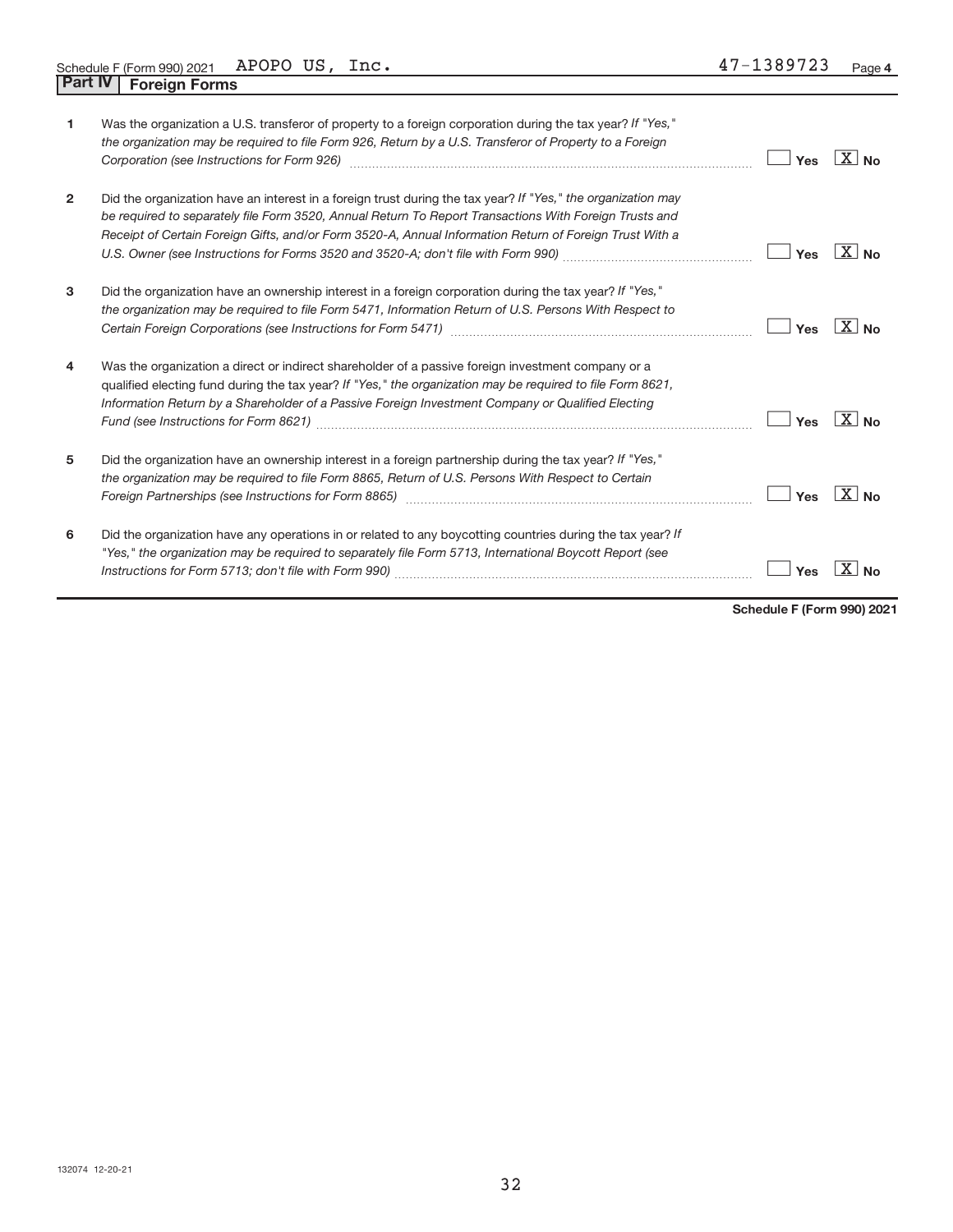### **Part V Supplemental Information**

Provide the information required by Part I, line 2 (monitoring of funds); Part I, line 3, column (f) (accounting method; amounts of investments vs. expenditures per region); Part II, line 1 (accounting method); Part III (accounting method); and Part III, column (c) (estimated number of recipients), as applicable. Also complete this part to provide any additional information. See instructions.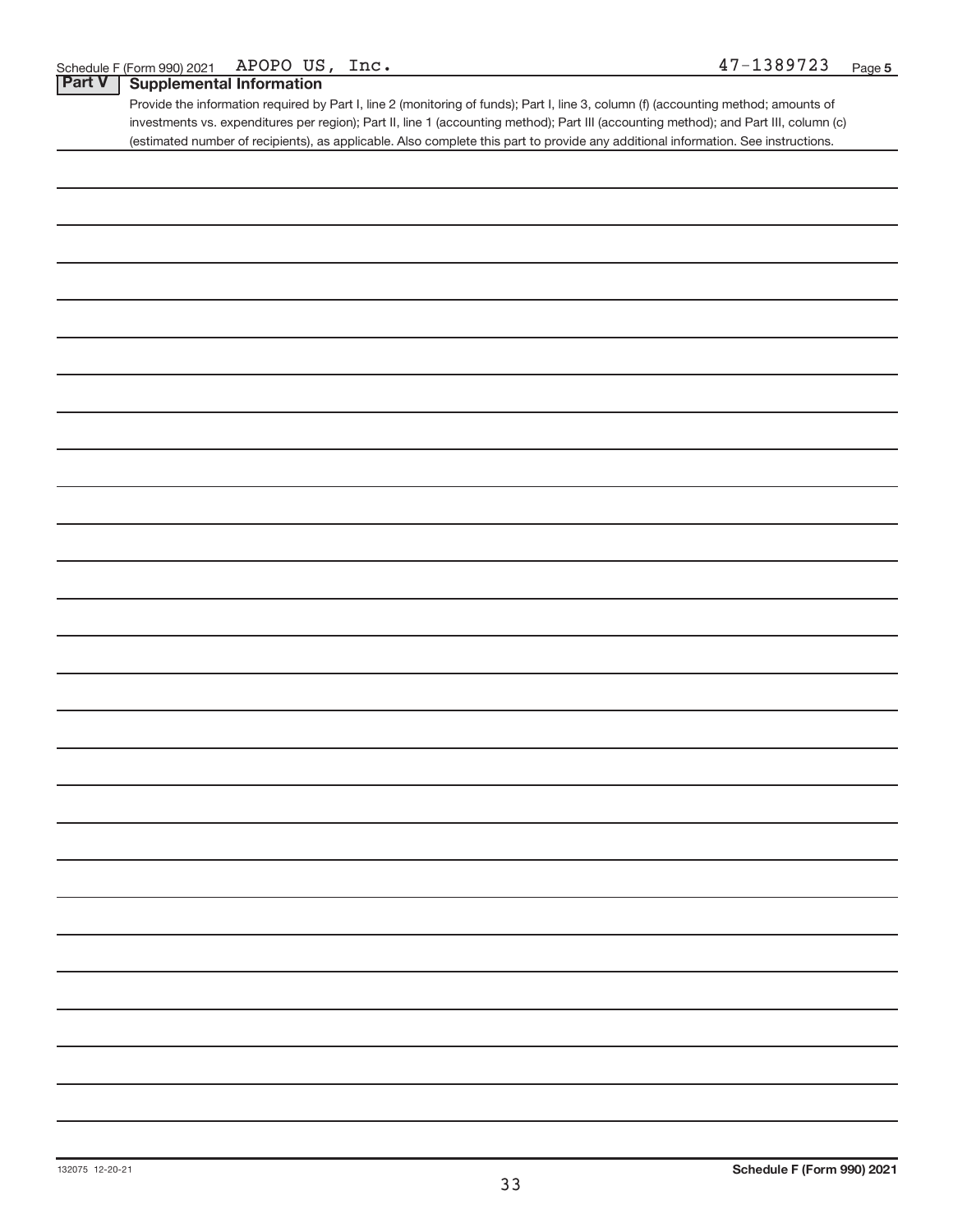**(Form 990)**

132211 11-11-21

Department of the Treasury Internal Revenue Service Name of the organization



APOPO US, Inc. 47-1389723

| Form 990, Part III, Line 4a, Description of Program Service:                                                              |  |
|---------------------------------------------------------------------------------------------------------------------------|--|
| APOPO's TB detection programs work with over 100 partner clinics in                                                       |  |
| Tanzania, Mozambique and Ethiopia and supports them to find and treat                                                     |  |
| more TB patients. For this, human sputum samples are collected from                                                       |  |
| partner clinics that have already tested them for TB, mostly using                                                        |  |
| sputum smear microscopy. At APOPO's labs the samples are made safe and                                                    |  |
| rapidly rechecked by trained TB detection rats followed by who-endorse                                                    |  |
| confirmation tests. Confirmed results are instantly sent back to the                                                      |  |
| clinics that oversee patient counselling and treatment. APOPO raises                                                      |  |
| partner clinic TB detection rates by 40%.                                                                                 |  |
| APOPO's tuberculosis detection programs continued to have a significant                                                   |  |
| impact in 2021. APOPO's detected over 1,600 additional TB patients in                                                     |  |
| Tanzania, Ethiopia, and Mozambique. This means that more TB-positive                                                      |  |
| people who have been missed by public clinics are not put on                                                              |  |
| life-saving treatment before they can infect other people and prolong                                                     |  |
| the vicious cycle of TB.                                                                                                  |  |
| APOPO's landmine detection rats, nicknamed HeroRATs, ignore scrap metal                                                   |  |
| and only detect the scent of explosives, making them much faster at                                                       |  |
| finding landmines than humans with metal detectors. HeroRATs are too                                                      |  |
| light to set off landmines, making them a perfect tool to speed up                                                        |  |
| detection. When integrated into conventional mine clearance methods,                                                      |  |
| such vegetation-cutting machines, and manual deminers with metal                                                          |  |
| detectors, the rats are proven to significantly accelerate operations,                                                    |  |
| helping return safe land to vulnerable communities as quickly and                                                         |  |
| cost-effectively as possible. This prevents accidents and quickly                                                         |  |
| returns land to communities for development and sustenance, at a                                                          |  |
| LHA For Paperwork Reduction Act Notice, see the Instructions for Form 990 or 990-EZ.<br><b>Schedule O (Form 990) 2021</b> |  |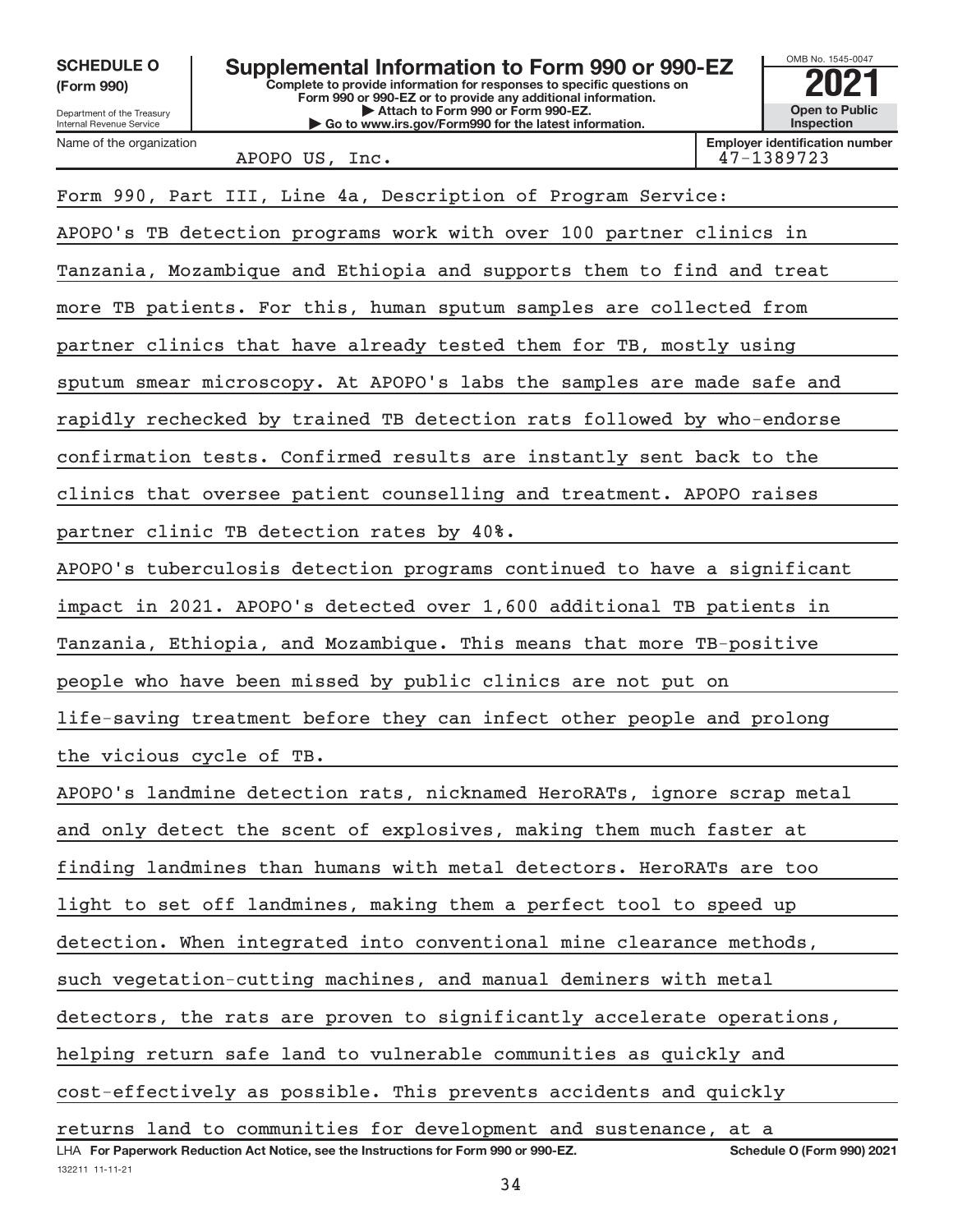| Schedule O (Form 990) 2021                                              | Page 2                                              |
|-------------------------------------------------------------------------|-----------------------------------------------------|
| Name of the organization<br>APOPO US, Inc.                              | <b>Employer identification number</b><br>47-1389723 |
| fraction of the cost, leaving funds to address yet more areas. APOPO's  |                                                     |
| Technical Survey Dogs or HeroDOGs complement the rats by more cost      |                                                     |
| efficiently finding the boundaries of a minefield, without the need for |                                                     |
| vegetation cutting, accelerating APOPO's overall landmine detection     |                                                     |
| progress.                                                               |                                                     |
| In 2021 APOPO continued to conduct mine and explosive ordinance         |                                                     |
| clearance in Cambodia and Angola. The organization cleared over 7       |                                                     |
| million total M2 of land given back to local communities, helping       |                                                     |
| thousands of people return to their lands and lives free from the       |                                                     |
| threat of mines. In Cambodia, APOPO's HeroRATs and HeroDOGs proved      |                                                     |
| their incredible speed and cost effectiveness. Animal integration with  |                                                     |
| manual demining teams were able to clear land at five times the pace,   |                                                     |
| and less than half the cost of manual deminer only demining teams.      |                                                     |
| At APOPO, we train rats to save lives and our team of innovators make   |                                                     |
| all of this happen at our training and research headquarters in         |                                                     |
| Morogoro, Tanzania. Rising to this challenge, our team employs a        |                                                     |
| multi-pronged approach to address the primary objectives of optimizing  |                                                     |
| performance of our existing scent detection applications and exploring  |                                                     |
| innovative new applications for them, while continually evaluating and  |                                                     |
| assessing animal health and welfare and building local and global       |                                                     |
| scientific capacity.                                                    |                                                     |
| In 2021, APOPO's training teams continued research on two new           |                                                     |
| applications while preparing new rats for landmine and TB detection and |                                                     |
| monitoring the work of existing rats in the field. Research on the rats |                                                     |
| ability to detection both illegal wildlife products when masked with    |                                                     |
| other odors was very promising and finaly operational refinement is     |                                                     |
| happening before a pilot at the Port of Dar Es Salaam which will begin  |                                                     |
| in late 2022/ early 2023. APOPO also proved its rats could detect       |                                                     |
| 132212 11-11-21<br>35                                                   | <b>Schedule O (Form 990) 2021</b>                   |